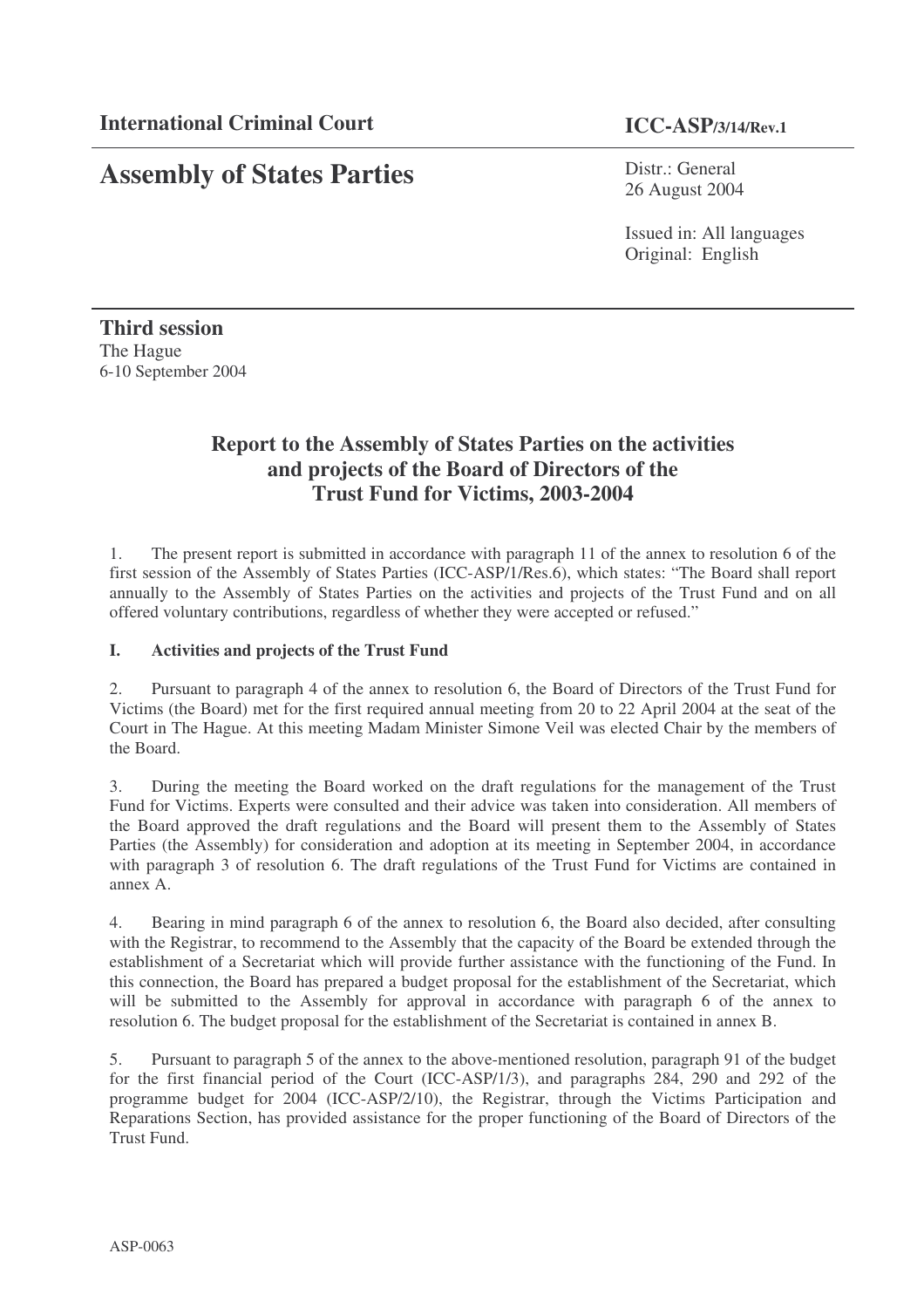# **II. Status of voluntary contributions**

6. Two bank accounts were opened in United States dollars and euros. As at 15 July 2004 the balances of the accounts were \$17,509.52 and  $\epsilon$ 5,500.53 respectively. The list of voluntary contributions for this first period is appended hereto as annex C.

7. The Board recognizes the importance of campaigning for voluntary contributions to allow the Trust Fund to effectively carry out activities and projects for the benefit of victims of crimes and their families, within the jurisdiction of the Court. Moreover, the members of the Board encourage States to contribute to the Trust Fund, as such contributions are of crucial importance for the implementation of the Fund's mandate.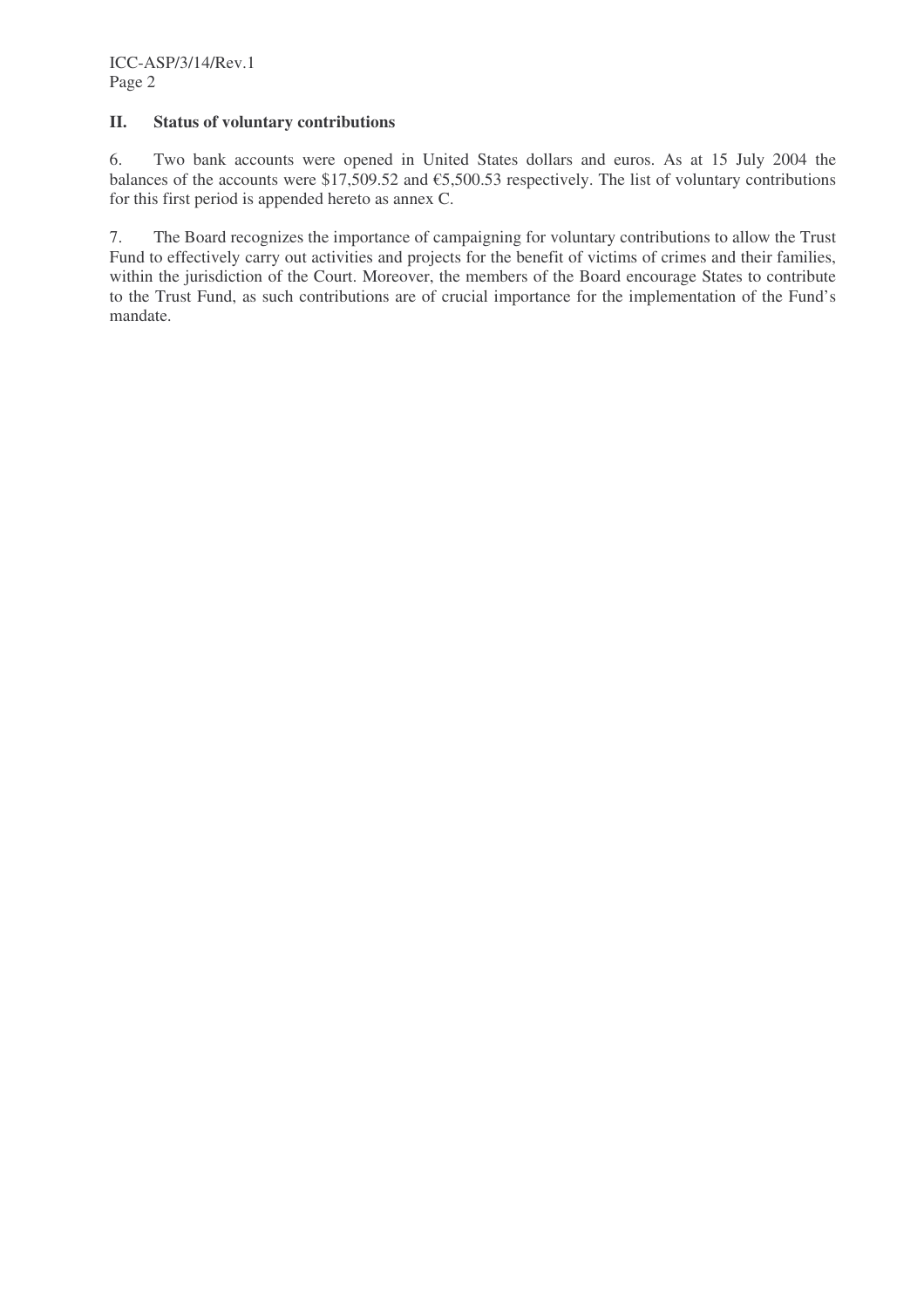# **Annex A**

# **Draft regulations of the Trust Fund for Victims**

# **FIRST MEETING OF THE BOARD OF DIRECTORS OF THE TRUST FUND FOR VICTIMS 20-22 April 2004, The Hague (the Netherlands)**

#### **Draft regulations**

#### **INTRODUCTION**

These draft regulations develop the main provisions relating to the Trust Fund for Victims that appear in article 79 of the Rome Statute; rule 98 of the Rules of Procedure and Evidence; resolution 6 of the Assembly of States Parties on the establishment of a Trust Fund for the benefit of victims of crimes within the jurisdiction of the Court, and of the families of such victims; and resolution 7 of the Assembly of States Parties on the procedure for the nomination and election of members of the Board of Directors of the Trust Fund for the benefit of victims.

These draft regulations develop further criteria for the management of the Trust Fund, as established in resolution 6, to be adopted by the Assembly of States Parties. Both versions of this document, in English and in French, are equally authentic.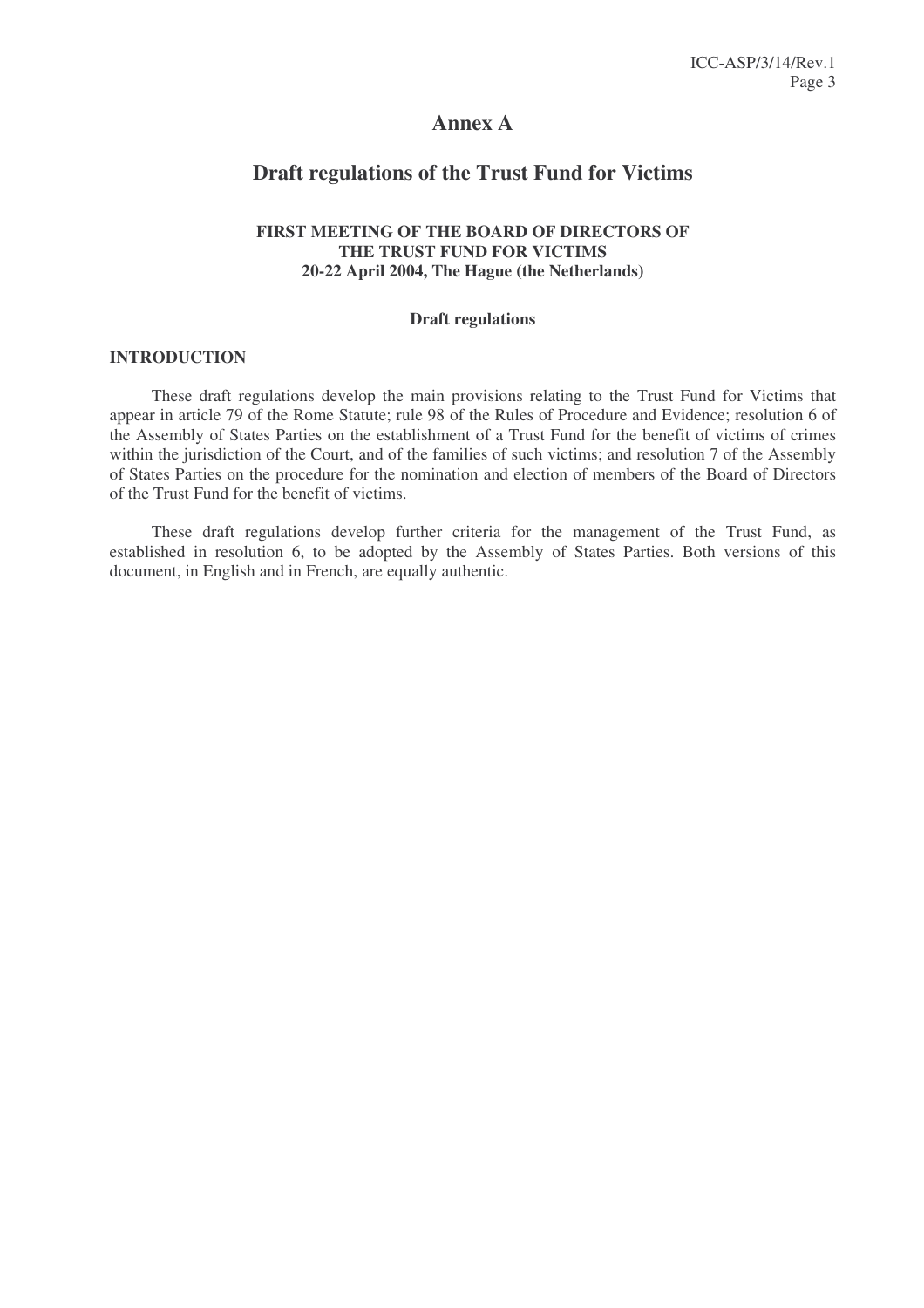# **REGULATIONS OF THE TRUST FUND FOR VICTIMS**

# **PART I MANAGEMENT AND OVERSIGHT OF THE TRUST FUND**

# CHAPTER I THE BOARD OF DIRECTORS

*Section I*

*Election of a Chair of the Board of Directors*

1. A Chair shall be elected by an absolute majority of the members of the Board of Directors. The Chair shall serve until the end of his/her respective term as Board member. He/she shall be eligible for re-election as Chair once. If the Chair finds it necessary to be absent during a meeting or any part thereof, he/she may designate another Board member to take his/her place. If the Chair is unable to perform his/her functions, a new Chair shall be elected for the unexpired term.

2. The Chair shall be responsible for coordinating the work of the Board of Directors.

#### *Section II Meetings*

3. The Board of Directors shall meet in regular session at least once a year at the seat of the Court.

4. The Board may hold special sessions when circumstances so require, and the Chair shall fix the date of commencement, the duration and the location of each such special session. Special sessions may be held in person, or by telephone, web or video conferencing.

5. The Chair shall determine the provisional agenda for the regular and special sessions of the Board. The Chair may receive suggestions for agenda items from other members of the Board, the Bureau of the Assembly of States Parties, the Registrar and/or the Trust Fund Secretariat ("the Secretariat"). Any item proposed for inclusion in the agenda shall be accompanied by an explanatory memorandum and, if possible, by basic documents or by a draft decision. All materials shall be distributed to members of the Board sufficiently in advance and, where possible, at least one month in advance of the session. The provisional agenda for any session shall be submitted for consideration and adoption to the Board of Directors at the commencement of that session.

6. The Chair shall preside over each session.

7. The Registrar shall participate in sessions of the Board in an advisory capacity. Members of the Trust Fund Secretariat may attend sessions of the Board.

8. The Board of Directors may invite others with relevant expertise to participate, as appropriate, in specified sessions of the Board in accordance with rule 42 of the Rules of Procedure of the Assembly of States Parties, and to make oral or written statements and provide information on any question under consideration.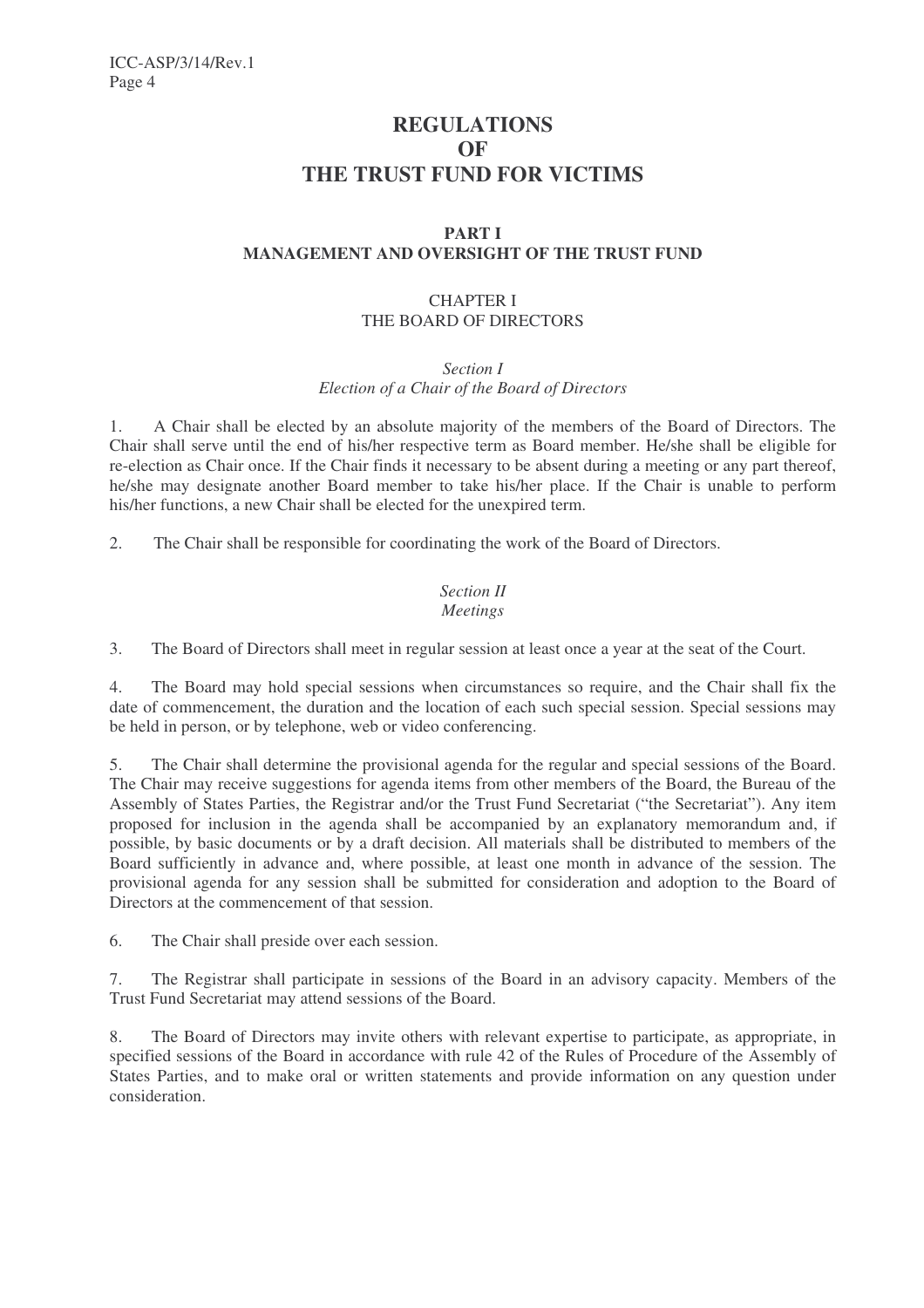9. As a general rule, sessions of the Board of Directors shall be held in private unless the Board decides otherwise. Decisions of the Board of Directors shall be made public, subject to confidentiality, and shall be communicated, to the extent possible, to beneficiaries, interested States and implementing partners. At the close of a meeting of the Board of Directors, the Chair may issue a communiqué through its Secretariat or the Registry, as appropriate.

10. For the purposes of these Regulations, all participating Board members shall be considered present during telephone, web or video conferences. Moreover, an electronic signature may be used to sign a document or agreement.

11. The working languages of the Board of Directors shall be English and French.

# *Section III Decisions of the Board of Directors*

12. Decisions of the Board of Directors shall be taken in regular or special sessions, in person as well as by telephone, web or video conferencing. Each Board member shall have one vote. The presence of a majority of the members shall be required for any decision to be taken.

13. Every effort shall be made to reach decisions by consensus. If consensus cannot be reached, all decisions must be approved by a majority of the voting members representing a majority of the members of the Board.

14. If necessary, the Chair shall take provisional decisions between sessions in consultation with the Secretariat. Subsequently, the Chair shall submit the decision(s) to the Board for their approval in accordance with the procedures stipulated in paragraph 13 above.

15. In accordance with paragraph 3 of resolution 6 of the Assembly of States Parties on the establishment of a Trust Fund for the benefit of victims of crimes within the jurisdiction of the Court, and of the families of such victims ("resolution 6"), the Board of Directors may adopt such additional guidelines and procedures as are necessary to carry out its functions. These additional guidelines and procedures must be consistent with the "further criteria" stipulated therein. Furthermore the Board of Directors may also suggest to the Assembly of States Parties amendments to these "further criteria".

# *Section IV Costs of the Board of Directors*

16. Members of the Board of Directors act in their personal capacity on a pro bono basis.

17. Expenses of the Board of Directors shall be paid from the funds of the Court.

# CHAPTER II THE SECRETARIAT

#### *Section I Seat and establishment*

18. A Trust Fund Secretariat shall be established at the seat of the Court. The Secretariat shall be responsible for the day-to-day administration of the Trust Fund and for providing such assistance as is necessary for the proper functioning of the Board in carrying out its tasks.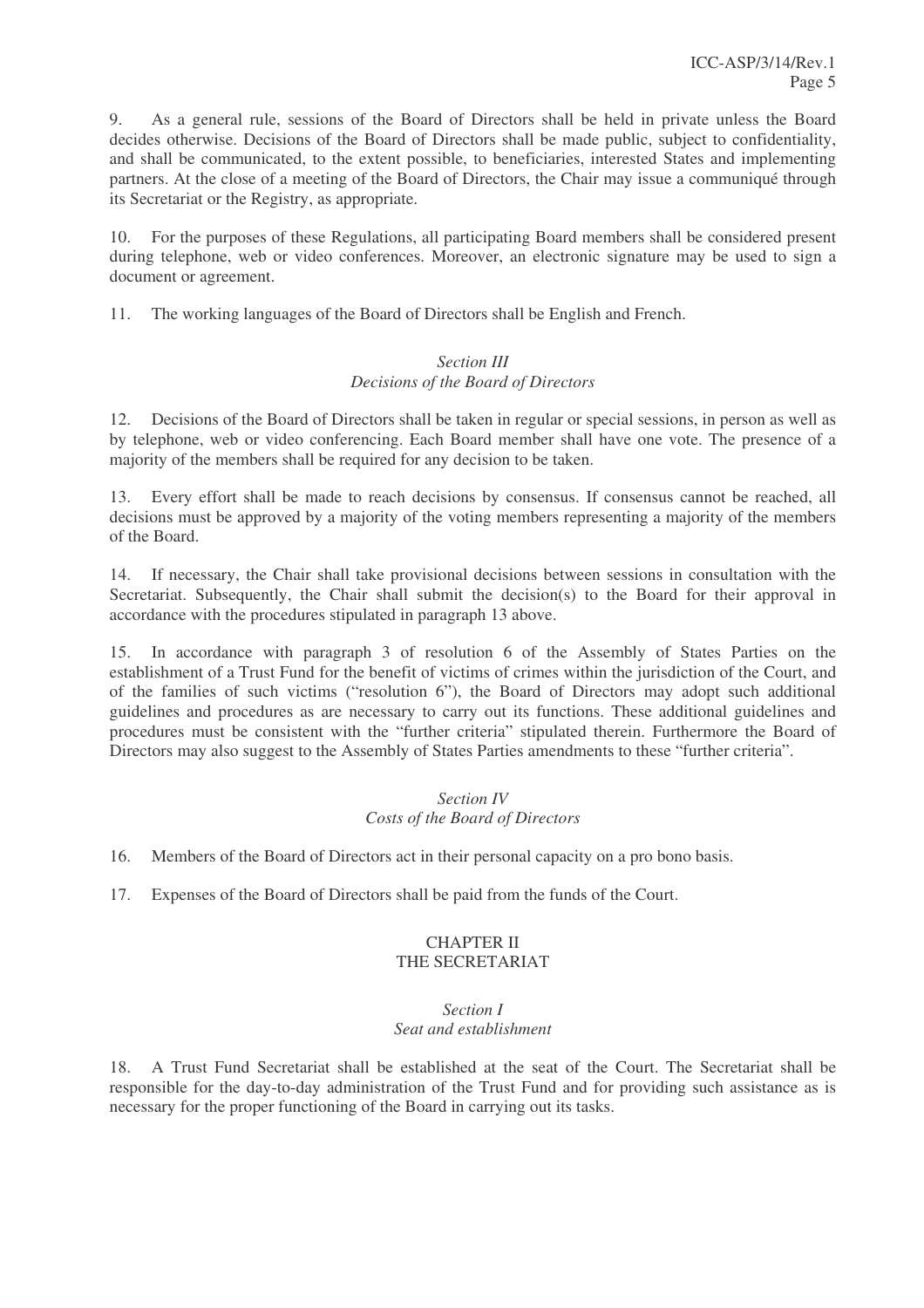ICC-ASP/3/14/Rev.1 Page 6

19. The Secretariat shall be established in accordance with paragraph 6 of the annex to the resolution of the Assembly of States Parties relating to the establishment of a fund for the benefit of victims of crimes within the jurisdiction of the Court, as defined in rule 85, and, where natural persons are concerned, their families.

## *Section II Reporting of the Secretariat*

20. The Secretariat shall provide periodic reports to the Board on its activities.

21. The Secretariat operates independently. However, it shall consult the Registrar on all administrative and legal matters for which it has received the assistance of the Registry.

# *Section III*

## *Costs of the Secretariat*

22. The base costs of the Secretariat shall be borne by the Court. If the Assembly of States Parties decides to create an expanded capacity, including the appointment of an Executive Director, the Assembly of States Parties may consider attributing the costs of this expansion to the voluntary contributions accruing to the Trust Fund.

# **PART II RECEIPT OF FUNDS**

## CHAPTER I PRIMARY CONSIDERATIONS

23. The Board of Directors shall ensure, through a variety of means, publicity regarding the Trust Fund and the plight of victims of crimes within the jurisdiction of the Court, as defined in rule 85 of the Rules of Procedure and Evidence, and, where natural persons are concerned, their families.

24. The Trust Fund shall be funded by:

- (a) Voluntary contributions from governments, international organizations, individuals, corporations and other entities, in accordance with relevant criteria adopted by the Assembly of States Parties;
- (b) Money and other property collected through fines or forfeiture transferred to the Trust Fund as ordered by the Court pursuant to article 79, paragraph 2, of the Rome Statute ("the Statute");
- (c) Resources collected through awards for reparations if ordered by the Court pursuant to rule 98 of the Rules of Procedure and Evidence;
- (d) Such resources, other than assessed contributions, as the Assembly of States Parties may decide to allocate to the Trust Fund.

## CHAPTER II VOLUNTARY CONTRIBUTIONS

25. The Board, as part of its annual report to the Assembly of States Parties on the activities and projects of the Trust Fund, shall present an annual appeal for voluntary contributions to the Trust Fund.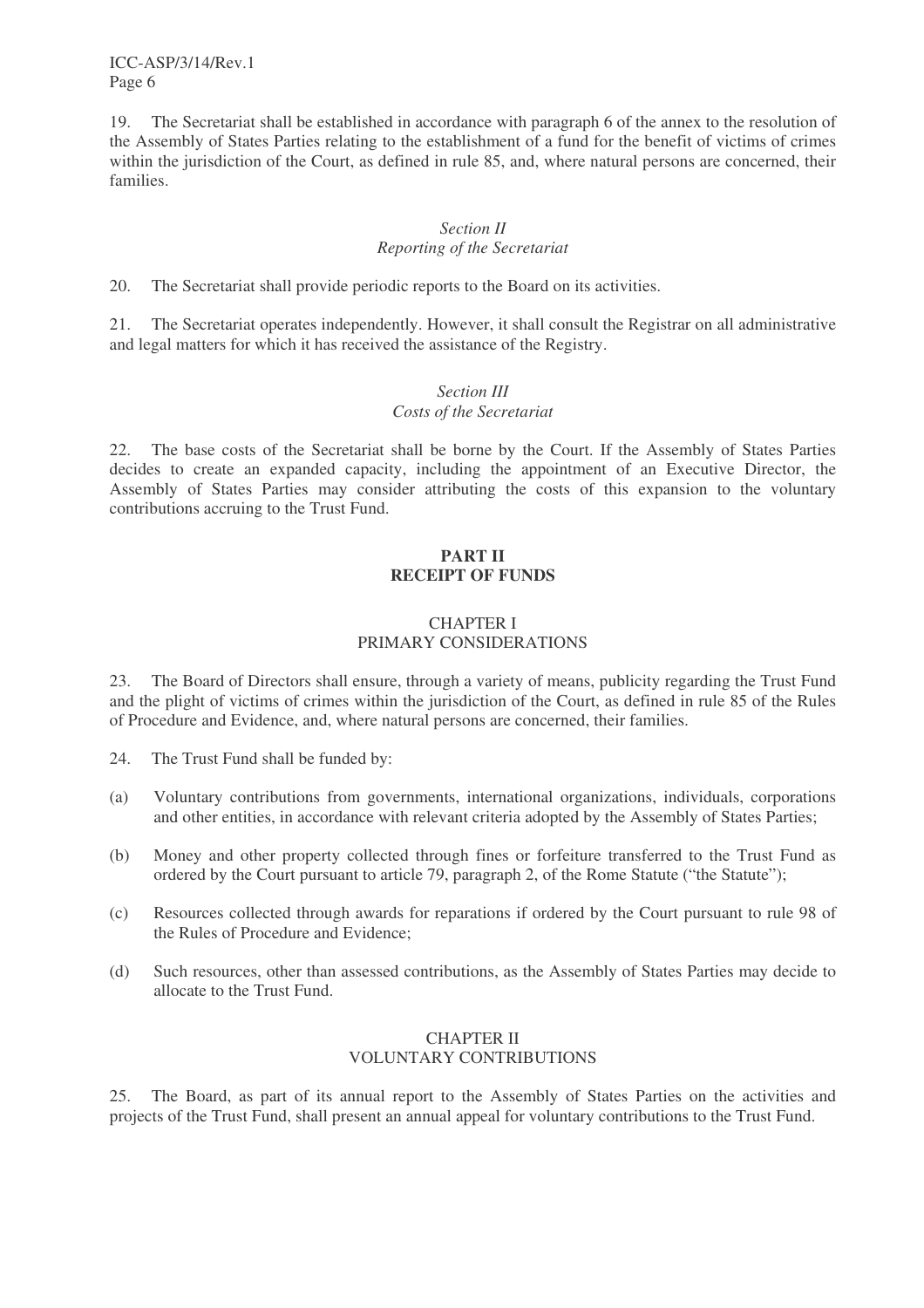26. The Board, with the support of the Secretariat, shall establish contact with governments, international organizations, individuals, corporations and other entities to solicit voluntary contributions to the Trust Fund.

27. The Board shall adopt guidelines on how to solicit financial contributions from private institutions.

28. The Trust Fund shall take receipt of all voluntary contributions from sources stipulated in resolution 6, paragraph 2(a), and shall note the sources and amounts received.

29. The Board shall establish mechanisms that will facilitate the verification of the sources of funds received by the Trust Fund.

30. The Trust Fund may refuse voluntary contributions which are deemed to be in any way inconsistent with the goals and activities of the Trust Fund.

31. Voluntary contributions may be partially earmarked by the donor so long as the allocation, as requested by the donor, benefits victims as defined in rule 85 of the Rules of Procedure and Evidence, and, where natural persons are concerned, their families.

32. In the event that a voluntary contribution is earmarked and the related situation or case is not brought before the Court, the Trust Fund shall allocate the contribution to its General Account with the agreement of the donor.

33. The Trust Fund shall regularly review the nature and level of voluntary contributions in order to ensure that no such allocation would result in a manifestly inequitable distribution of available funds and property among the different groups of victims. To accomplish this, the Board may adopt specific measures allowing for a more equitable distribution of funds among groups of victims.

# CHAPTER III MONEY AND OTHER PROPERTY COLLECTED THROUGH FINES OR FORFEITURE

34. The Board of Directors shall, at the request of the Chamber pursuant to rule 148 of the Rules of Procedure and Evidence, make written or oral observations on the transfer of fines or forfeitures to the Trust Fund.

35. The Trust Fund shall, at the request of the Presidency, submit written or oral observations on the disposition or allocation of property or assets in accordance with rule 221 of the Rules of Procedure and Evidence.

36. The Trust Fund shall take receipt of all money and other property collected through fines or forfeiture that is transferred, by order of the Court, to the Trust Fund.

# CHAPTER IV RESOURCES COLLECTED THROUGH AWARDS FOR REPARATIONS

37. The Trust Fund shall take receipt of resources collected through awards for reparations and shall separate such resources from the remaining resources of the Trust Fund in accordance with rule 98 of the Rules of Procedure and Evidence. It shall note the sources and amounts received, together with any stipulations contained in the order of the Court as to the use of the funds.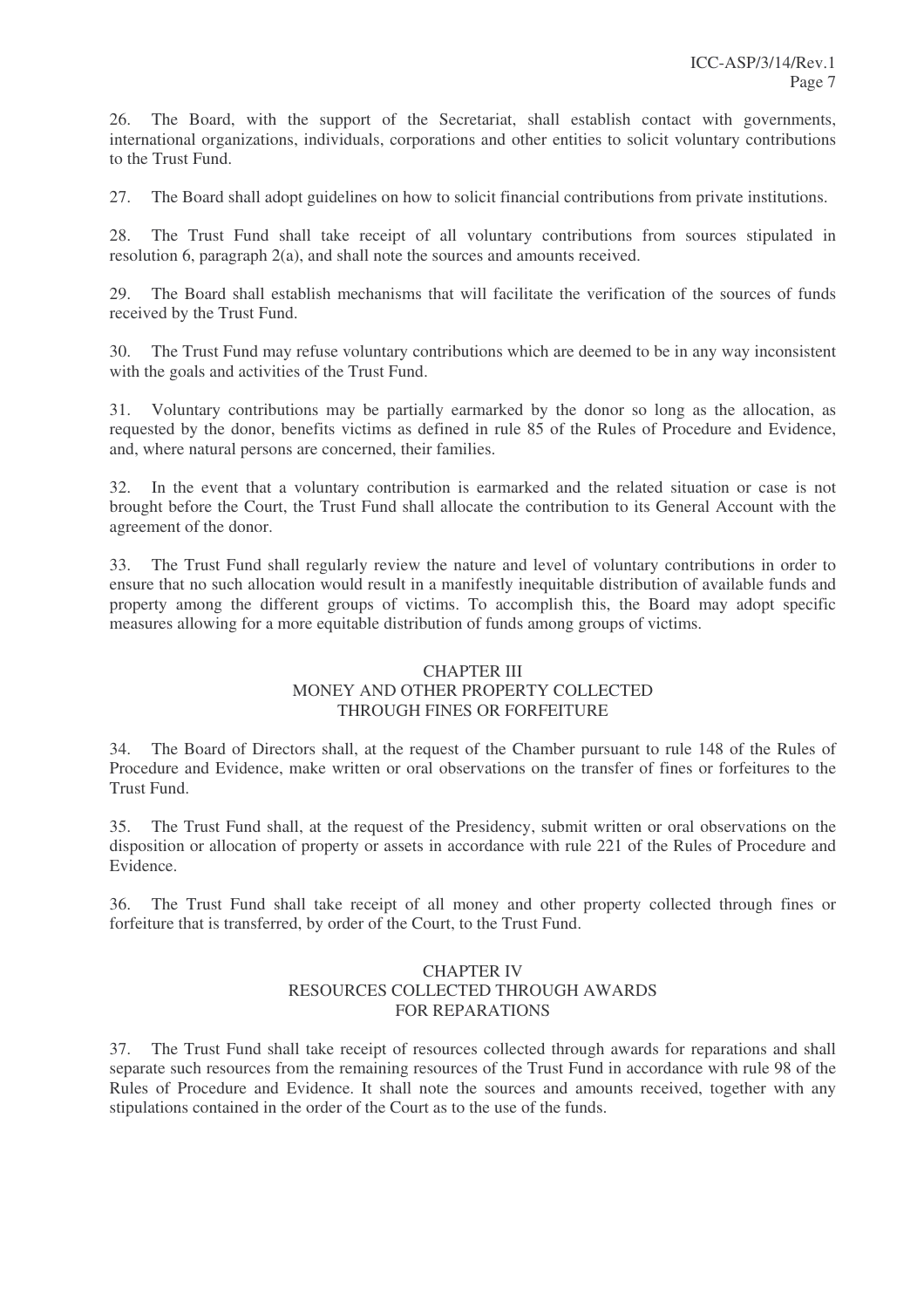#### CHAPTER V RESOURCES ALLOCATED BY THE ASSEMBLY OF STATES PARTIES

38. In its annual report to the Assembly, the Board of Directors may make suggestions of financial or other contributions, other than assessed contributions, that the Assembly of States Parties may allocate to the Trust Fund.

39. Where no such stipulation has been made by the Assembly of States Parties as to the uses of the financial or other contributions other than assessed contributions, the Trust Fund may allocate these contributions to its General Account for the benefit of victims, as defined in rule 85 of the Rules of Procedure and Evidence, and, where natural persons are concerned, their families.

# CHAPTER VI OPERATIONAL ISSUES REGARDING THE RECEIPT OF FUNDS

40. Bank account(s) of the Trust Fund shall be opened in conformity with rule 108(1) of the Financial Regulations and Rules.

41. The accounting system of the Trust Fund shall allow for the separation of funds to facilitate the receipt of earmarked contributions, money and other property collected through fines or forfeiture transferred by the Court where the Court has stipulated particular usages, or resources collected through awards for reparations.

- 42. A computer tracking system shall be established to enable tracking of, inter alia:
- (a) The sources of funds received as stipulated in resolution 6, paragraph 2, including the name of the donor, the location, the region, the date and the amount of the contribution;
- (b) All requests for earmarked contributions, including the nature of the request, and what was ultimately agreed upon and received;
- (c) All pledges received, the date and nature of the pledge, any follow-up by the Court, and the date on which funds were actually received;
- (d) Separation of funds within the Trust Fund on the basis of categories of restrictions on use and on the basis of actual restrictions;
- (e) All resources that have been attributed by the Trust Fund, sorted by sources of funds, by the nature of the attribution, and by beneficiary(ies);
- (f) Receipt by beneficiaries of all attributed resources, by the date of the award, by the date of receipt by the beneficiary, where possible, or by the date of payment by the donor;
- (g) All resources that have been attributed by way of grants to organizations. A programme that is separate but linked to the main system will monitor by grantee: the beneficiary group, the object of the grant, the amount of the grant, obligations under the grant contract, reporting deadlines, verification of completion and the accomplishment of results.

43. The Secretariat shall take receipt of resources that the Assembly of States Parties may decide to allocate to the Trust Fund. It shall note the sources and amounts received, together with any stipulations contained as to the use of the funds.

44. The Board of Directors shall advise the Court of any difficulties or delays in the receipt of funds.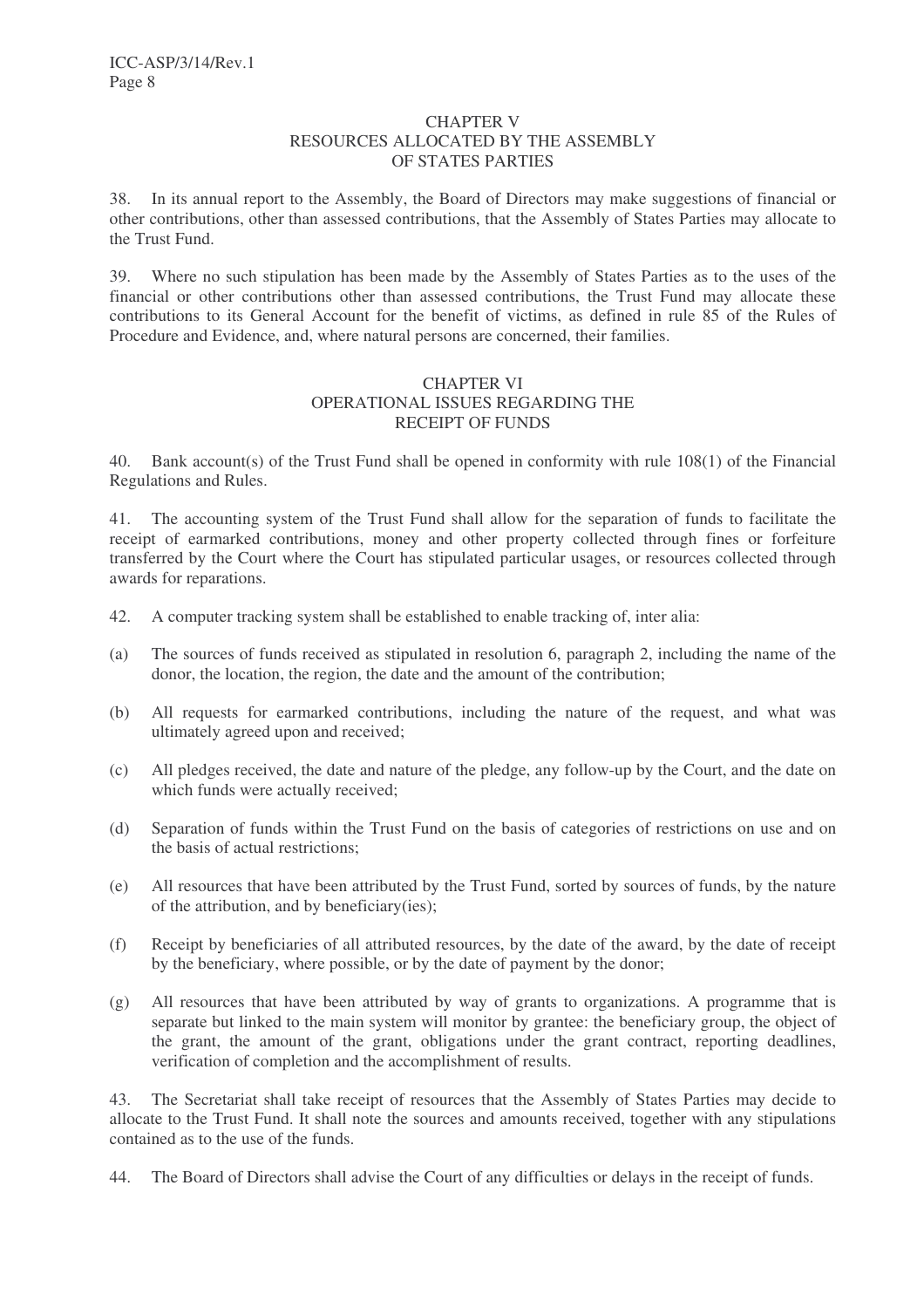#### **PART III THE ACTIVITIES AND PROJECTS OF THE TRUST FUND**

# CHAPTER I USE OF FUNDS

# *Section I Beneficiaries*

45. The resources of the Trust Fund shall be for the benefit of victims of crimes within the jurisdiction of the Court, as defined in rule 85 of the Rules of Procedure and Evidence, and, where natural persons are concerned, their families.

# *Section II Resources collected through fines or forfeiture and awards for reparations*

46. When resources collected through fines or forfeiture or awards for reparations are transferred to the Trust Fund pursuant to article 75, paragraph 2, or article 79, paragraph 2, of the Statute or rule 98, subrules 2-4, of the Rules of Procedure and Evidence, the Board of Directors shall determine the uses of such resources in accordance with any stipulations or instructions contained in such orders, in particular on the scope of beneficiaries and the nature and amount of the award(s).

47. Where no further stipulations or instructions accompany the orders, the Board of Directors may determine the uses of such resources in accordance with rule 98 of the Rules of Procedure and Evidence, taking into account any relevant decisions issued by the Court on the case at issue and, in particular, decisions issued pursuant to article 75, paragraph 1, of the Statute and rule 97 of the Rules of Procedure and Evidence.

48. The Board of Directors may seek further instructions from the relevant Chamber on the implementation of its orders.

49. Resources collected through awards for reparations may only benefit victims as defined in rule 85 of the Rules of Procedure and Evidence, and, where natural persons are concerned, their families, affected directly or indirectly by the crimes committed by the convicted person.

# *Section III Other resources of the Trust Fund*

50. For the purpose of these regulations, "other resources of the Trust Fund" set out in of rule 98, paragraph 5, of the Rules of Procedure and Evidence refers to resources other than those collected from awards for reparations, fines and forfeitures.

51. Other resources of the Trust Fund shall be used to benefit victims of crimes as defined in rule 85 of the Rules of Procedure and Evidence, and, where natural persons are concerned, their families, who have suffered physical, psychological and/or material harm as a result of these crimes:

(a) To complement resources collected through awards for reparations, where the Court has made an order directly against a convicted person in accordance with article 75, paragraph 2, of the Statute and rule 98, sub-rules 1-4, of the Rules of Procedure and Evidence;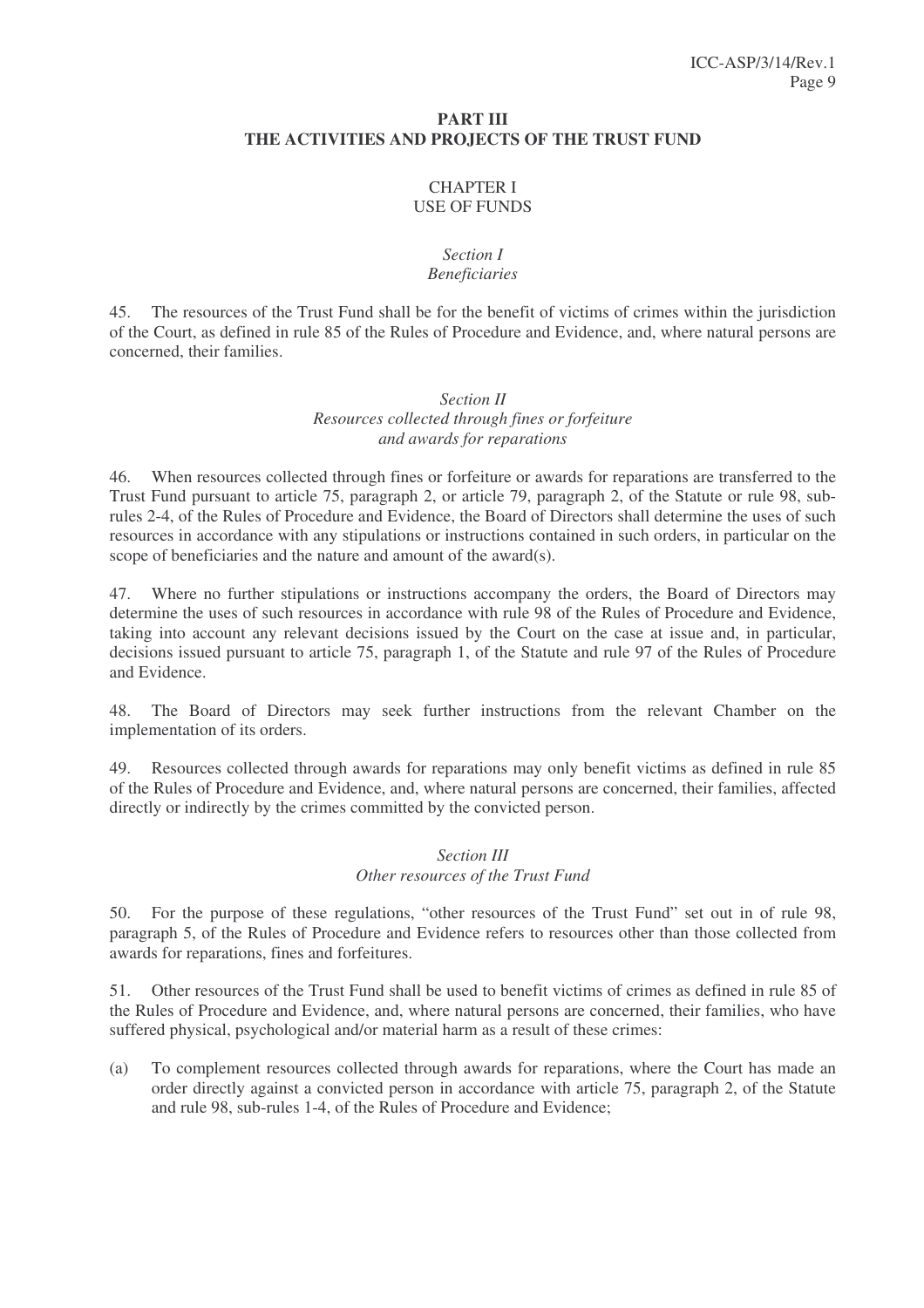ICC-ASP/3/14/Rev.1 Page 10

- (b) To provide for physical or psychological rehabilitation or material support where the Pre-Trial Chamber has authorized the commencement of an investigation in accordance with article 15, paragraph 3, and article 53 of the Statute, or where a situation has been referred to the Prosecutor by a State Party or the Security Council and the Prosecutor decides to initiate an investigation in accordance with article 53 of the Statute. The Board of Directors will determine the applicability of this provision.
- (c) To provide for physical or psychological rehabilitation or material support, in exceptional circumstances, where the situation or the case is not being investigated or prosecuted by the Court because it is or has been investigated or prosecuted by a State which has jurisdiction over it in accordance with article 17 of the Statute or when a situation or case is not being investigated or prosecuted for reasons described in articles 53, paragraph 1(c) or 2(c). The Board of Directors will make a request to the Pre-Trial Chamber to determine the applicability of this provision, taking into account the situation of victims and the existence (or lack) of national or international programmes for the benefit of victims and their family members.

# CHAPTER II IMPLEMENTATION OF THE ACTIVITIES AND PROJECTS OF THE TRUST FUND

#### *Section I General principles*

52. The Board of Directors shall only undertake the actions set out in this chapter once the Trust Fund is considered to be seized in accordance with paragraph 53.

- 53. For the purposes of these regulations, the Trust Fund shall be considered to be seized:
	- *(a) By order of the Court*

When the Court makes an order for reparations against a convicted person and orders that the award be deposited with or made through the Trust Fund in accordance with rule 98, sub-rules 2-4, of the Rules of Procedure and Evidence.

*(b) By the initiation of an investigation by the Prosecutor, authorized by the Pre-Trial Chamber, as appropriate*

When the Pre-Trial Chamber has authorized the commencement of an investigation in accordance with article 15, paragraph 3, and article 53 of the Statute, or where a situation has been referred to the Prosecutor by a State Party or the Security Council acting under Chapter VII of the Charter of the United Nations and the Prosecutor decides to initiate an investigation in accordance with article 53 of the Statute. The Board of Directors will determine the applicability of this provision.

*(c) By decision of the Pre-Trial Chamber*

In exceptional circumstances, where the situation or case is not being investigated or prosecuted by the Court because it is or has been investigated or prosecuted by a State which has jurisdiction over it in accordance with article 17 of the Statute or when a situation or case is not being investigated or prosecuted for reasons described in articles 53, paragraph 1(c) or  $2(c)$ , the Board of Directors will make a request to the Pre-Trial Chamber to determine the applicability of this provision, taking into account the situation of victims and existence (or lack) of national or international programmes for the benefit of victims and their family members.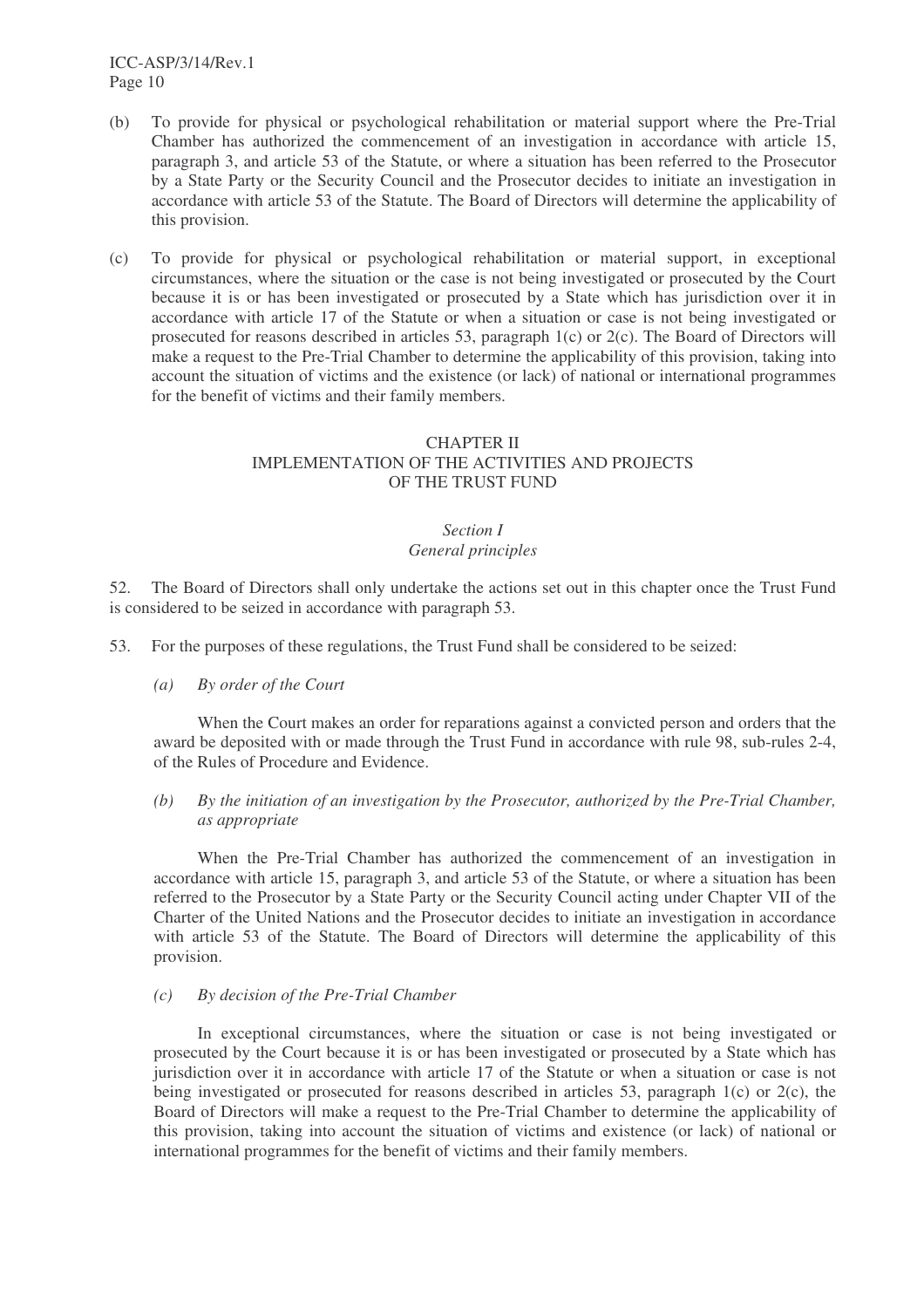#### *Section II Outreach*

54. Once the Trust Fund has been seized in accordance with paragraph 53, the Chair of the Board of Directors may issue a communiqué through its Secretariat or the Registry, as appropriate.

55. The communiqué may indicate the basis for its activities and projects in accordance with paragraph 53 and may provide any additional information, as appropriate. A call for voluntary contributions may accompany the communiqué.

56. The Board of Directors may engage in any outreach and information campaigns it deems appropriate for the purpose of raising voluntary contributions. The Board of Directors may ask for the assistance of the Registrar in this matter.

#### *Section III If the activities and projects of the Trust Fund are triggered by a decision of the Court*

57. When the Court orders that an award for reparations against a convicted person be deposited with the Trust Fund or made through the Trust Fund in accordance with rule 98, sub-rules 2-4, of the Rules of Procedure and Evidence, the Secretariat shall prepare a draft plan to implement the order of the Court, to be approved by the Board of Directors.

58. The Board of Directors may consult victims as defined in rule 85 of the Rules of Procedure and Evidence and, where natural persons are concerned, their families, as well as their legal representatives, and may consult any competent expert or expert organization in the preparation of the draft implementation plan.

59. Subject to the order of the Court, the Trust Fund shall take into account the following factors in determining the nature and/or size of awards, inter alia: the nature of the crimes, the particular injuries to the victims and the nature of the evidence to support such injuries, as well as the size and location of the beneficiary group.

60. The Board of Directors shall determine whether to complement the resources collected through awards for reparations with "other resources of the Trust Fund" and shall advise the Court accordingly.

61. The Trust Fund shall submit to the relevant Chamber, via the Registrar, the draft implementation plan for approval and shall consult the relevant Chamber, as appropriate, on any questions that arise in connection with the implementation of the award.

62. The Trust Fund shall provide updates to the relevant Chamber on progress in the implementation of the award, in accordance with the Chamber's order. At the end of the implementation period, the Trust Fund shall submit a final narrative and financial report to the relevant Chamber.

## *Section IV If the activities and projects of the Trust Fund are triggered by the initiation of an investigation, or by the decision of the Pre-Trial Chamber*

63. The Board of Directors may use other resources of the Trust Fund to benefit victims as defined in rule 85 of the Rules of Procedure and Evidence and, where natural persons are concerned, their families, from the moment that the activities and projects of the Trust Fund are triggered by the initiation of an investigation by the Prosecutor (authorized by the Pre-Trial Chamber as appropriate), or in exceptional circumstances by the decision of the Pre-Trial Chamber at the request of the Board of Directors.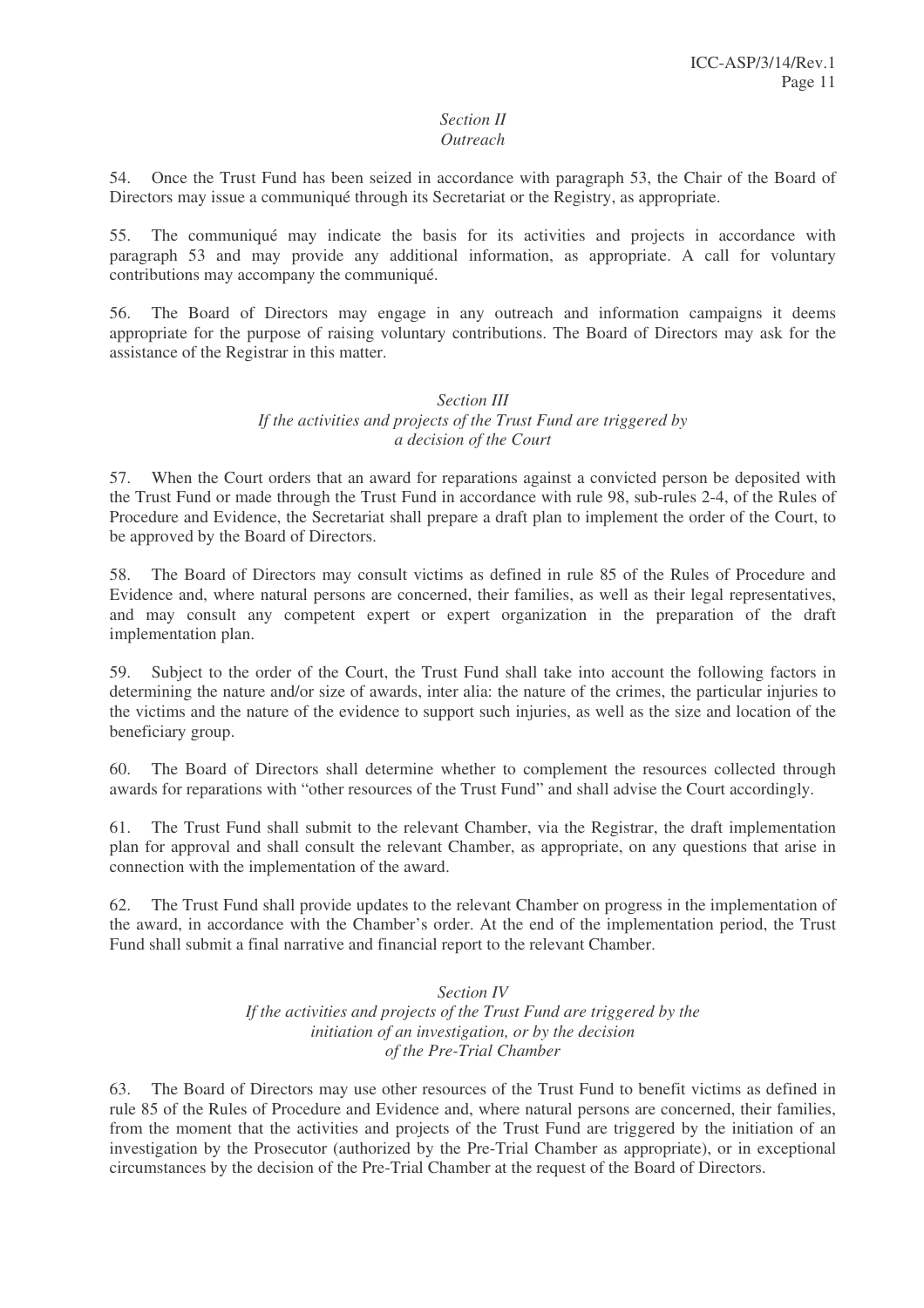ICC-ASP/3/14/Rev.1 Page 12

64. The Board of Directors may consult victims, as defined in rule 85 of the Rules of Procedure and Evidence, and, where natural persons are concerned, their families, as well as their legal representatives, and may consult any competent expert or expert organization on the situation of the potential beneficiaries that may be affected and on the practicalities of reaching and assisting them, as well as on any proposed plan of allocation.

65. The Board of Directors shall determine the priority activity and project areas, bearing in mind the available resources and taking into account that no allocation should result in a manifestly inequitable distribution of available funds and property among the different groups of victims. The Trust Fund may invite proposals from international or national organizations which are specifically geared to addressing the enumerated priority activity and project areas.

#### CHAPTER III INDIVIDUAL AWARDS TO VICTIMS PURSUANT TO RULE 98(2)

#### *Section I*

# *Cases where the Court identifies each beneficiary*

66. Where the Court orders that an award for reparations against a convicted person be deposited with the Trust Fund in accordance with rule 98, sub-rule 2, of the Rules of Procedure and Evidence, the draft implementation plan shall set out the names and locations of victims to whom the award applies, where known (and subject to confidentiality), any procedures that the Trust Fund intends to employ to collect missing details, and methods of disbursement.

# *Section II*

# *Cases where the Court does not identify the beneficiaries*

67. Where the names and/or locations of the victims are not known, or where the number of victims is such that it is impossible or impracticable for the Secretariat to determine these with precision, the Secretariat shall set out all relevant demographic/statistical data about the group of victims, as defined in the order of the Court, and shall list options for determining any missing details for approval by the Board of Directors**.**

- 68. Such options may include:
- (a) The use of demographic data to determine the members of the beneficiary group; and/or:
- (b) Targeted outreach to the beneficiary group to invite any potential members of the group who have not already been identified through the reparations process to identify themselves to the Trust Fund, and, where appropriate, these actions may be undertaken in collaboration with interested States, intergovernmental organizations, as well as national or international non-governmental organizations. The Board of Directors may put in place reasonable deadlines for the receipt of communications, taking into account the situation and location of victims.
- (c) The Secretariat may consult victims or their legal representatives and the families of individual victims, as well as interested persons, interested States and any competent expert or expert organization, in developing these options.

# *Section III*

## *Verification*

69. The Secretariat shall verify that any persons who identify themselves to the Trust Fund are in fact members of the beneficiary group, in accordance with any principles set out in the order of the Court.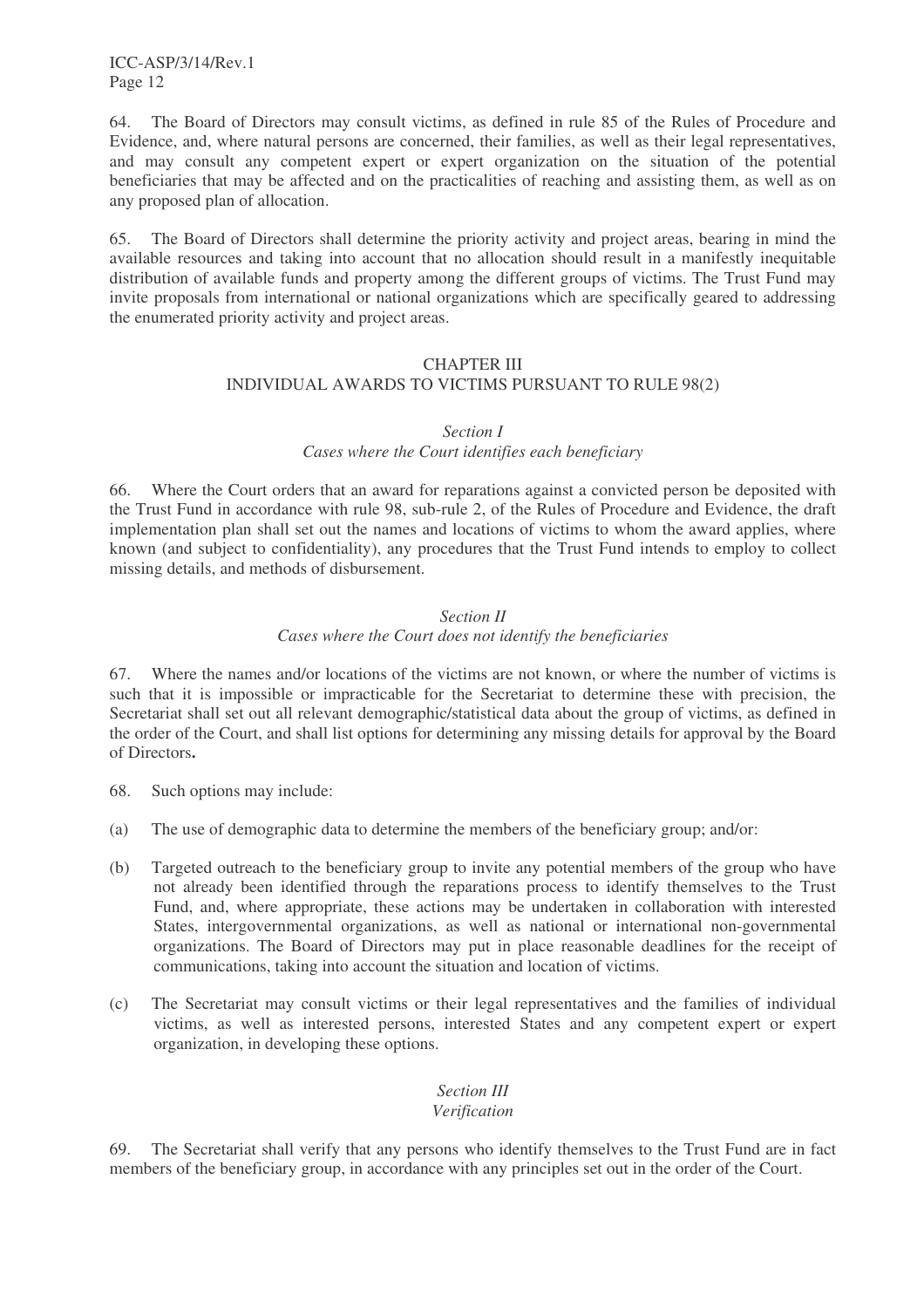70. The Board of Directors shall determine the standard of proof for the verification exercise, having regard to the prevailing circumstances of the beneficiary group and the available evidence, subject to any stipulations set out in the order of the Court**.**

71. A final list of beneficiaries shall be approved by the Board of Directors.

72. Taking into account the urgent situation of the beneficiaries, the Board of Directors may decide to institute phased or priority verification and disbursement procedures. In such cases, the Board of Directors may prioritize a certain sub-group of victims for verification and disbursement.

# *Section IV Disbursement of reparations awards*

73. The Trust Fund shall determine the modalities for the disbursement of reparations awards to beneficiaries taking into account their present circumstances and locations.

74. The Trust Fund may decide to use intermediaries to facilitate the disbursement of reparations awards, as necessary, where to do so would provide greater access to the beneficiary group and would not create any conflict of interest. Intermediaries may include interested States, intergovernmental organizations, as well as national or international non-governmental organizations working in close proximity with the beneficiary groups.

75. The Secretariat shall put in place procedures to verify that awards were received by beneficiaries, following the implementation of a disbursement programme. Beneficiaries shall be required to acknowledge receipt of the award in writing or by other means of identification, and these acknowledgments shall be stored by the Secretariat. Additional spot checks and monitoring of the receipt of awards should be implemented to avoid unforeseen difficulties or the potential for fraud or corruption**.**

# CHAPTER IV

# COLLECTIVE AWARDS TO VICTIMS PURSUANT TO RULE 98(3)

76. Where the Court orders that an award for reparations against a convicted person be made through the Trust Fund where the number of the victims and the scope, forms and modalities of reparations makes a collective award more appropriate, in accordance with rule 98, sub-rule 3, of the Rules of Procedure and Evidence, the draft implementation plan shall set out the precise nature of the collective award(s), where not already specified by the Court, as well as the methods for its/their implementation. Determinations made in this regard should be approved by the Court.

77. The Board of Directors may consult victims as defined in rule 85 of the Rules of Procedure and Evidence and, where natural persons are concerned, their families, as well as their legal representatives, and may consult any competent expert or expert organization on the nature of the collective award(s) and the methods for its/their implementation.

78. The Trust Fund may identify intermediaries or partners, or invite proposals for the implementation of the award.

79. The Secretariat shall put in place procedures to monitor the implementation of a collective award.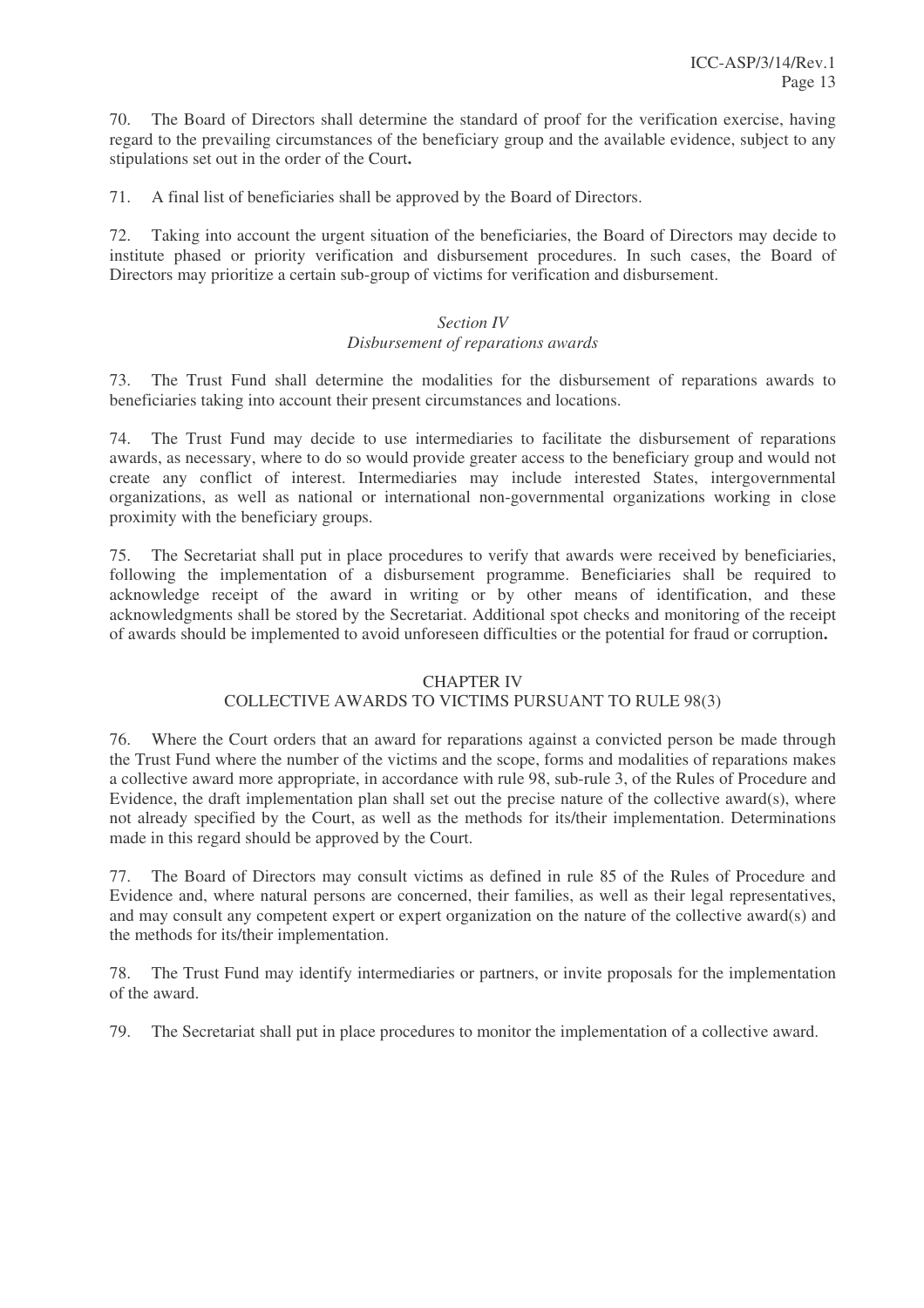#### CHAPTER V AWARDS TO AN INTERGOVERNMENTAL, INTERNATIONAL OR NATIONAL ORGANIZATION, PURSUANT TO RULE 98(4)

80. Where the Court orders that an award for reparations against a convicted person be made through the Trust Fund to an intergovernmental, international or national organization, in accordance with rule 98, sub-rule 4, of the Rules of Procedure and Evidence, the draft implementation plan shall set out, where not already specified by the Court:

- (a) The concerned organization(s) and a summary of their relevant expertise;
- (b) A list of the specific functions that the concerned organization(s) is/are to undertake in fulfilment of the Court's order;
- (c) A memorandum of understanding and/or other contractual terms between the Board of Directors and the concerned organization(s) setting out roles and responsibilities, monitoring and oversight**.**

81. The Secretariat shall oversee the work of the concerned organization(s) in fulfilling the Court's orders, subject to the overall oversight of the Court.

82. The regulations that relate to individual awards to victims pursuant to rule 98, sub-rule 2, and collective awards to victims in accordance with rule 98, sub-rule 3, shall apply mutatis mutandis to the procedures of the Board in implementing rule 98, sub-rule 4, as appropriate, depending on whether the Court has indicated that the award(s) shall be individual or collective.

# CHAPTER VI FINAL PROVISIONS

# *Section I*

# *Amendments*

83. These Regulations may be amended by proposal of the Board taken by a decision that must be approved by a majority of the voting members representing a majority of the members of the Board. Decisions to propose an amendment shall be taken in regular or special sessions, in person as well as by telephone, web or video conferencing. A decision by the Board of Directors for amendment shall be provisionally binding until its approval or disapproval by the Assembly of States Parties.

# *Section II Entry into force*

84. These Regulations shall enter into force immediately after their approval by the Assembly of States Parties.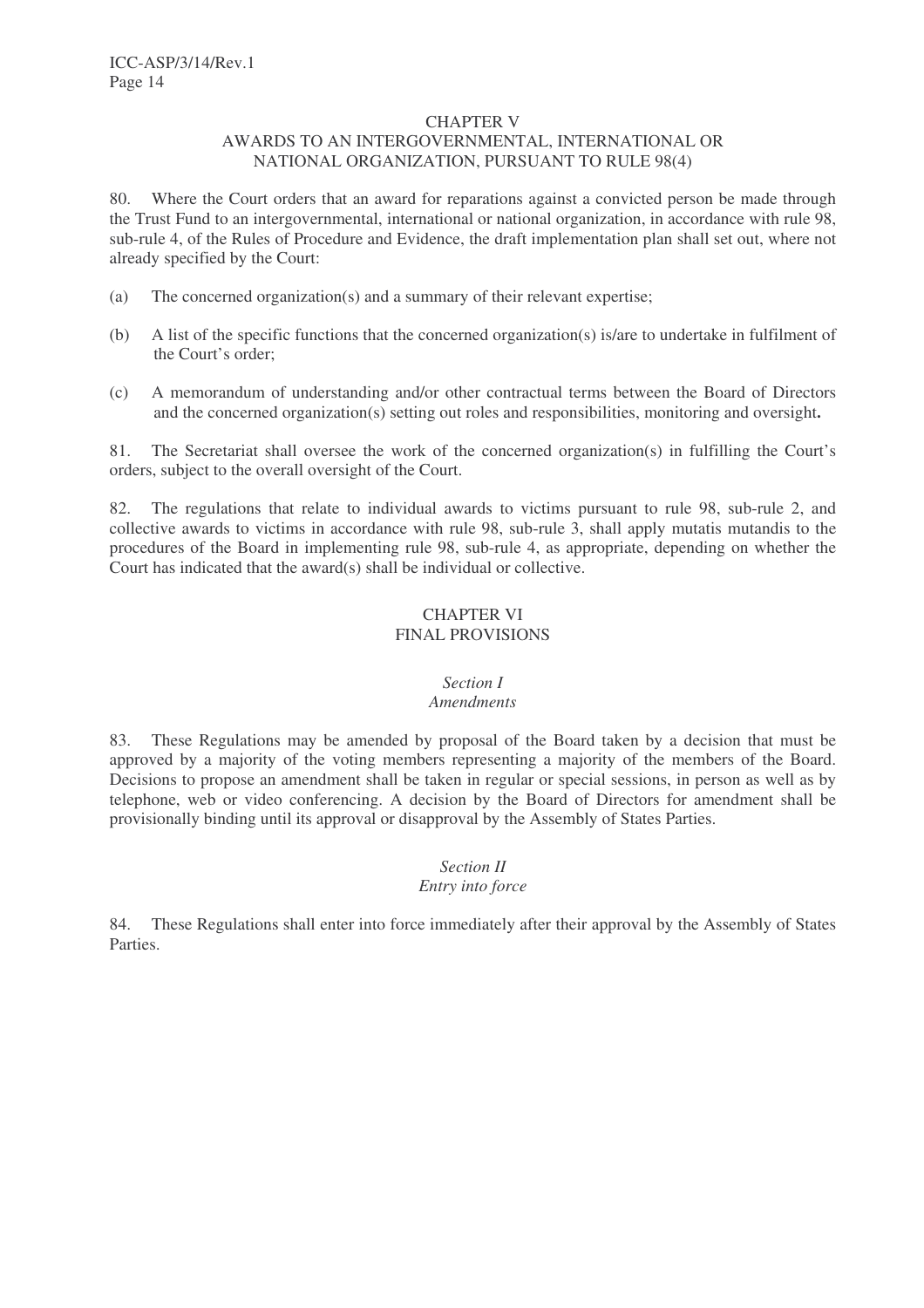# **Annex B**

# **Proposal for the establishment of a Secretariat of the Trust Fund for Victims**

1. The Trust Fund for Victims was created on 9 September 2002 by resolution 6 of the Assembly of States Parties (ICC-ASP/1/Res. 6) pursuant to article 79 of the Rome Statute. The establishment of the Trust Fund is for the benefit of victims of crimes within the jurisdiction of the Court and their families. It operates in tandem with the Court's reparations function and, when the Court transfers resources collected through awards for reparations to it, the Trust Fund will play a vital role in the implementation of such awards.

2. With regard to the implementation of the awards of the Court pursuant to rules 98(2), 98(3) and 98(4), the Trust Fund shall report to the Court. For those functions related to the use of voluntary contributions pursuant to rule 98(5), the Trust Fund shall act on its own initiative and shall report directly to the Assembly of States Parties.

3. The main contributor to the Fund will be the Assembly of States Parties as its creator. However, under paragraph 2 of Resolution 6, the Trust Fund shall also be financed by:

- (a) Voluntary contributions from governments, international organizations, individuals, corporations and other entities;
- (b) Money and other property collected through fines or forfeiture transferred to the Trust Fund if ordered by the Court pursuant to article 79(2) of the Statute;
- (c) Resources collected through awards for reparations if ordered by the Court pursuant to rule 98 of the Rules of Procedure and Evidence;
- (d) Such resources, other than assessed contributions, as the Assembly of States Parties may decide to allocate to the Trust Fund.

4. To manage the Trust Fund, a Board of Directors was elected by the Assembly of States Parties on 12 September 2003 during its second resumed session (in accordance with resolution ICC-ASP/1/Res.7 of 9 September 2002). The Board is composed of Her Majesty Queen Rania Al-Abdullah (Jordan); Óscar Arias Sánchez, (Costa Rica); Tadeusz Mazowiecki (Poland); Archbishop Emeritus Desmond Tutu (South Africa); Simone Veil (France). Each member of the Board will serve for a three-year term with the possibility of re-election once and will meet, at the seat of the Court, on a yearly basis.

5. In resolution 6, paragraph 7, the Assembly of States Parties gave the Board of Directors the power to "…establish and direct the activities and projects of the Trust Fund and the allocation of the property and money available to it…". Moreover, according to paragraph 11, "The Board shall report annually to the Assembly of States Parties on the activities and projects of the Trust Fund and on all offered voluntary contributions, regardless of whether they were accepted or refused" and, according to paragraph 12, "The Committee on Budget and Finance shall examine the budget of the Trust Fund annually and submit to the Assembly of States Parties a report and recommendations for the best possible financial management of the Trust Fund."

6. In order to assist the Board of Directors in the day-to-day administration of the Trust Fund, it is proposed that a Secretariat for the Trust Fund be established.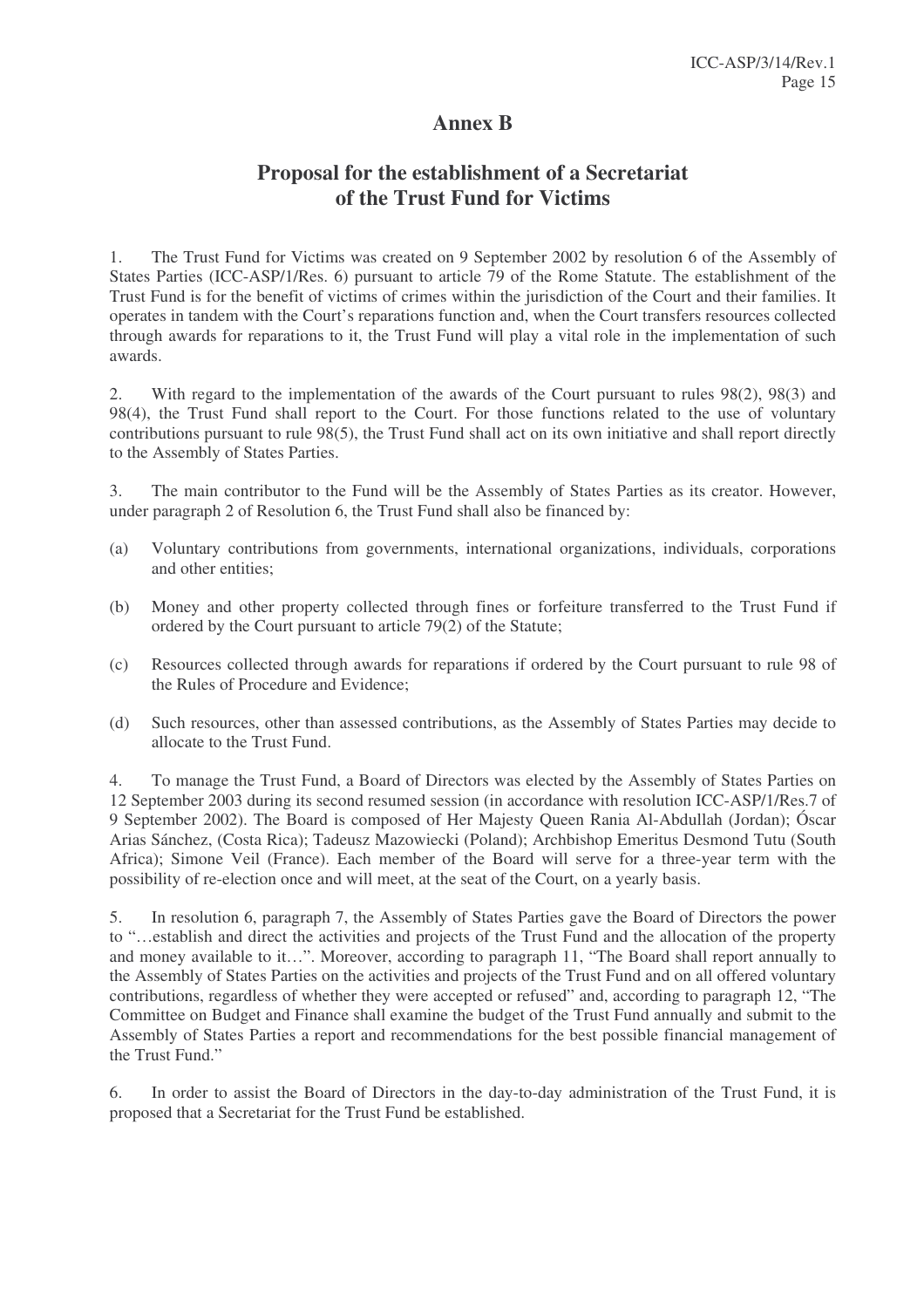*Objectives*

- To act as a vehicle through which reparations orders from the Court can be granted to victims;
- To collect voluntary contributions, fines and forfeitures;
- To use the resources to benefit victims of crimes within the jurisdiction of the Court and their families.

| <b>Expected accomplishments</b>                                                   | Indicators of achievement                                                                                                                                                                                                                                                                                                                                                                       |
|-----------------------------------------------------------------------------------|-------------------------------------------------------------------------------------------------------------------------------------------------------------------------------------------------------------------------------------------------------------------------------------------------------------------------------------------------------------------------------------------------|
| Efficient management of the Trust Fund                                            | Implementation of procedures put in place by the<br>Secretariat of the Trust Fund;<br>Implementation of a verification mechanism with<br>$\bullet$<br>respect to the sources of the funds received;<br>Implementation of a system that will record<br>incoming contributions.                                                                                                                   |
| Effective cooperation between the Trust Fund and<br>the Court                     | Avoiding duplication of the work of the Court;<br>Transparent communication;<br>$\bullet$<br>Implementation of effective systems and<br>$\bullet$<br>procedures for cooperation with the Court;<br>Distribution of funds to the persons designated by<br>the Court:<br>Development of agreements with<br>intergovernmental, international or national<br>organizations according to rule 98(4). |
| Collection of sufficient funds to enable the Trust<br>Fund to realize its mandate | Effective publicity for the Trust Fund;<br>$\bullet$<br>Number of contacts (e.g. with governments,<br>international organizations, individuals,<br>corporations and other entities);<br>Number of voluntary contributions received.<br>$\bullet$                                                                                                                                                |
| Ability to operate as an independent office                                       | Effective management of the Fund without Registry<br>office support;<br>Development of projects proposed by the Board of<br>Directors to use resources for the benefit of victims<br>under the jurisdiction of the Court according to rule<br>$98(5)$ .                                                                                                                                         |
| Transparent management                                                            | Periodic reports provided to the Board;<br>$\bullet$<br>Degree of openness with respect to sources of<br>funding;<br>Adoption of criteria to avoid manifestly inequitable<br>distribution of funds among the different groups of<br>victims.                                                                                                                                                    |

*Final outputs*

- Professional support to the Board of Directors;
- Smooth running of all operations associated with the daily running of the Trust Fund;
- Effective publicity for the Trust Fund for Victims;
- Effective distribution of awards to victims.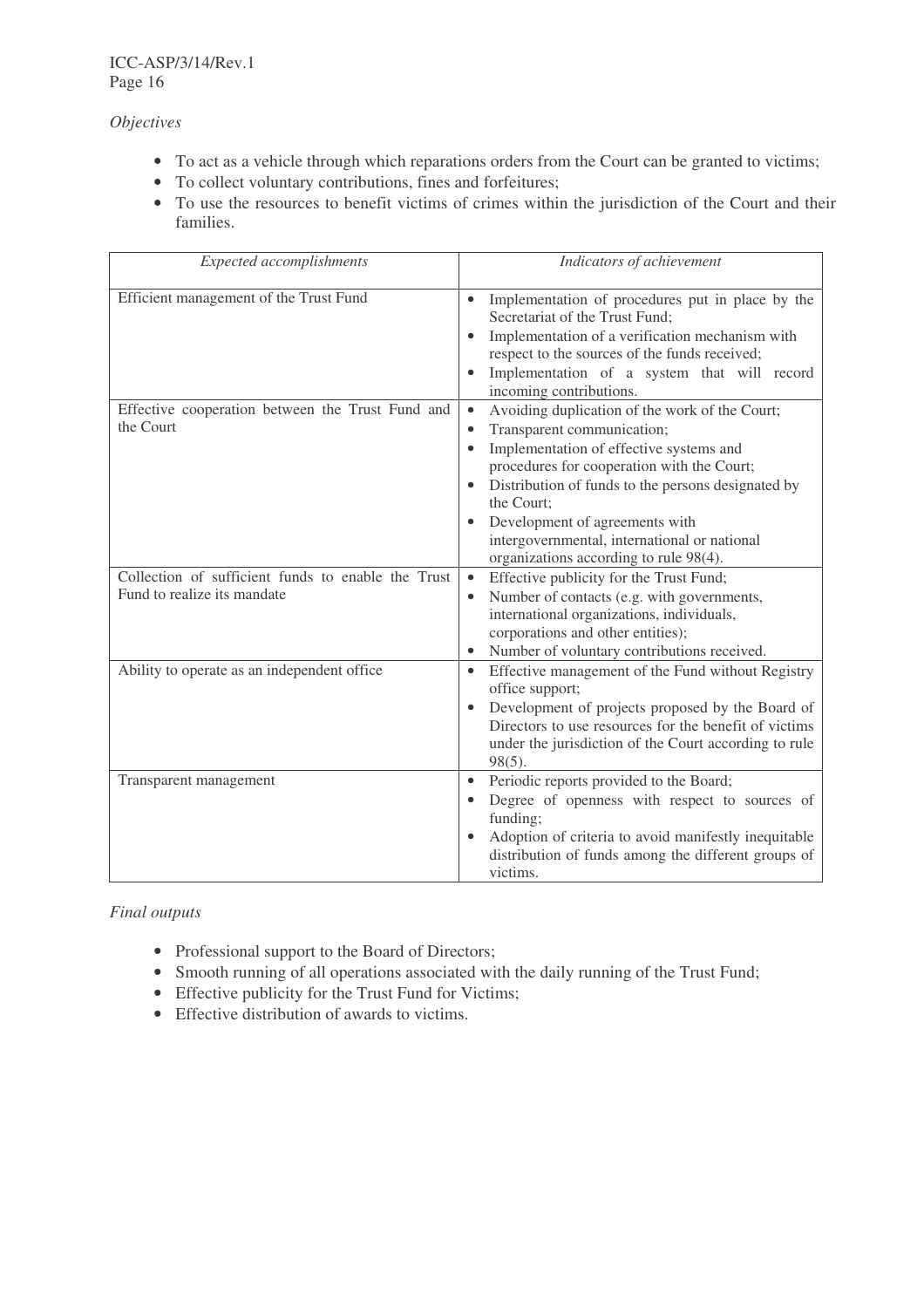# *Proposed 2005 budget for the Secretariat of the Trust Fund for Victims*

#### *Resource requirements*

| <i>Item</i>                     | Post<br>table<br>2004 |      | Post table<br>2005 |                |           | Proposed budget 2005<br>(thousands of euros) |           |
|---------------------------------|-----------------------|------|--------------------|----------------|-----------|----------------------------------------------|-----------|
|                                 | <b>Total</b>          | Core | Conditional        | <b>Total</b>   | Core      | Conditional                                  | Total     |
| Professional staff              | $\Omega$              | 5    | $\Omega$           | 5              | 568.3     |                                              | 568.3     |
| General Service staff           | $\theta$              | 2    | $\theta$           | 2              | 111.4     |                                              | 111.4     |
| Subtotal staff                  | $\theta$              | 7    | $\Omega$           | $\overline{7}$ | 679.7     |                                              | 679.7     |
| General temporary<br>assistance |                       |      |                    |                | 10        |                                              | 10        |
| Subtotal other staff            |                       |      |                    |                | 10        |                                              | 10        |
| Travel                          |                       |      |                    |                | 92.65     |                                              | 92.65     |
| Hospitality                     |                       |      |                    |                | 3.29      |                                              | 3.29      |
| Contractual services            |                       |      |                    |                | 27.598    |                                              | 27.598    |
| General operating<br>expenses   |                       |      |                    |                | 74.5      |                                              | 74.5      |
| Supplies and materials          |                       |      |                    |                |           |                                              |           |
| Furniture and equipment         |                       |      |                    |                | 412.035   |                                              | 412.035   |
| <b>Working Capital Fund</b>     |                       |      |                    |                | 100       |                                              | 100       |
| Subtotal non-staff              |                       |      |                    |                | 714.073   |                                              | 714.073   |
| <b>Total subprogramme</b>       |                       |      |                    |                | 1,403.773 |                                              | 1,403.773 |
|                                 |                       |      |                    |                |           |                                              |           |

7. In order to ensure effective oversight of the Trust Fund for Victims, the Secretariat needs to be adequately staffed with personnel whose competence and knowledge will be crucial in the day-to-day operations related to victims' reparations. In this regard, the workload of the Secretariat is expected to be quite heavy.

8. For 2005, it is envisaged that the Secretariat will provide support to the Board of Directors, as appropriate, for the proper functioning of the Board in carrying out its tasks in accordance with paragraph 5 of the annex to resolution ICC-ASP/1 Res. 6. This includes:

- Establishing a working process that will ensure publicity for the Trust Fund and the plight of victims within the jurisdiction of the Court;
- Establishing contact with governments, international organizations, individuals, corporations and other entities to solicit voluntary contributions to the Trust Fund;
- Supervising all operational issues related to the receipt of funds;
- Establishing mechanisms that will facilitate the verification of the sources of funds received;
- Developing criteria for the refusal of voluntary contributions which are deemed to be inconsistent with the principles of the Court;
- Establishing a system of earmarking for voluntary contributions;
- Assisting the Board in reviewing the nature and level of voluntary contributions;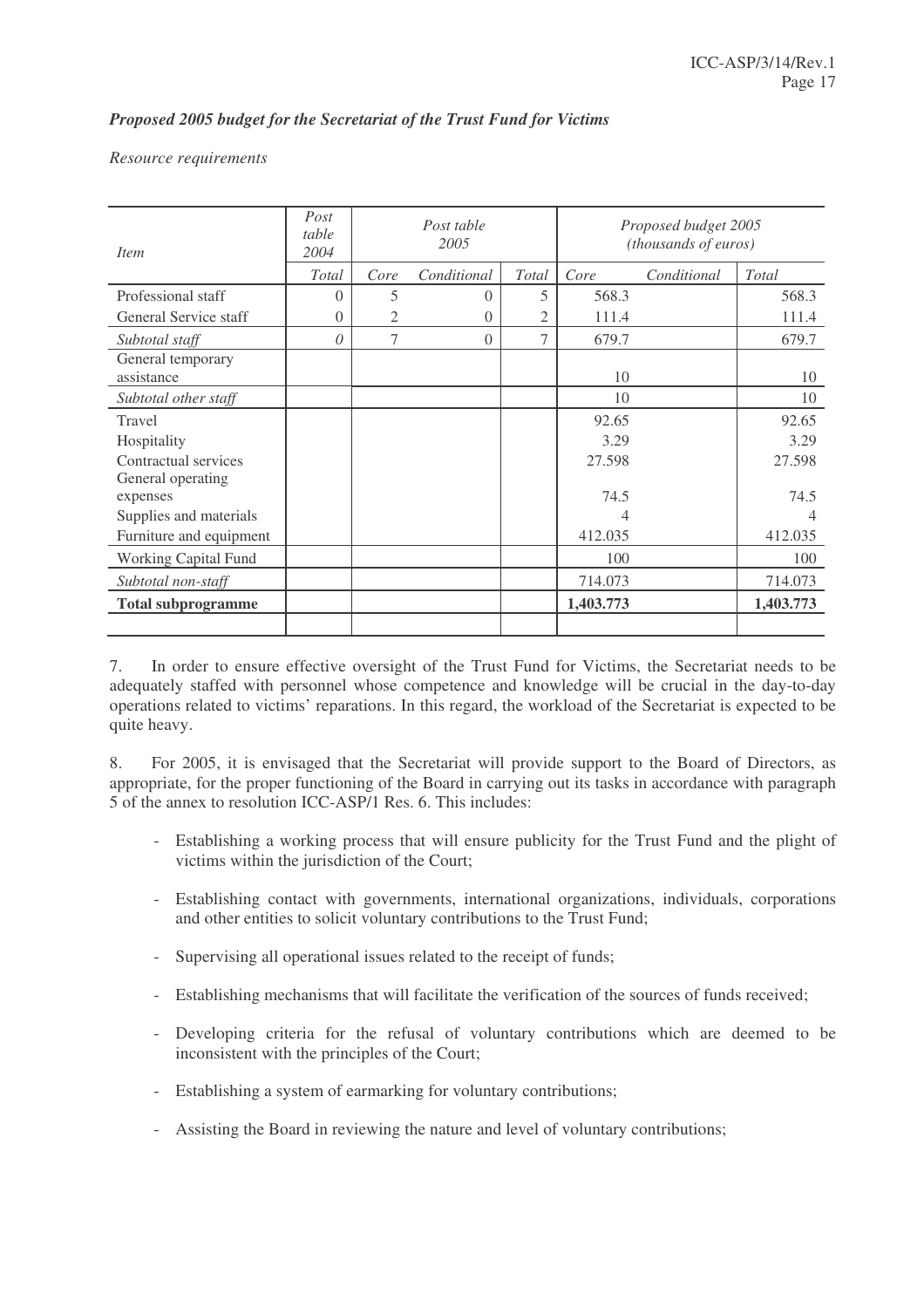- Communicating on relevant matters with the Office of the Registrar, the Victims Participation and Reparations Section (VPRS), as well as other organs of the Court and other organizations and bodies;
- Assisting the Board in the submission of written or oral opinions on the disposition of property or assets pursuant to rules 148 and 221 of the Rules of Procedure and Evidence;

## **(i) Staff requirements**

Core resources:

*Staff costs:\**

| Grade     | Level    |
|-----------|----------|
| $D-1$     | €159,000 |
| $P-4$     | €129,900 |
| $P-3$     | €98,800  |
| $P-2$     | €81,800  |
| $G - 6/5$ | €55,700  |

\* The figures for posts in the Professional and General Service categories are based on the standard salary cost for 2005.

# *One Executive Director (D-1)*

9. With overall executive responsibilities, the incumbent will direct and coordinate the general and specialized policies, programmes and activities of the Trust Fund for Victims. In overseeing the operations of the Secretariat staff, he or she will implement the overall objectives and requirements of the Fund, as dictated by the Board of Directors, in the medium and long term.

Responsibilities will include:

- Supervising and establishing guidelines for the provision of legal opinions or advice on issues relating to reparations issues and the functions, structure and activities of the Trust Fund for Victims and its Secretariat;
- Providing guidelines for and/or directing the formulation and execution of the Trust Fund's public information and outreach campaign, as well as the fund disbursement programmes;
- Providing and ensuring the highest standard of quality and cost-effectiveness in the Fund's programmes and activities;
- Providing advice and assistance in resolving procedural and substantive questions to the Board of Directors on all matters related to the management and oversight of the Fund, and representing the Fund Secretariat at legislative, interdisciplinary and inter-agency meetings;
- Directing and integrating the programmes and activities of the Fund, as appropriate, with the organs of the ICC;
- Undertaking consultations and participating in negotiations with high-level representatives of State Parties or other organizations;
- Representing the organization in meetings of other organizations and bodies;
- Analysing, coordinating, formulating, approving, submitting, negotiating and justifying budgetary and personnel proposals, and managing staff and contractual resources.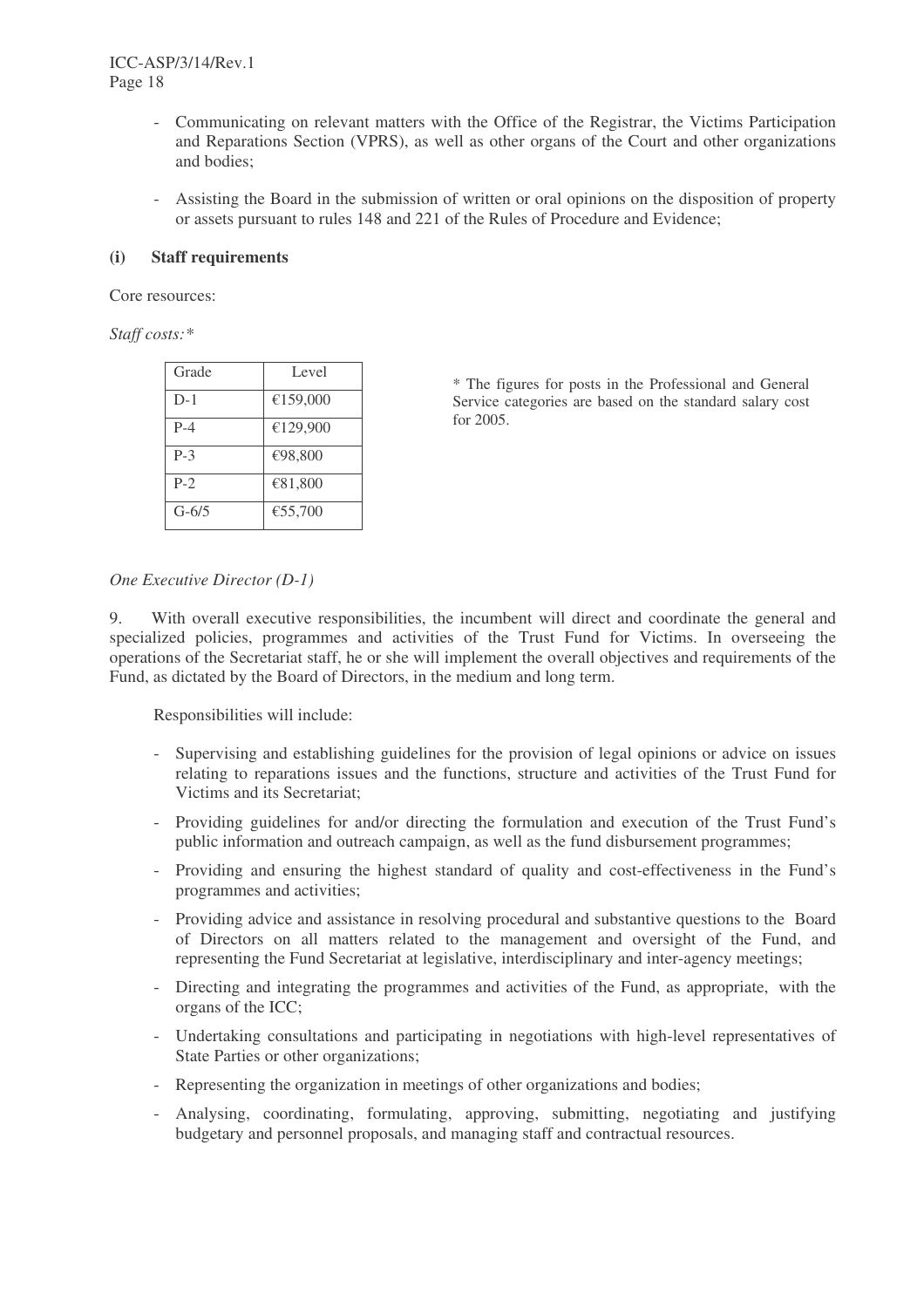## *One Fundraising Officer (P-4)*

10. The Fundraising Officer will identify and target new opportunities and build on relationships with donors in order to optimize revenue. The responsibilities of the post include: determining types of fundraising and developing programmes/campaigns to be implemented; preparing fundraising schedules; advising and directing volunteer groups who are willing to help in fundraising; keeping records of funding and grant ideas and successful sources of funding. The incumbent will work with a wide range of advocacy groups.

# *One Financial Management Specialist (P-3)*

11. The Financial Management Specialist will maintain financial records for the Trust Fund Secretariat and ensure that all internal control procedures are implemented within the Fund. The incumbent will be responsible for ensuring the application of proper accounting systems, procedures and activities, as well as accounting controls. He or she will manage the funds received by or transferred to the Trust Fund, including recording, disbursing and investing these funds. The incumbent will create a system that allows for the separation of funds based upon their different sources, and will be responsible for the tracking of all disbursed funds. He or she will also arrange banking services. The incumbent will be consulted on the economic viability of the projects developed by the Board of Directors.

# *One Liaison and Outreach Officer (P-3)*

12. The incumbent will serve as the principal liaison between the Trust Fund and victims, both at the Court and through field-based initiatives. He or she will be charged with setting up and implementing information programmes and outreach campaigns to promote better understanding of the goals and activities of the Trust Fund for Victims and other stakeholders, particularly in areas that are the subject of an investigation by the Office of the Prosecutor. The incumbent will establish cooperative relations between the Secretariat and victims, their families, their representatives, local and regional authorities, civil society organizations and lawyers.

## *One Associate Legal Officer (P-2)*

13. Under the supervision of the Executive Director, the incumbent will establish procedures to manage and facilitate the activities and programmes of the Trust Fund for Victims. He or she will provide support to the Chair of the Board of Directors. The post entails conducting substantive research on complex legal issues related to reparations and on matters related to the functions, structure and activities of the Trust Fund. It includes the production of background materials such as studies, reports, legal opinions, as well as correspondence. The Associate Legal Officer will organize and prepare general meetings, seminars and working sessions relevant to the topic. The incumbent will assist victims and groups of victims, as well as victims' representatives where necessary. As a result of these duties, the incumbent will have frequent contact with victims, groups of victims, local associations, bar associations, NGOs and lawyers representing victims and their families.

## *One Computer Information Systems Specialist (G-6)*

14. The post involves the planning, design, development, implementation and maintenance of computer information systems for the Secretariat. The incumbent will be responsible for preparing feasibility studies, analysing and modifying existing applications, maintaining systems software, designing and writing computer programs, and databases. He or she will be in charge of updating and maintaining the organization and accessibility of the data. He or she will liaise with the Registry, particularly with the VPRS, regarding the data collected via the application forms on reparations. In addition, he or she will provide operational support to users and advise them on the most suitable hardware and software for the different tasks that the Secretariat will undertake. The incumbent will conduct training sessions and demonstrations of systems for users.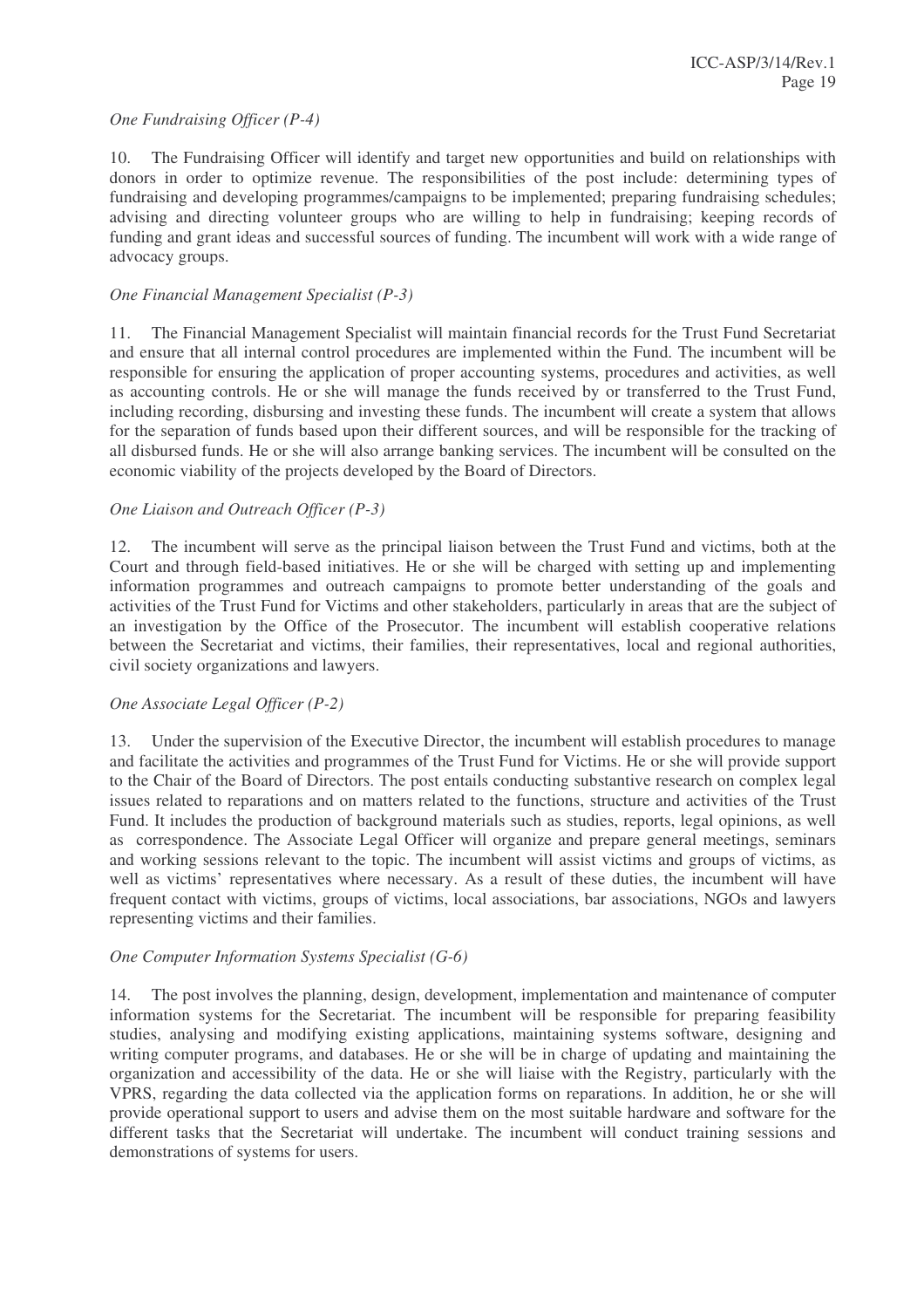# *One Administrative Assistant (G-5)*

15. Under the supervision of the Executive Director, the Administrative Assistant will provide administrative and secretarial support functions to the Secretariat. He or she will be in charge of tracking and monitoring all allotments and expenditures relevant to the Secretariat; perform tasks relevant to the administration of the Secretariat in close relation with the relevant sections in the Registry; perform work relevant to the preparation of budget documents; brief staff in the Secretariat on general administrative matters; and check correspondence and documents for completeness and accuracy of style and grammar. Additional responsibilities will include coordinating the Executive Director's work schedule by arranging meetings/appointments with officials within and outside the Court; maintaining a filing system of working documents; and monitoring incoming correspondence.

## *General temporary assistance*

16. Such assistance will be required for a period of three months for the purpose of organizing the annual meeting of the Board of Directors; the required staff will be in charge of the logistics and of preparations for the meeting.

# **(ii) Non-staff requirements**

Core resources:

# *Cost of setting up an office (General Service Requirements):*

17. The costs associated with the furniture and equipment need to be budgeted in full. For seven people to work at the Secretariat the requirements will be as follows:

|                                    | Number of |                        | Total cost per           |
|------------------------------------|-----------|------------------------|--------------------------|
| Item(s)                            | units     | Unit cost $(\epsilon)$ | <i>item</i> $(\epsilon)$ |
| <b>Office furniture</b>            |           |                        |                          |
| Workstations                       | 7         | 2,850                  | 25,650                   |
| Filing cabinet                     | 8         | 440                    | 3,520                    |
| <b>Bookcases</b>                   | 5         | 165                    | 825                      |
| Notice boards                      | 4         | 55                     | 220                      |
| <b>Subtotal</b>                    |           |                        | 30,215                   |
| Meeting place (one)                |           |                        |                          |
| Table                              |           | 1, 190                 | 1, 190                   |
| Chairs                             | 10        | 190                    | 1,900                    |
| Hat stand                          |           | 140                    | 140                      |
| <b>Subtotal</b>                    |           |                        | 3, 230                   |
| <b>Archive</b>                     |           |                        |                          |
| Table                              | 1         | 1, 190                 | 1, 190                   |
| Chairs                             | 2         | 190                    | 380                      |
| Storage cabinets (lockable, steel) | 4         | 880                    | 3 5 2 0                  |
| Shredder (medium-size)             | 1         | 2, 200                 | 2, 200                   |
| <b>Subtotal</b>                    |           |                        | 7, 290                   |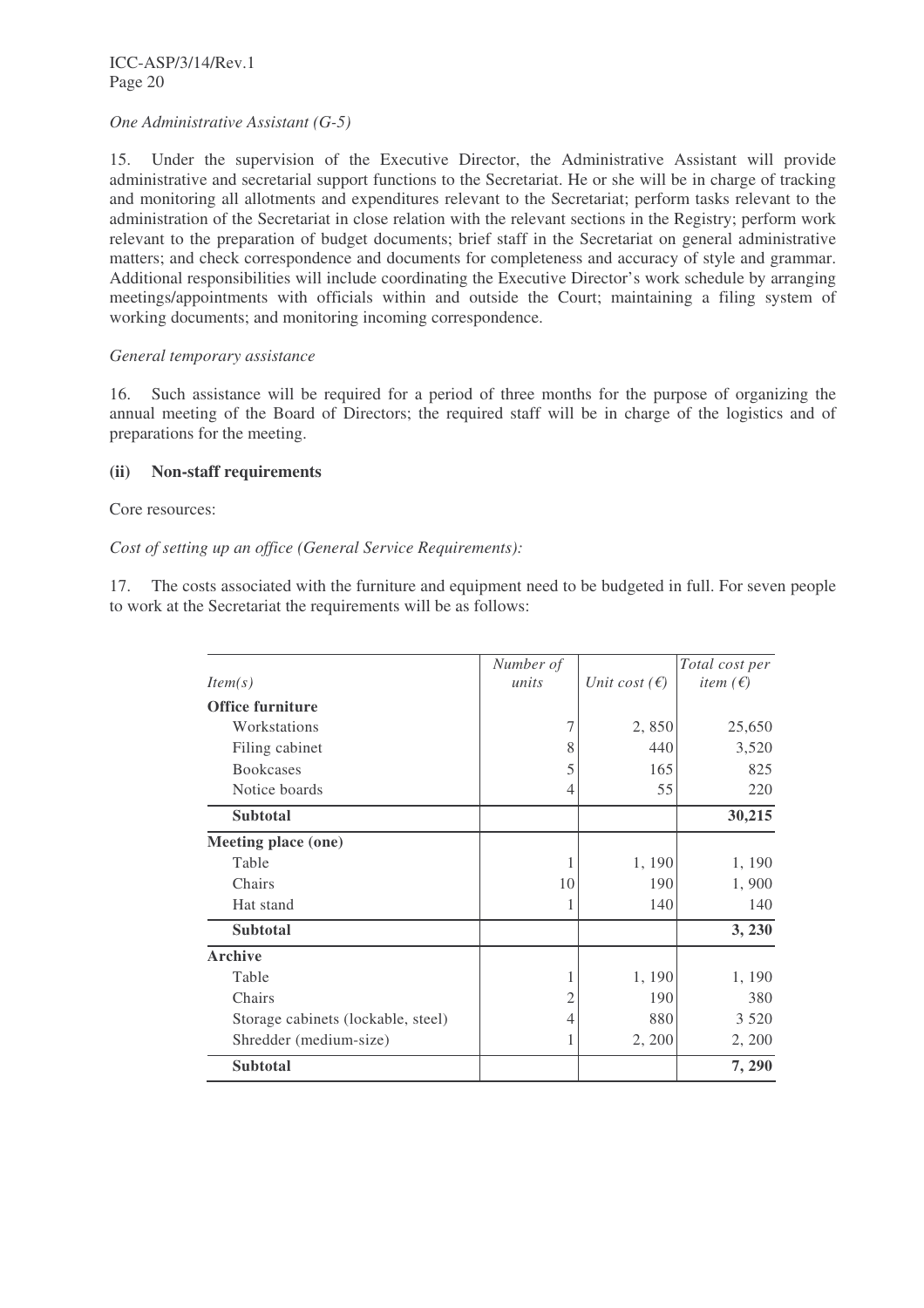#### *IT requirements*

| Item(s)                                                  | Number of<br>units | Unit cost $(\epsilon)$ | Total cost per<br>item $(\epsilon)$ |
|----------------------------------------------------------|--------------------|------------------------|-------------------------------------|
| Computers <sup>1</sup>                                   | 9                  | 1,700                  | 15,300                              |
| Printer                                                  | 5                  | 500                    | 2,500                               |
| Laptop                                                   |                    | 2,600                  | 2,600                               |
| Software (anti-virus, MS Office)                         | 9                  | 500                    | 4,500                               |
| Network server                                           |                    | 30,000                 | 30,000                              |
| Personal devices                                         | 2                  | 600                    | 1,200                               |
| Integrated copier/scanner/fax                            | $\overline{2}$     | 5,000                  | 10,000                              |
| Mobiles phones and subscription                          | 3                  | 400                    | 1,200                               |
| Switchboard and telephone sets                           | 8                  | 500                    | 4,000                               |
| Link-up to ICC network                                   |                    | 30,000                 | 30,000                              |
| Additional maintenance contract<br>for office automation |                    | 20,000                 | 20,000                              |
| Database <sup>2</sup>                                    |                    | 250,000                | 250,000                             |
| <b>Subtotal</b>                                          |                    |                        | 371,300                             |

#### *Additional costs:*

| Expenditure (estimated)                                                                                                          | Requirements( $\epsilon$ ) |
|----------------------------------------------------------------------------------------------------------------------------------|----------------------------|
| <b>Building costs</b>                                                                                                            |                            |
| Rental of office space (200 square                                                                                               |                            |
| metres)                                                                                                                          | 25,000                     |
| General operating expenses (cleaning,                                                                                            |                            |
| insurance, etc.)                                                                                                                 | 7,500                      |
| <b>Communications</b>                                                                                                            | 2,000                      |
| <b>Office materials</b>                                                                                                          | 4,000                      |
| Miscellaneous (protocol, travel of staff, etc.)                                                                                  | 40,000                     |
| <b>Translation of documents/Secretariat</b><br>120 pages (at a normal rate of $\epsilon$ 45 per page                             |                            |
| $[-300 words]$ )                                                                                                                 | 5,400                      |
| Consultation with experts (2 consultations<br>with three experts for which DSA, travel<br>expenses and terminal costs have to be |                            |
| provided)                                                                                                                        | 14,400                     |
| General temporary assistance (Conference)                                                                                        |                            |
| organization) 3 months in total                                                                                                  | 10,000                     |
| <b>Working Capital Fund</b> <sup>3</sup>                                                                                         | 100,000                    |
| <b>Subtotal</b>                                                                                                                  | 208,300                    |

<sup>&</sup>lt;sup>1</sup> It is envisaged that two internship positions will be part of the Secretariat.<br><sup>2</sup> It is planned that the database will be funded with donations, but alternative options are being explored. This figure is the

minimum amount required to set up a database.<br><sup>3</sup> Including all costs related to possible conference calls. See addendum 1 for more information, conference call option (b) being the most reasonable.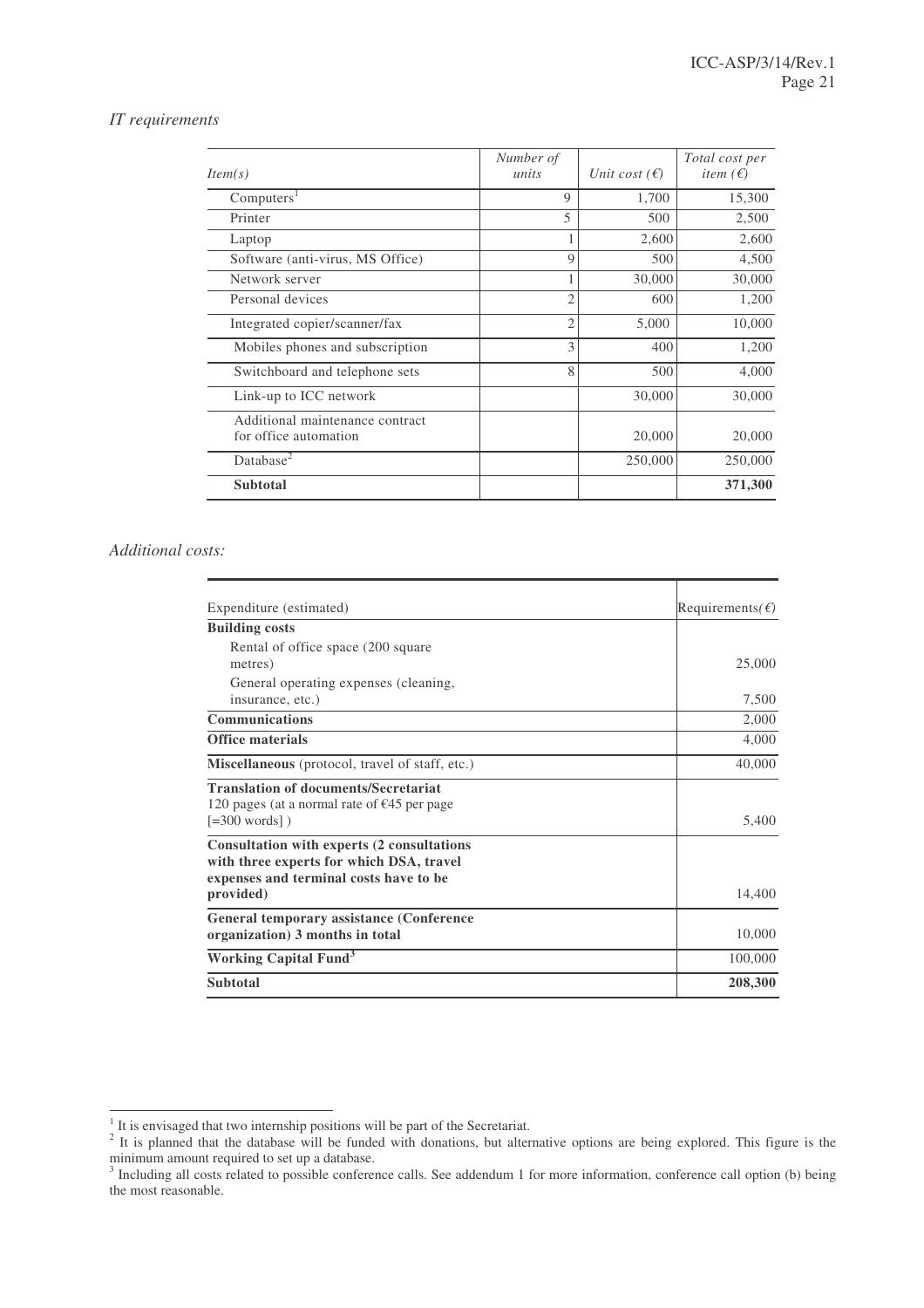# *Meeting of the Board of Directors*

18. According to paragraph 2 of the annex to resolution ICC-ASP/1/Res. 6, the members of the Board act in their personal capacity on a *pro bono* basis. However, with regard to the costs associated with the first meeting of the Board of Directors of the Trust Fund for Victims held on 20, 21 and 22 April 2004, provision was made in the 2004 programme budget of the Court to support this first meeting.

19. For 2005, with the creation of the Secretariat for the Trust Fund for Victims, it is recommended that a budgetary provision be made with regard to the organization of such meetings, one of which must take place in The Hague, <sup>4</sup> where the Board of Directors could use the facilities of the Court. In this regard, the costs to be taken into consideration for a meeting of the Board in The Hague are set out below. In addition to the organization of a meeting of the Board of Directors, the relevant budgetary provisions include travel to the field.

# **(i) Meeting of the Board of Directors in The Hague**

- 20. The following costs must be taken into consideration:
	- Transportation, business class:

| <b>Return flights to The Hague</b> | Approx. cost in euros |
|------------------------------------|-----------------------|
| From Amman                         | 1,750                 |
| From Cape Town                     | 3,714                 |
| From San José                      | 2,534                 |
| From Warsaw                        | 831                   |
| From Paris                         | 550                   |
| <b>Subtotal</b>                    | 9,379                 |

- Other costs
	- (a)

| <b>Accommodation</b>                              |              |
|---------------------------------------------------|--------------|
| Hotel 2 nights for 5 persons<br>Terminal expenses | 2.968<br>600 |
| <b>Subtotal</b>                                   | 3,568        |

<sup>4</sup> According to paragraph 4 of the annex to resolution 6, "the Board shall meet at the seat of the Court at least once a year".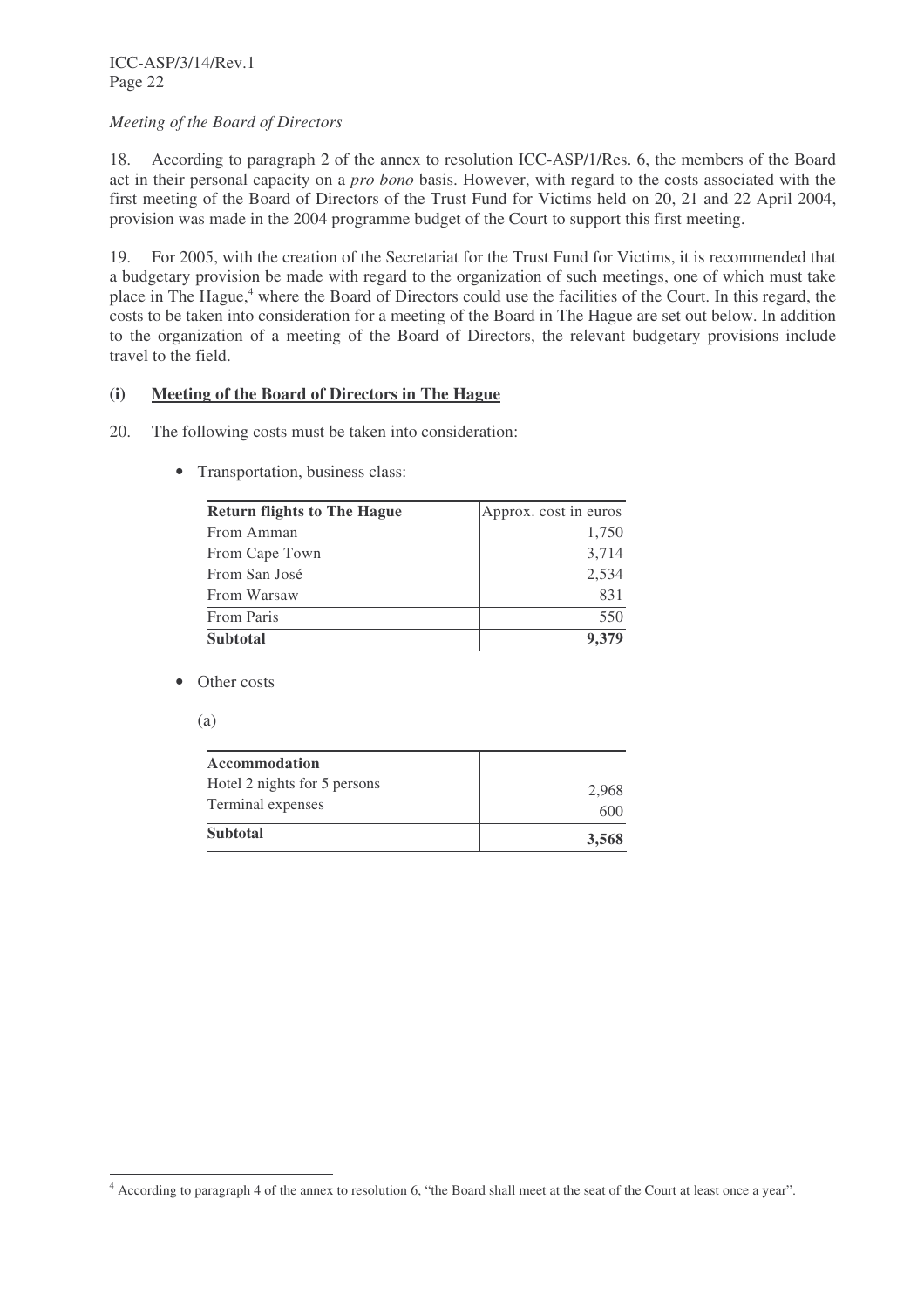|         | .,                             |  |
|---------|--------------------------------|--|
| ×<br>M. | ۰.<br>w<br>×<br>۰.<br>۰,<br>e. |  |

| <b>Translation and interpretation services</b>                                                                                                  |        |
|-------------------------------------------------------------------------------------------------------------------------------------------------|--------|
| External conference interpretation<br>(English and French) for two days at $\epsilon$ 376<br>per day per interpreter + travel ( $\epsilon$ 900) | 6,608  |
| Transcript: $\epsilon$ 220 per hour                                                                                                             |        |
| English and French for two days of<br>conference                                                                                                | 7,040  |
| Pre-sessional translation of<br>documents:100 pages                                                                                             |        |
| In-session documentation: 15 pages                                                                                                              |        |
| Post-sessional documentation: 75 pages                                                                                                          |        |
| (at a normal rate of $\epsilon$ 45 per page [=300                                                                                               |        |
| words])                                                                                                                                         | 8,550  |
| Subtotal                                                                                                                                        | 22,198 |

# (c)

| <b>Hospitality</b>             |        |
|--------------------------------|--------|
| Catering (for 2 days)          | 290    |
| Dinner (for 15 persons, 1 day) | 1,000  |
| Lunch (for 15 persons, 2 days) | 2,000  |
| <b>Subtotal</b>                | 3,290  |
| <b>Total for 1 meeting</b>     | 38,435 |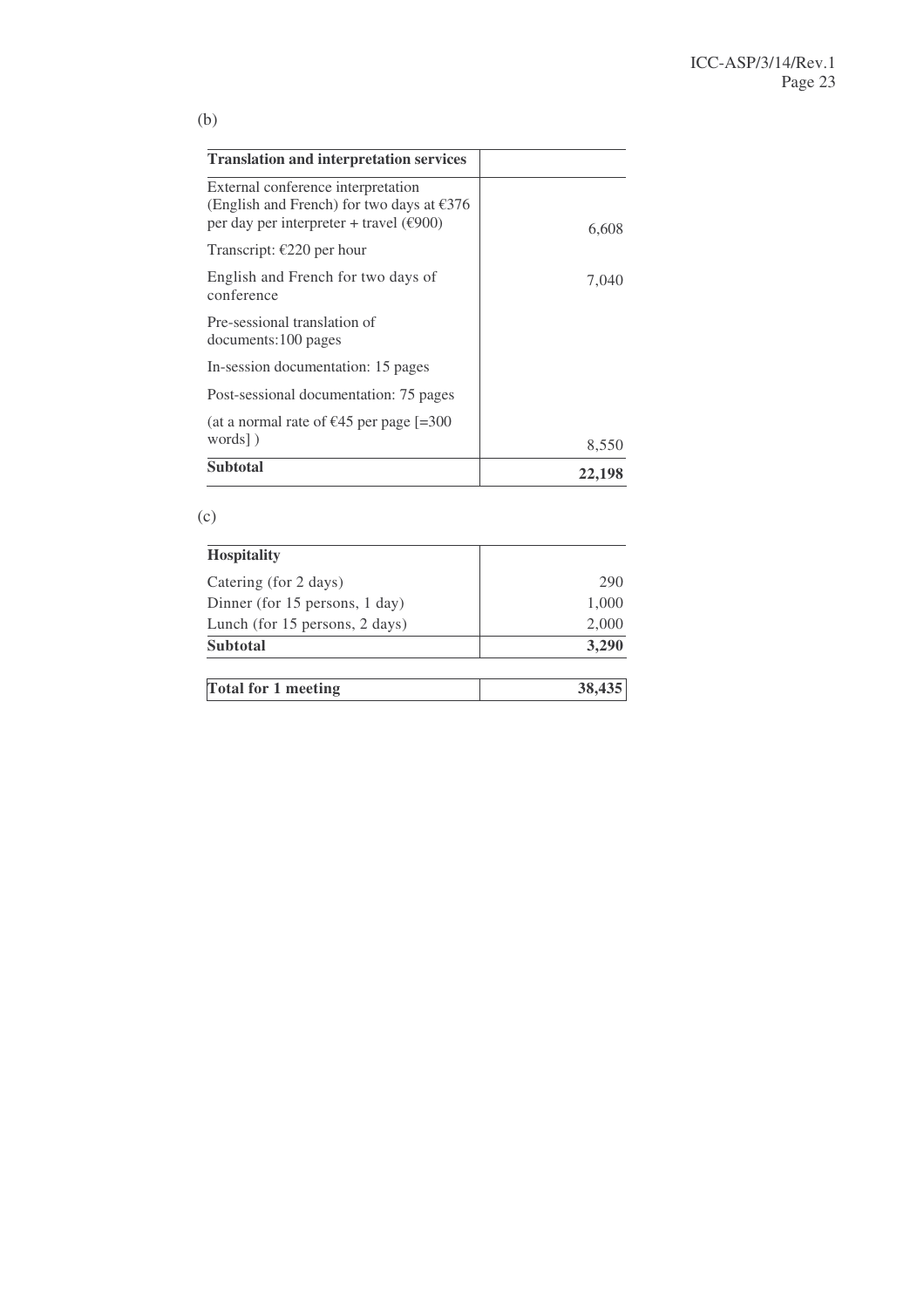# **(ii) Travel to the field:**

21. The following costs must be taken into consideration:

| To Uganda: One-time travel for 5 days             |                       |
|---------------------------------------------------|-----------------------|
| for a group of seven people including 2           |                       |
| members of the Secretariat, 1                     |                       |
| interpreter, 2 security officers, 2               | Approx. cost in euros |
| members of the Board                              |                       |
| Air ticket + additional $tax + DSA +$             |                       |
| terminal expenses                                 |                       |
| $3,000+99+(5 \times 172)+120 = 4,079 \times 7 =$  | 28,553                |
| Car rental                                        |                       |
| €100 per day x 5 =                                | 500                   |
| Unforeseen expenses $=$                           | 2,000                 |
| To the Democratic Republic of the                 |                       |
| Congo: One-time travel for 5 days for             |                       |
| a group of seven people including 2               |                       |
| members of the Secretariat, 1                     |                       |
| interpreter, 2 security officers, 2               |                       |
| members of the Board + resources for              |                       |
| one-time local travel                             |                       |
| Air ticket + additional $tax + DSA +$             |                       |
| terminal expenses                                 |                       |
| $3,000+99+(5 \times 171)+120=4,074 \times 7=$     | 28,510                |
| Car rental                                        |                       |
| €100 a day x 5                                    | 500                   |
| Local travel                                      |                       |
| $(200 \times 7 = 1,400) + (120 \times 7 = 840) =$ | 2,240                 |
| Miscellaneous expenses including rental           |                       |
| meeting room                                      | 3,000                 |
|                                                   |                       |
| <b>Total travel to the field</b>                  | 65,303                |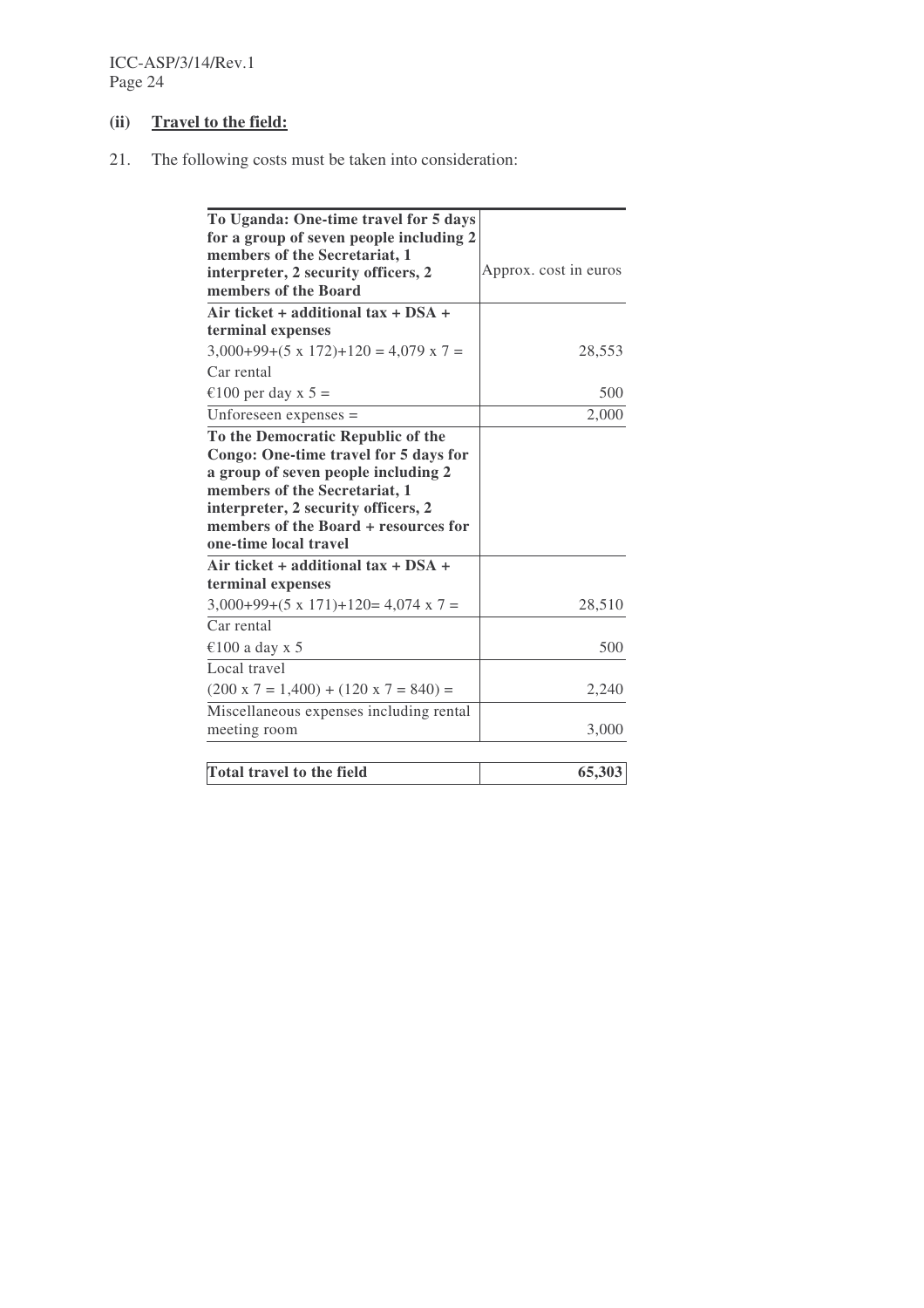# **Addendum 1 Proposals: conference call and video link**

# **Conference call**

# **(a) Rent equipment (service)**

For one conference call only:

In this scenario, available analog lines would be patched and used.

A reference budget was established with the company that set up the Pre-Trial Courtroom (it is therefore based on the Pre-Trial Courtroom).

This amount also covers local support from the partner, which is highly recommended.

Rental, proof-of-concept, test, support:  $\epsilon$ 2,000.00 (for 5 remote participants; local participants and interpreters would be located in the Pre-Trial Courtroom). The cost of the calls is not covered. The international calls for the conference cost  $\epsilon$ 1.39 per minute ( $\epsilon$ 83.40 per hour).

| International calls |              |  |  |
|---------------------|--------------|--|--|
| Country             | Rate         |  |  |
|                     | (euro cents) |  |  |
| France              |              |  |  |
| South Africa        | 29           |  |  |
| Poland              | 15           |  |  |
| Jordan              | 57           |  |  |
| Costa Rica          | ママ           |  |  |

Total: €2,083.40 per hour

## **(b) Purchase equipment (capital and service)**

This is the recommended option for the long run, as this infrastructure will be used for other conferences (once the Secretariat is established, for example).

Hardware configuration would be slightly different and the Court would have to order different lines (ISDN).

Hardware (capital, per room):  $\epsilon$ 8,000.00 Setup hardware (service, per room): €1,000.00 Setup lines (5 lines, one room, one time):  $\epsilon$  540.00 Subscription costs (5 lines, one room, yearly costs):  $\epsilon$ 1,560.00

Total cost for one room: €11,100.00

# **(c) Fully outsource the conference infrastructure (service)**

For one conference call only:

An outsourced company would take care of the infrastructure, which would be located outside the ICC premises. All participants would be remote (would dial a number or receive a call). The company would be in charge of connecting the participants with the virtual system.

The company offers the service with multi-language simultaneous interpretation on different channels.

Approximate budget: €2,000.00

Outsourcing is the cheapest option (for one call only) as we would still have to pay for the calls if we rented the equipment (option (a)).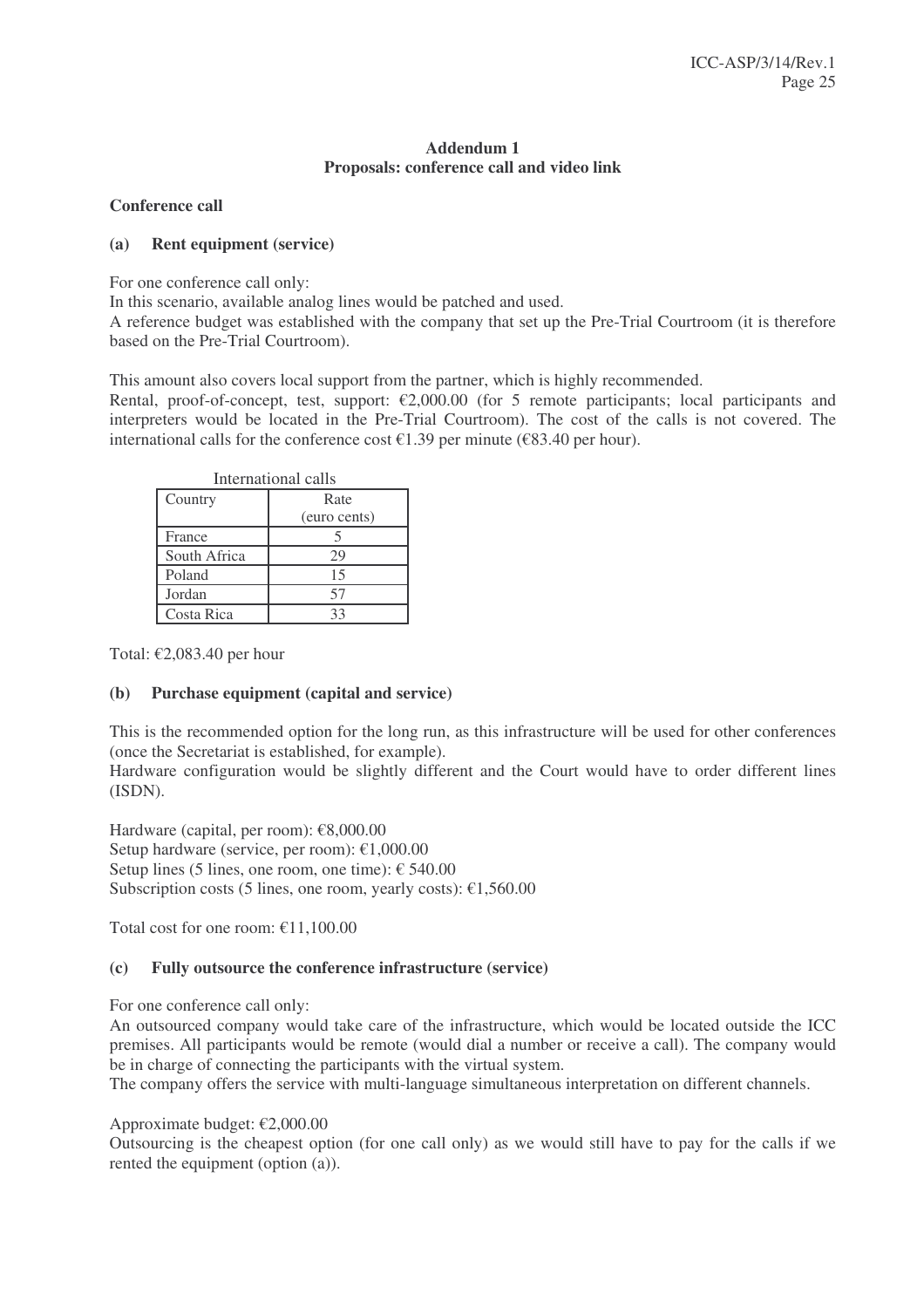ICC-ASP/3/14/Rev.1 Page 26

Approximate cost for a two-hour call:  $\epsilon$ 2,166.80

# **Videoconference**

#### **(d) Outsourced videoconference**

(Simultaneous interpretation is not covered)

Special studios would be rented and the participants would have to go to such studios. This would make central organization by a third party possible and minimum support from ICC would be needed. We would need to rent the studios in the main cities of the six countries:

Studio rental: 6 studios x  $\epsilon$ 500 / hour =  $\epsilon$ 3,000,00 / hour (Paris, Warsaw, Johannesburg, San Jose, Amman, The Hague)

Videoconference Multipoint Control Unit: 6 x  $\epsilon$ 45 / hour =  $\epsilon$ 270.00 / hour (videoconference ports – one from each location)

Approximate call rates (for videoconference, ISDN is used): From Paris €38.77 / hour From Warsaw  $\epsilon$  166.97 / hour From Johannesburg  $\epsilon$  336.10 / hour From San Jose  $\epsilon$  372.60 / hour From Amman  $\epsilon$  609.55 / hour From The Hague  $\epsilon$  23.71 / hour

Total:  $\epsilon$ 5,023.00 / hour +  $\epsilon$ 1,000

(regardless of event length, and includes costs of coordination and connection tests).

## **(e) Videoconference with simultaneous interpretation**

For a videoconference with simultaneous interpretation, we would have to combine the two solutions (option (d), plus conference call option (c) with simultaneous interpretation).

Therefore, a two-hour videoconference with simultaneous interpretation would cost:

 $\lbrack \text{ } \in 5,023.00 \text{ x } 2 + \text{ } \in 1,000.00 \text{ } \rbrack^* + \quad \in 2,000.00^{**} \quad = \text{ } \in 13,046.00$ \*The video part (d).  $***$  The audio part (c).

Total: €13,046.00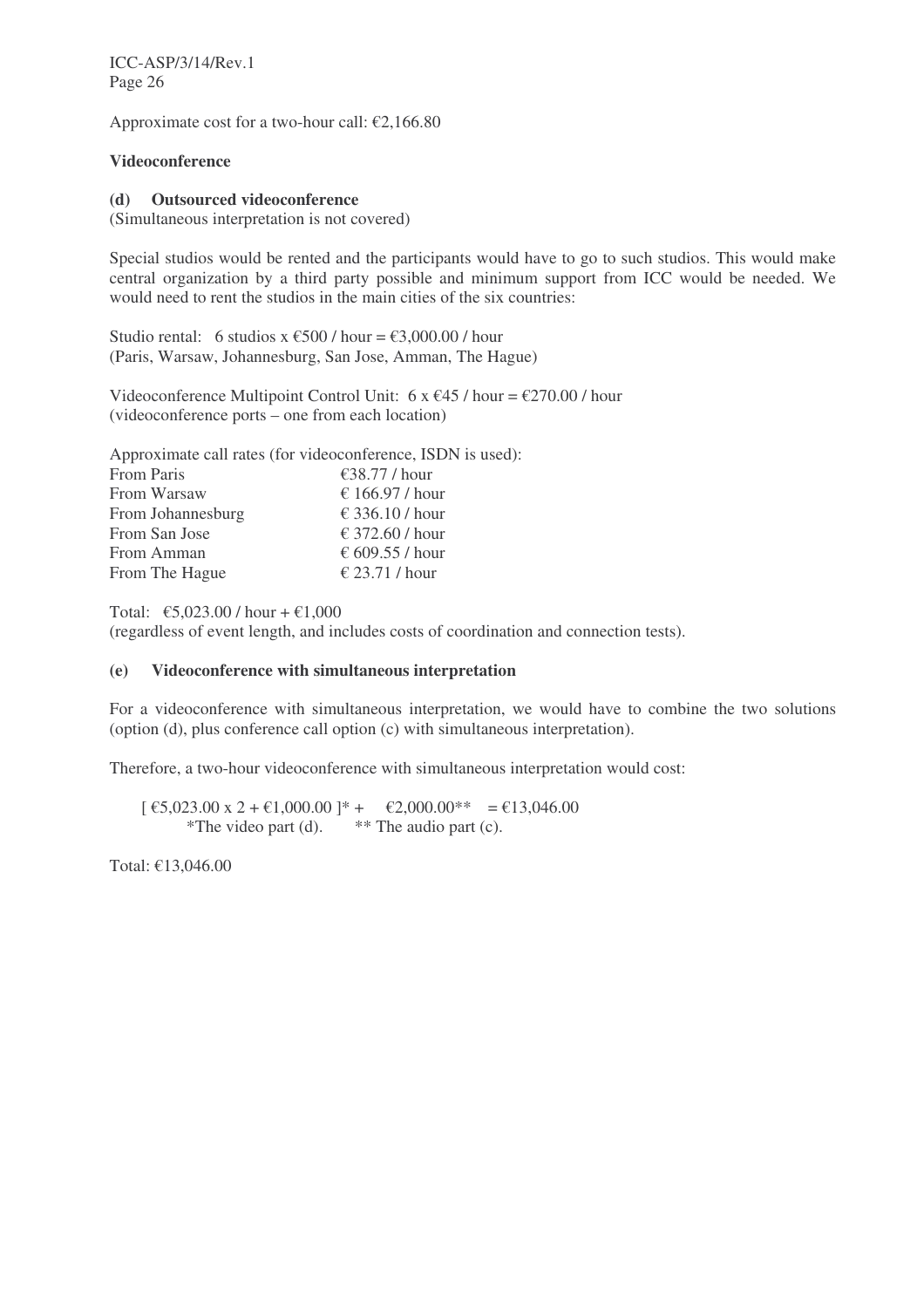# **Annex C**

# **List of voluntary contributions**

## I. Account JP Morgan Chase Bank

ICC Victims Trust Fund JP Morgan Chase Bank New York, United States of America Account number: 400932776 ABA routing number: 0002 Swift code: CHASUS33 Fed Wire number: 021000021

Donations deposited in United States dollars with the JP Morgan Chase Bank from 19 March 2003 to 15 July 2004: $\frac{5}{5}$ 

| Period <sup>6</sup>            | <b>Total</b> |
|--------------------------------|--------------|
| June 2003                      | 1,625        |
| <b>July 2003</b>               | 850          |
| August 2003                    | 4303         |
| September 2003                 | 11,553       |
| October 2003                   | 2,205        |
| November 2003                  | 412          |
| December 2003                  | 150          |
| February 2004                  | 301          |
| April 2004                     | 1,250        |
| June 2004                      | 1,762        |
| 1-15 July 2004                 | 1,025        |
| Contributions total (USD)      | 25,437       |
| Bank charges 2003 <sup>7</sup> | (5,173)      |
| Bank charges 2004              | (2,739)      |
| Cheques rejected by the bank   | (15)         |
| <b>Total (USD)</b>             | 17,509       |

<sup>&</sup>lt;sup>5</sup> Donations were received as a result of a campaign launched in the United States of America in March 2003. The campaign is coordinated by Citizens for Global Solutions and more than 30 additional NGOs joined or supported it. Its purpose is to raise resources for the ICC's Trust Fund for Victims, to provide an opportunity for average citizens to participate directly in the mission of the ICC and the Trust Fund, and to raise awareness within the United States about the important work of the Trust Fund and the ICC.

<sup>6</sup> The table indicates only the months when a contribution was received.

<sup>7</sup> This amount was covered by a donation from the ICC and is reflected in the Fortis Bank account statement.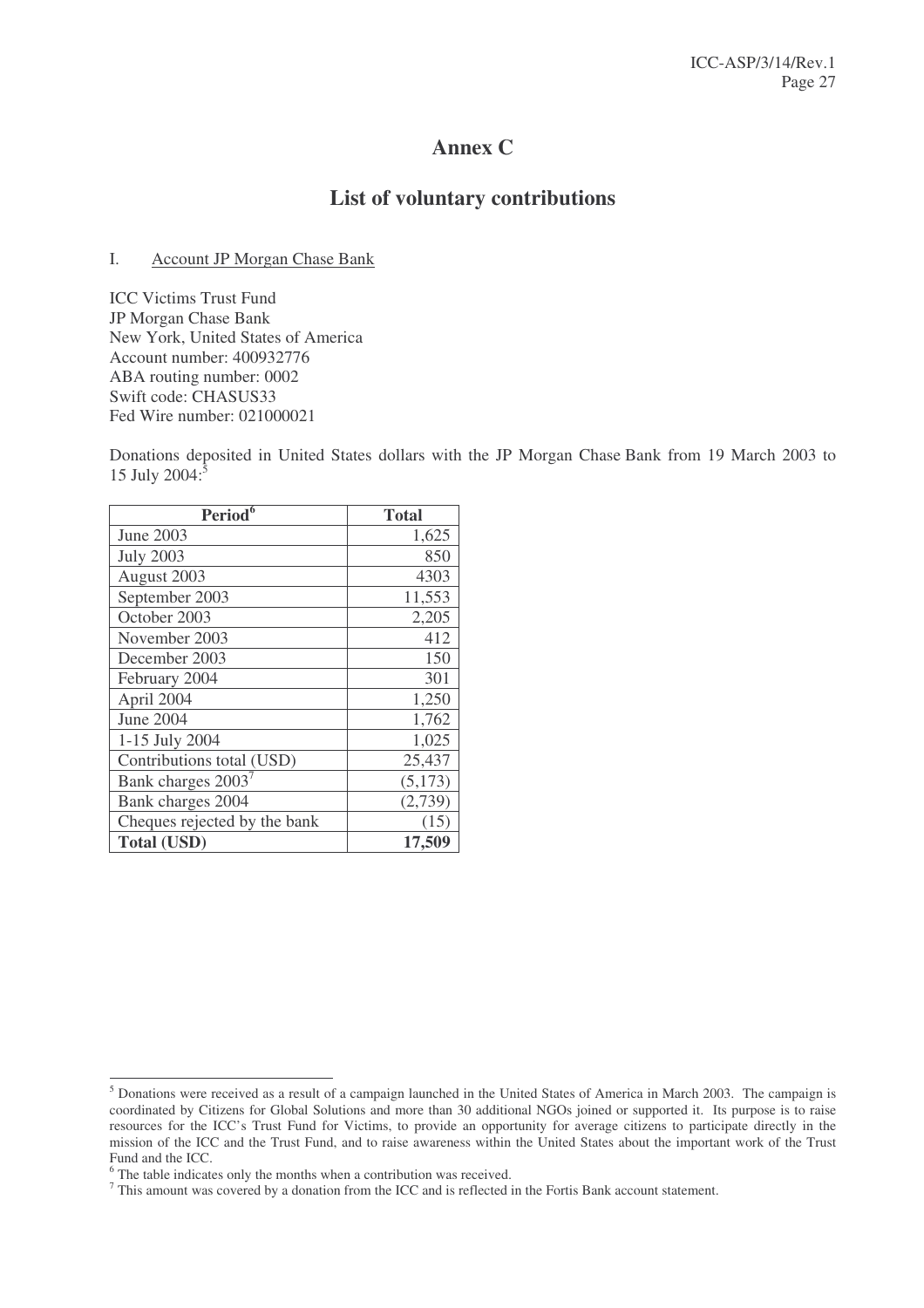ICC-ASP/3/14/Rev.1 Page 28

#### II. Account Fortis Bank

ICC Victims Trust Fund Fortis Bank The Hague, the Netherlands Account number: 240005201 IBAN number: NL39FTSB0240005201 Swift code: FTSBNL2R0

Donations deposited in euros with the Fortis Bank from 18 May 2003 to 15 July 2004:

| Date of donations <sup>8</sup> | <b>Total</b> in |
|--------------------------------|-----------------|
|                                | euros           |
|                                |                 |
| 18/05/2004                     | 50              |
| 03/06/2004                     | 811             |
| 13/07/2004                     | 50              |
| 19/07/2004                     | 166             |
| 29/04/2004                     | $4,423^9$       |
| Subtotal                       | 5,500           |
| Interest (01/07/2004)          |                 |
| hank<br>Less                   |                 |
| commissions/charges            |                 |
| <b>Total (euros)</b>           |                 |

<sup>&</sup>lt;sup>8</sup> These amounts were donated to the Trust Fund by ICC staff members who received them as fees for lectures given and services rendered.

 $9$  This amount relates to a donation by the ICC to cover bank charges for the JP Morgan Chase Bank in 2003.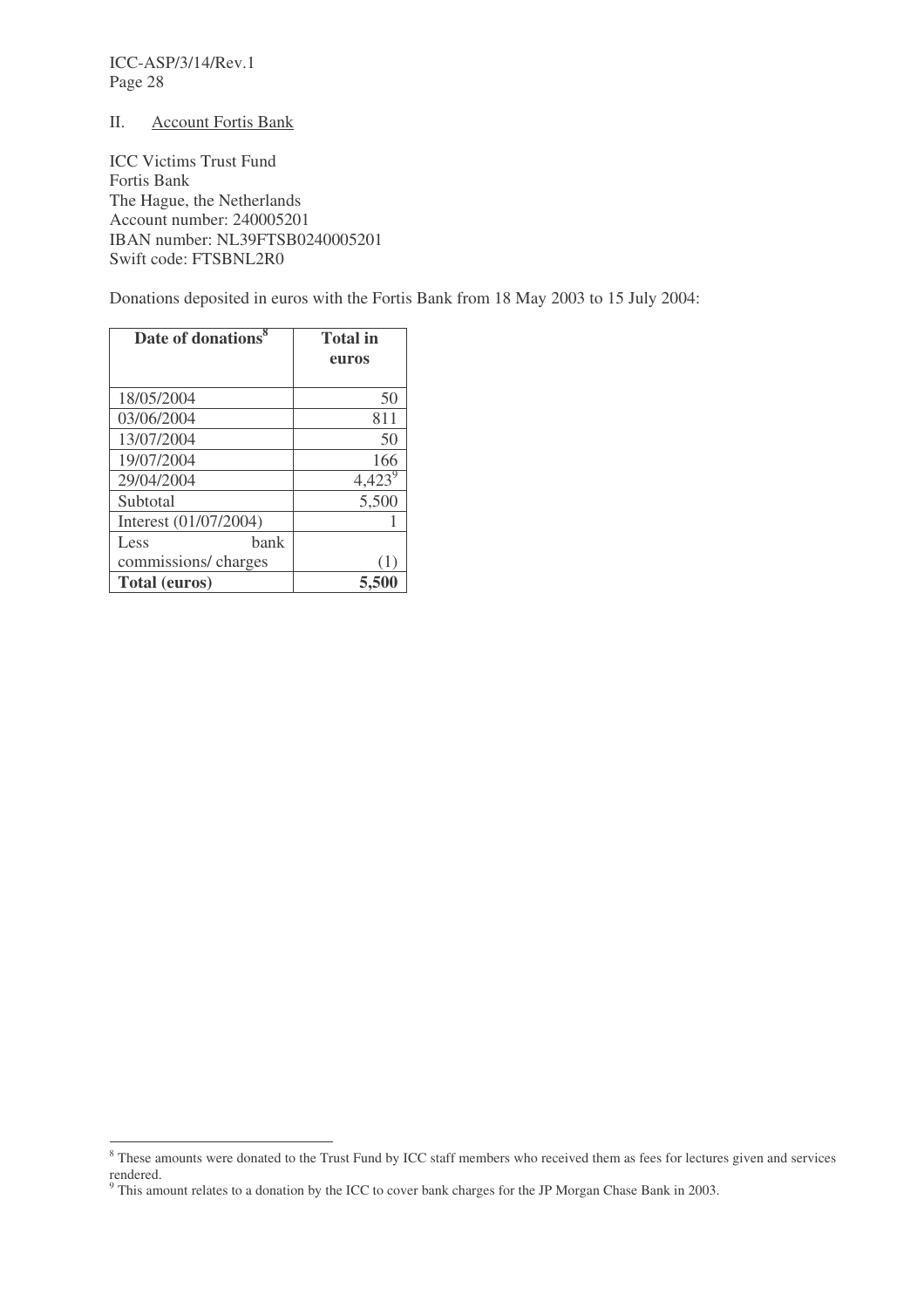# III. List of contributors

The following contributions were made to the Trust Fund for Victims from 19 March 2003 to 15 July 2004 in United States dollars:

|                     | <b>Amount</b> |  |
|---------------------|---------------|--|
| <b>State</b>        | USD           |  |
| Republic of Namibia | 500.00        |  |

| Organizations and individuals $^{10}$                                       | <b>Country</b> | <b>Amount</b><br><b>USD</b> | <b>Number of</b><br>contributions |  |
|-----------------------------------------------------------------------------|----------------|-----------------------------|-----------------------------------|--|
| Donations received from 19 March 2003 to 15 July 2004 of USD 250 and above: |                |                             |                                   |  |
| The Planethood Foundation Inc.                                              | <b>USA</b>     | 10,000.00                   |                                   |  |
| World Federalist Movement                                                   | <b>USA</b>     | 1,025.00                    | 6                                 |  |
| World Federalist Movement                                                   | <b>USA</b>     | 500.00                      |                                   |  |
| (on behalf of the Coalition for the ICC)                                    |                |                             |                                   |  |
| Janeane Garofalo                                                            | <b>USA</b>     | 250.00                      |                                   |  |
| The Susan Sarandon Charitable Foundation                                    | USA            | 250.00                      |                                   |  |

| Donations received from 19 March 2003 to 15 July 2004 under USD 250: <sup>11</sup> |            |  |  |
|------------------------------------------------------------------------------------|------------|--|--|
| Abbot, Richard                                                                     | <b>USA</b> |  |  |
| Abbott, Catherine T.                                                               | <b>USA</b> |  |  |
| <b>ACE</b>                                                                         | <b>USA</b> |  |  |
| Ackman, G.Stuart                                                                   | <b>USA</b> |  |  |
| Adair, Katherine                                                                   | <b>USA</b> |  |  |
| Adams, John S. and Judith E.                                                       | <b>USA</b> |  |  |
| Aeppli, Alfred and Dorothee                                                        | <b>USA</b> |  |  |
| Aisup, Katherine                                                                   | <b>USA</b> |  |  |
| Alamia, Daniel                                                                     | <b>USA</b> |  |  |
| Alexander Brown, Karen -                                                           | <b>USA</b> |  |  |
| Allyn, M.G. and Richard B.                                                         | <b>USA</b> |  |  |
| Altman, Mitch                                                                      | <b>USA</b> |  |  |
| Anahata Sounds and Ceremonies                                                      | <b>USA</b> |  |  |
| Anderson, Gail                                                                     | <b>USA</b> |  |  |
| Anderson, J. Edward and Cynthia L.                                                 | <b>USA</b> |  |  |
| Anderson, Margaret and Alex                                                        | <b>USA</b> |  |  |
| Anderson, Patricia J                                                               | <b>USA</b> |  |  |
| Anderson, Paul M.                                                                  | <b>USA</b> |  |  |
| Andregg, Michael M. and Jo Ann                                                     | <b>USA</b> |  |  |
| Andrews, Jean K.                                                                   | <b>USA</b> |  |  |
| Archer, Billie R.                                                                  | <b>USA</b> |  |  |
| Arneson, Miriam, and Sara Neal                                                     | <b>USA</b> |  |  |
| Arnn, Mary M.                                                                      | <b>USA</b> |  |  |
| Ashby, Ellen R.                                                                    | <b>USA</b> |  |  |
| Astvatsaturova, Anna N.                                                            | <b>USA</b> |  |  |

<sup>&</sup>lt;sup>10</sup> Due to the unavailability of detailed bank statements covering the entire period, this list represents a comprehensive record until February 2004 and certain contributions after that date.

 $11$  The amounts contributed are not included since authorization for their publication had not been sought.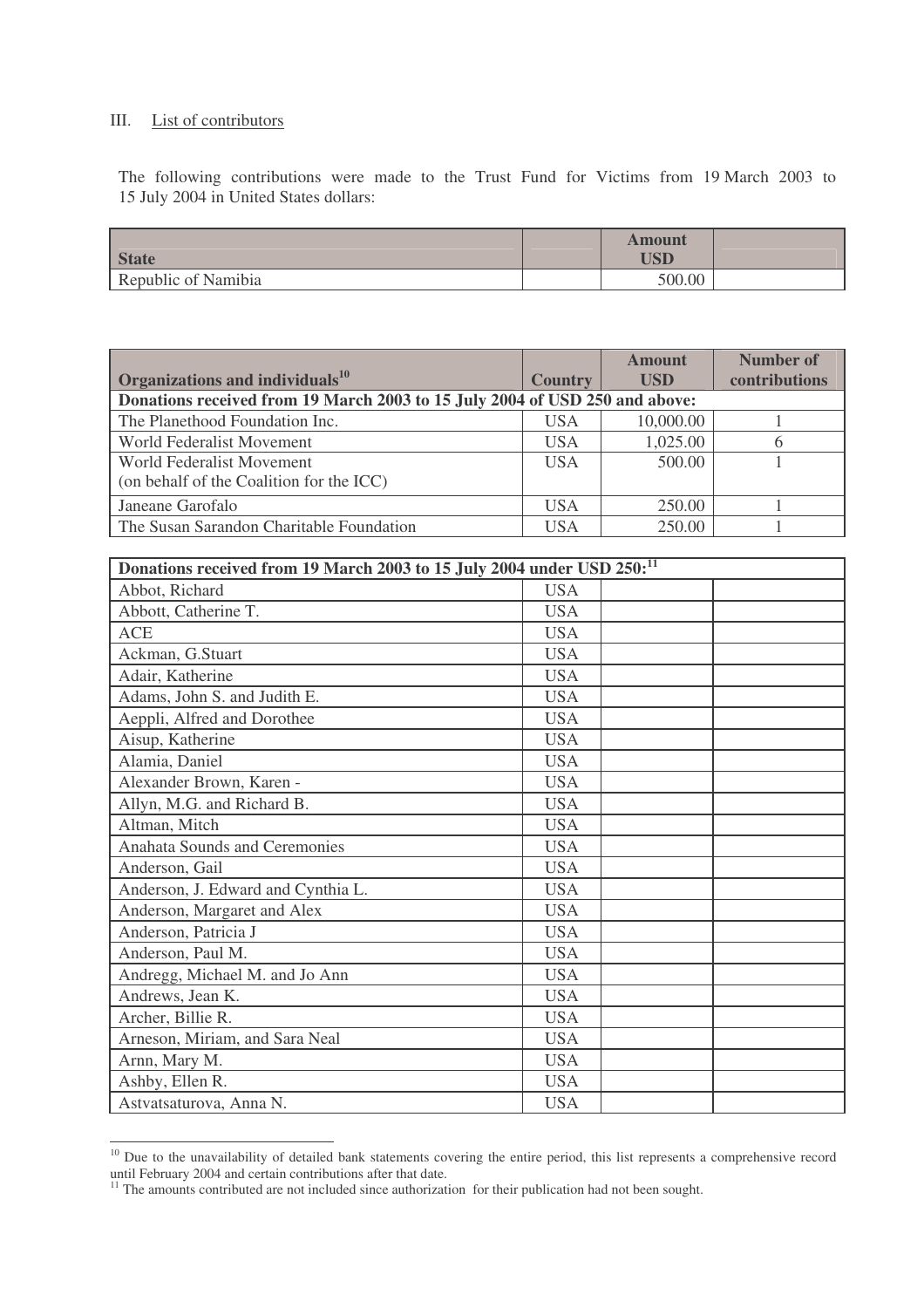| <b>USA</b><br>Atlee, Charles and Susan<br><b>USA</b><br>Babb, Nelson W., Jr.<br>Bade, Douglas & Katherine<br><b>USA</b><br>Bailey, Tim<br><b>USA</b><br>Baker, Paul G. and Louise C.<br><b>USA</b><br><b>USA</b><br>Bakhchi, Bob<br>Balch, Rosita<br><b>USA</b><br>Baldwin, Alexander, III (Alec Baldwin)<br><b>USA</b><br><b>USA</b><br>Balser, Paula B.<br>Barber, Jonathan<br><b>USA</b><br>Barker, F. David<br><b>USA</b><br><b>USA</b><br>Barnes, Betty Jean<br>Barnett, Susan<br><b>USA</b><br>Barstow, Robbins W., Jr. and Margaret V.<br><b>USA</b><br><b>USA</b><br>Bartoo, Carolyn A.<br>Battiram, John V. and Patricia<br><b>USA</b><br>Battram, Patricia C. and John V.<br><b>USA</b><br>Batuski, Shellie M. and David J.<br><b>USA</b><br><b>USA</b><br>Beatman, Mary Lou<br>Beck, Sharon A.<br><b>USA</b><br>Bekker, Tamara and Mikhail<br><b>USA</b><br>Belansky, Aaron and Della<br><b>USA</b><br><b>USA</b><br>Bell, Charlotte<br>Bell, Francis and Nancy<br><b>USA</b><br>Bell, Joann S.<br><b>USA</b><br>Bellis, V. Kelly<br><b>USA</b><br>Benjamin, Ann B.<br><b>USA</b><br>Bennett, Gordon and Ruth<br><b>USA</b><br>Bergendahl, Marita<br><b>USA</b><br>Berkowitz, Rose and Howard<br><b>USA</b><br>Berneking, William B. and Nancy J.<br><b>USA</b><br>Bernstein, Joel and Laura<br><b>USA</b><br><b>USA</b><br>Berry, Dale L.<br>Berstein, Sheldon J. and Edna R.<br><b>USA</b><br>Bessette, Daniel and Alison Bowden<br><b>USA</b><br>Best, Hilary<br><b>USA</b><br>Beverly, Olive<br><b>USA</b><br>Biddle, Lynn<br><b>USA</b><br>Bilich, Joan L.<br><b>USA</b><br>Birch, Lorne S. and Candida A.<br><b>USA</b><br>Bird, Stonewall Jackson<br><b>USA</b><br>Bissell, Ann S.<br><b>USA</b><br>Bjorklund, Jane E.<br><b>USA</b><br>Blake, Elizabeth S.<br><b>USA</b><br>Blaskey, Germaine<br><b>USA</b><br>Block-Schwenk, Kevin and Deborah<br><b>USA</b><br>Boff, Anthony and DBA Tony Toledo<br><b>USA</b><br>Bohn, Lou Ann<br><b>USA</b><br>Bordwell, Kenneth<br><b>USA</b> | Atchison, Thomas C. Jr. and Nancy J. | <b>USA</b> |  |
|-------------------------------------------------------------------------------------------------------------------------------------------------------------------------------------------------------------------------------------------------------------------------------------------------------------------------------------------------------------------------------------------------------------------------------------------------------------------------------------------------------------------------------------------------------------------------------------------------------------------------------------------------------------------------------------------------------------------------------------------------------------------------------------------------------------------------------------------------------------------------------------------------------------------------------------------------------------------------------------------------------------------------------------------------------------------------------------------------------------------------------------------------------------------------------------------------------------------------------------------------------------------------------------------------------------------------------------------------------------------------------------------------------------------------------------------------------------------------------------------------------------------------------------------------------------------------------------------------------------------------------------------------------------------------------------------------------------------------------------------------------------------------------------------------------------------------------------------------------------------------------------------------------------------------------------------------------------------------------------------------------|--------------------------------------|------------|--|
|                                                                                                                                                                                                                                                                                                                                                                                                                                                                                                                                                                                                                                                                                                                                                                                                                                                                                                                                                                                                                                                                                                                                                                                                                                                                                                                                                                                                                                                                                                                                                                                                                                                                                                                                                                                                                                                                                                                                                                                                       |                                      |            |  |
|                                                                                                                                                                                                                                                                                                                                                                                                                                                                                                                                                                                                                                                                                                                                                                                                                                                                                                                                                                                                                                                                                                                                                                                                                                                                                                                                                                                                                                                                                                                                                                                                                                                                                                                                                                                                                                                                                                                                                                                                       |                                      |            |  |
|                                                                                                                                                                                                                                                                                                                                                                                                                                                                                                                                                                                                                                                                                                                                                                                                                                                                                                                                                                                                                                                                                                                                                                                                                                                                                                                                                                                                                                                                                                                                                                                                                                                                                                                                                                                                                                                                                                                                                                                                       |                                      |            |  |
|                                                                                                                                                                                                                                                                                                                                                                                                                                                                                                                                                                                                                                                                                                                                                                                                                                                                                                                                                                                                                                                                                                                                                                                                                                                                                                                                                                                                                                                                                                                                                                                                                                                                                                                                                                                                                                                                                                                                                                                                       |                                      |            |  |
|                                                                                                                                                                                                                                                                                                                                                                                                                                                                                                                                                                                                                                                                                                                                                                                                                                                                                                                                                                                                                                                                                                                                                                                                                                                                                                                                                                                                                                                                                                                                                                                                                                                                                                                                                                                                                                                                                                                                                                                                       |                                      |            |  |
|                                                                                                                                                                                                                                                                                                                                                                                                                                                                                                                                                                                                                                                                                                                                                                                                                                                                                                                                                                                                                                                                                                                                                                                                                                                                                                                                                                                                                                                                                                                                                                                                                                                                                                                                                                                                                                                                                                                                                                                                       |                                      |            |  |
|                                                                                                                                                                                                                                                                                                                                                                                                                                                                                                                                                                                                                                                                                                                                                                                                                                                                                                                                                                                                                                                                                                                                                                                                                                                                                                                                                                                                                                                                                                                                                                                                                                                                                                                                                                                                                                                                                                                                                                                                       |                                      |            |  |
|                                                                                                                                                                                                                                                                                                                                                                                                                                                                                                                                                                                                                                                                                                                                                                                                                                                                                                                                                                                                                                                                                                                                                                                                                                                                                                                                                                                                                                                                                                                                                                                                                                                                                                                                                                                                                                                                                                                                                                                                       |                                      |            |  |
|                                                                                                                                                                                                                                                                                                                                                                                                                                                                                                                                                                                                                                                                                                                                                                                                                                                                                                                                                                                                                                                                                                                                                                                                                                                                                                                                                                                                                                                                                                                                                                                                                                                                                                                                                                                                                                                                                                                                                                                                       |                                      |            |  |
|                                                                                                                                                                                                                                                                                                                                                                                                                                                                                                                                                                                                                                                                                                                                                                                                                                                                                                                                                                                                                                                                                                                                                                                                                                                                                                                                                                                                                                                                                                                                                                                                                                                                                                                                                                                                                                                                                                                                                                                                       |                                      |            |  |
|                                                                                                                                                                                                                                                                                                                                                                                                                                                                                                                                                                                                                                                                                                                                                                                                                                                                                                                                                                                                                                                                                                                                                                                                                                                                                                                                                                                                                                                                                                                                                                                                                                                                                                                                                                                                                                                                                                                                                                                                       |                                      |            |  |
|                                                                                                                                                                                                                                                                                                                                                                                                                                                                                                                                                                                                                                                                                                                                                                                                                                                                                                                                                                                                                                                                                                                                                                                                                                                                                                                                                                                                                                                                                                                                                                                                                                                                                                                                                                                                                                                                                                                                                                                                       |                                      |            |  |
|                                                                                                                                                                                                                                                                                                                                                                                                                                                                                                                                                                                                                                                                                                                                                                                                                                                                                                                                                                                                                                                                                                                                                                                                                                                                                                                                                                                                                                                                                                                                                                                                                                                                                                                                                                                                                                                                                                                                                                                                       |                                      |            |  |
|                                                                                                                                                                                                                                                                                                                                                                                                                                                                                                                                                                                                                                                                                                                                                                                                                                                                                                                                                                                                                                                                                                                                                                                                                                                                                                                                                                                                                                                                                                                                                                                                                                                                                                                                                                                                                                                                                                                                                                                                       |                                      |            |  |
|                                                                                                                                                                                                                                                                                                                                                                                                                                                                                                                                                                                                                                                                                                                                                                                                                                                                                                                                                                                                                                                                                                                                                                                                                                                                                                                                                                                                                                                                                                                                                                                                                                                                                                                                                                                                                                                                                                                                                                                                       |                                      |            |  |
|                                                                                                                                                                                                                                                                                                                                                                                                                                                                                                                                                                                                                                                                                                                                                                                                                                                                                                                                                                                                                                                                                                                                                                                                                                                                                                                                                                                                                                                                                                                                                                                                                                                                                                                                                                                                                                                                                                                                                                                                       |                                      |            |  |
|                                                                                                                                                                                                                                                                                                                                                                                                                                                                                                                                                                                                                                                                                                                                                                                                                                                                                                                                                                                                                                                                                                                                                                                                                                                                                                                                                                                                                                                                                                                                                                                                                                                                                                                                                                                                                                                                                                                                                                                                       |                                      |            |  |
|                                                                                                                                                                                                                                                                                                                                                                                                                                                                                                                                                                                                                                                                                                                                                                                                                                                                                                                                                                                                                                                                                                                                                                                                                                                                                                                                                                                                                                                                                                                                                                                                                                                                                                                                                                                                                                                                                                                                                                                                       |                                      |            |  |
|                                                                                                                                                                                                                                                                                                                                                                                                                                                                                                                                                                                                                                                                                                                                                                                                                                                                                                                                                                                                                                                                                                                                                                                                                                                                                                                                                                                                                                                                                                                                                                                                                                                                                                                                                                                                                                                                                                                                                                                                       |                                      |            |  |
|                                                                                                                                                                                                                                                                                                                                                                                                                                                                                                                                                                                                                                                                                                                                                                                                                                                                                                                                                                                                                                                                                                                                                                                                                                                                                                                                                                                                                                                                                                                                                                                                                                                                                                                                                                                                                                                                                                                                                                                                       |                                      |            |  |
|                                                                                                                                                                                                                                                                                                                                                                                                                                                                                                                                                                                                                                                                                                                                                                                                                                                                                                                                                                                                                                                                                                                                                                                                                                                                                                                                                                                                                                                                                                                                                                                                                                                                                                                                                                                                                                                                                                                                                                                                       |                                      |            |  |
|                                                                                                                                                                                                                                                                                                                                                                                                                                                                                                                                                                                                                                                                                                                                                                                                                                                                                                                                                                                                                                                                                                                                                                                                                                                                                                                                                                                                                                                                                                                                                                                                                                                                                                                                                                                                                                                                                                                                                                                                       |                                      |            |  |
|                                                                                                                                                                                                                                                                                                                                                                                                                                                                                                                                                                                                                                                                                                                                                                                                                                                                                                                                                                                                                                                                                                                                                                                                                                                                                                                                                                                                                                                                                                                                                                                                                                                                                                                                                                                                                                                                                                                                                                                                       |                                      |            |  |
|                                                                                                                                                                                                                                                                                                                                                                                                                                                                                                                                                                                                                                                                                                                                                                                                                                                                                                                                                                                                                                                                                                                                                                                                                                                                                                                                                                                                                                                                                                                                                                                                                                                                                                                                                                                                                                                                                                                                                                                                       |                                      |            |  |
|                                                                                                                                                                                                                                                                                                                                                                                                                                                                                                                                                                                                                                                                                                                                                                                                                                                                                                                                                                                                                                                                                                                                                                                                                                                                                                                                                                                                                                                                                                                                                                                                                                                                                                                                                                                                                                                                                                                                                                                                       |                                      |            |  |
|                                                                                                                                                                                                                                                                                                                                                                                                                                                                                                                                                                                                                                                                                                                                                                                                                                                                                                                                                                                                                                                                                                                                                                                                                                                                                                                                                                                                                                                                                                                                                                                                                                                                                                                                                                                                                                                                                                                                                                                                       |                                      |            |  |
|                                                                                                                                                                                                                                                                                                                                                                                                                                                                                                                                                                                                                                                                                                                                                                                                                                                                                                                                                                                                                                                                                                                                                                                                                                                                                                                                                                                                                                                                                                                                                                                                                                                                                                                                                                                                                                                                                                                                                                                                       |                                      |            |  |
|                                                                                                                                                                                                                                                                                                                                                                                                                                                                                                                                                                                                                                                                                                                                                                                                                                                                                                                                                                                                                                                                                                                                                                                                                                                                                                                                                                                                                                                                                                                                                                                                                                                                                                                                                                                                                                                                                                                                                                                                       |                                      |            |  |
|                                                                                                                                                                                                                                                                                                                                                                                                                                                                                                                                                                                                                                                                                                                                                                                                                                                                                                                                                                                                                                                                                                                                                                                                                                                                                                                                                                                                                                                                                                                                                                                                                                                                                                                                                                                                                                                                                                                                                                                                       |                                      |            |  |
|                                                                                                                                                                                                                                                                                                                                                                                                                                                                                                                                                                                                                                                                                                                                                                                                                                                                                                                                                                                                                                                                                                                                                                                                                                                                                                                                                                                                                                                                                                                                                                                                                                                                                                                                                                                                                                                                                                                                                                                                       |                                      |            |  |
|                                                                                                                                                                                                                                                                                                                                                                                                                                                                                                                                                                                                                                                                                                                                                                                                                                                                                                                                                                                                                                                                                                                                                                                                                                                                                                                                                                                                                                                                                                                                                                                                                                                                                                                                                                                                                                                                                                                                                                                                       |                                      |            |  |
|                                                                                                                                                                                                                                                                                                                                                                                                                                                                                                                                                                                                                                                                                                                                                                                                                                                                                                                                                                                                                                                                                                                                                                                                                                                                                                                                                                                                                                                                                                                                                                                                                                                                                                                                                                                                                                                                                                                                                                                                       |                                      |            |  |
|                                                                                                                                                                                                                                                                                                                                                                                                                                                                                                                                                                                                                                                                                                                                                                                                                                                                                                                                                                                                                                                                                                                                                                                                                                                                                                                                                                                                                                                                                                                                                                                                                                                                                                                                                                                                                                                                                                                                                                                                       |                                      |            |  |
|                                                                                                                                                                                                                                                                                                                                                                                                                                                                                                                                                                                                                                                                                                                                                                                                                                                                                                                                                                                                                                                                                                                                                                                                                                                                                                                                                                                                                                                                                                                                                                                                                                                                                                                                                                                                                                                                                                                                                                                                       |                                      |            |  |
|                                                                                                                                                                                                                                                                                                                                                                                                                                                                                                                                                                                                                                                                                                                                                                                                                                                                                                                                                                                                                                                                                                                                                                                                                                                                                                                                                                                                                                                                                                                                                                                                                                                                                                                                                                                                                                                                                                                                                                                                       |                                      |            |  |
|                                                                                                                                                                                                                                                                                                                                                                                                                                                                                                                                                                                                                                                                                                                                                                                                                                                                                                                                                                                                                                                                                                                                                                                                                                                                                                                                                                                                                                                                                                                                                                                                                                                                                                                                                                                                                                                                                                                                                                                                       |                                      |            |  |
|                                                                                                                                                                                                                                                                                                                                                                                                                                                                                                                                                                                                                                                                                                                                                                                                                                                                                                                                                                                                                                                                                                                                                                                                                                                                                                                                                                                                                                                                                                                                                                                                                                                                                                                                                                                                                                                                                                                                                                                                       |                                      |            |  |
|                                                                                                                                                                                                                                                                                                                                                                                                                                                                                                                                                                                                                                                                                                                                                                                                                                                                                                                                                                                                                                                                                                                                                                                                                                                                                                                                                                                                                                                                                                                                                                                                                                                                                                                                                                                                                                                                                                                                                                                                       |                                      |            |  |
|                                                                                                                                                                                                                                                                                                                                                                                                                                                                                                                                                                                                                                                                                                                                                                                                                                                                                                                                                                                                                                                                                                                                                                                                                                                                                                                                                                                                                                                                                                                                                                                                                                                                                                                                                                                                                                                                                                                                                                                                       |                                      |            |  |
|                                                                                                                                                                                                                                                                                                                                                                                                                                                                                                                                                                                                                                                                                                                                                                                                                                                                                                                                                                                                                                                                                                                                                                                                                                                                                                                                                                                                                                                                                                                                                                                                                                                                                                                                                                                                                                                                                                                                                                                                       |                                      |            |  |
|                                                                                                                                                                                                                                                                                                                                                                                                                                                                                                                                                                                                                                                                                                                                                                                                                                                                                                                                                                                                                                                                                                                                                                                                                                                                                                                                                                                                                                                                                                                                                                                                                                                                                                                                                                                                                                                                                                                                                                                                       |                                      |            |  |
|                                                                                                                                                                                                                                                                                                                                                                                                                                                                                                                                                                                                                                                                                                                                                                                                                                                                                                                                                                                                                                                                                                                                                                                                                                                                                                                                                                                                                                                                                                                                                                                                                                                                                                                                                                                                                                                                                                                                                                                                       |                                      |            |  |
|                                                                                                                                                                                                                                                                                                                                                                                                                                                                                                                                                                                                                                                                                                                                                                                                                                                                                                                                                                                                                                                                                                                                                                                                                                                                                                                                                                                                                                                                                                                                                                                                                                                                                                                                                                                                                                                                                                                                                                                                       |                                      |            |  |
|                                                                                                                                                                                                                                                                                                                                                                                                                                                                                                                                                                                                                                                                                                                                                                                                                                                                                                                                                                                                                                                                                                                                                                                                                                                                                                                                                                                                                                                                                                                                                                                                                                                                                                                                                                                                                                                                                                                                                                                                       |                                      |            |  |
|                                                                                                                                                                                                                                                                                                                                                                                                                                                                                                                                                                                                                                                                                                                                                                                                                                                                                                                                                                                                                                                                                                                                                                                                                                                                                                                                                                                                                                                                                                                                                                                                                                                                                                                                                                                                                                                                                                                                                                                                       |                                      |            |  |
|                                                                                                                                                                                                                                                                                                                                                                                                                                                                                                                                                                                                                                                                                                                                                                                                                                                                                                                                                                                                                                                                                                                                                                                                                                                                                                                                                                                                                                                                                                                                                                                                                                                                                                                                                                                                                                                                                                                                                                                                       |                                      |            |  |
|                                                                                                                                                                                                                                                                                                                                                                                                                                                                                                                                                                                                                                                                                                                                                                                                                                                                                                                                                                                                                                                                                                                                                                                                                                                                                                                                                                                                                                                                                                                                                                                                                                                                                                                                                                                                                                                                                                                                                                                                       |                                      |            |  |
|                                                                                                                                                                                                                                                                                                                                                                                                                                                                                                                                                                                                                                                                                                                                                                                                                                                                                                                                                                                                                                                                                                                                                                                                                                                                                                                                                                                                                                                                                                                                                                                                                                                                                                                                                                                                                                                                                                                                                                                                       |                                      |            |  |
|                                                                                                                                                                                                                                                                                                                                                                                                                                                                                                                                                                                                                                                                                                                                                                                                                                                                                                                                                                                                                                                                                                                                                                                                                                                                                                                                                                                                                                                                                                                                                                                                                                                                                                                                                                                                                                                                                                                                                                                                       |                                      |            |  |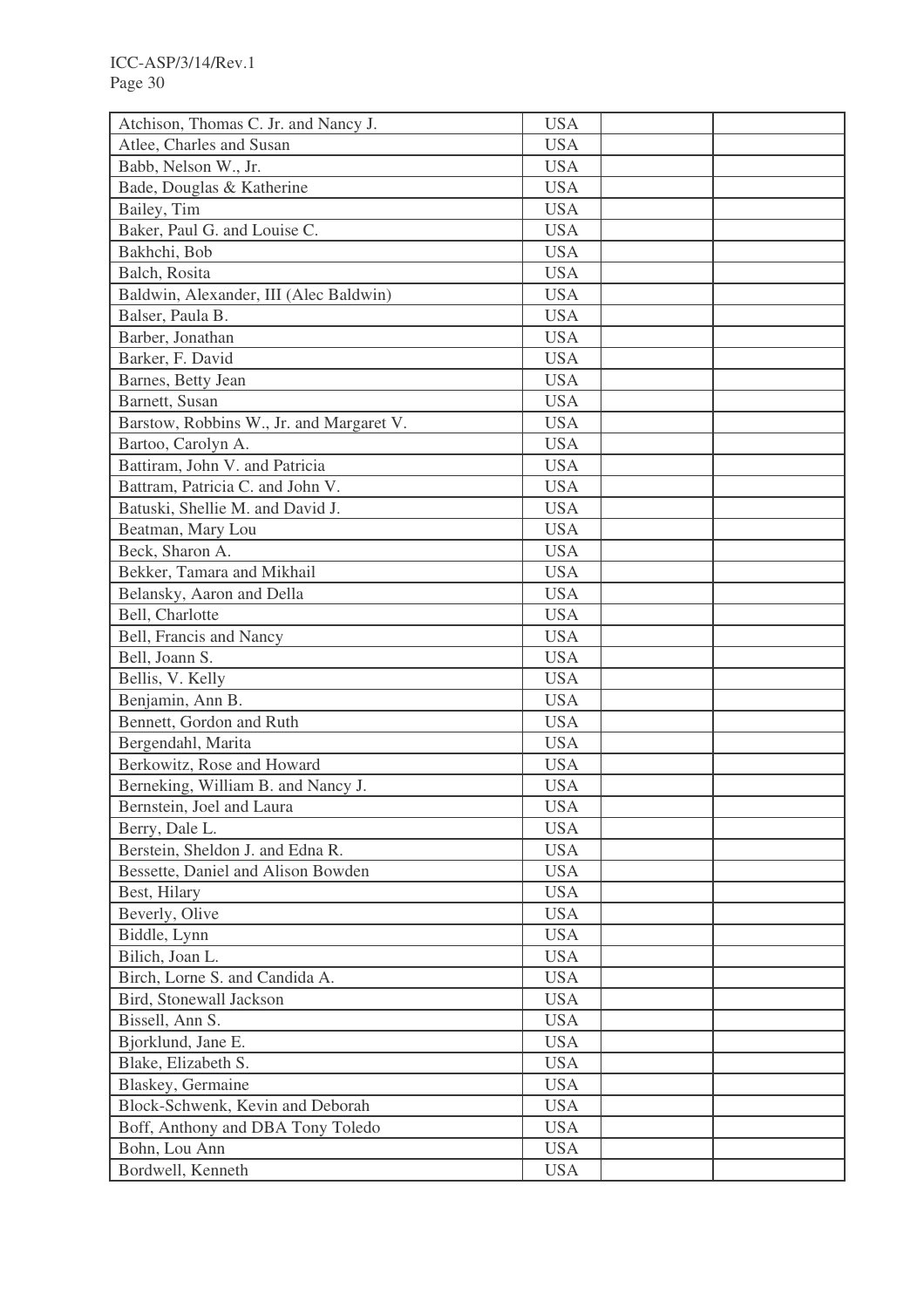| Bosson, Barbara B.                       | <b>USA</b> |  |
|------------------------------------------|------------|--|
| Boutin, Dolores                          | <b>USA</b> |  |
| Bowman, Mardi B.                         | <b>USA</b> |  |
| Brailsford, Paul S.                      | <b>USA</b> |  |
| Brainerd, Robert and Carol               | <b>USA</b> |  |
| Braun, John J. and Marie A.              | <b>USA</b> |  |
| Brennan, Patrick C.                      | <b>USA</b> |  |
| Brown, Mary                              | <b>USA</b> |  |
| Brown, Sara                              | <b>USA</b> |  |
| Bryan, Stephanie M. and Donald S.        | <b>USA</b> |  |
| Bryant, Marilyn Queen Tickle             | <b>USA</b> |  |
| Buchholz, Sylvia                         | <b>USA</b> |  |
| Buettner, Claude and Carol Kissner       | <b>USA</b> |  |
| Burkhardt, Leonard and Mildred           | <b>USA</b> |  |
| Burnham, Patricia Ann                    | <b>USA</b> |  |
| Burns Ardiff, Martha                     | <b>USA</b> |  |
| Burr, Elizabeth G.                       | <b>USA</b> |  |
| Burstein, Norman                         | <b>USA</b> |  |
| Butler, Edward E                         | <b>USA</b> |  |
| Butler, John D.                          | <b>USA</b> |  |
| Butler, William W.                       | <b>USA</b> |  |
| Calland, Laurie                          | <b>USA</b> |  |
| Canan, Molly B.                          | <b>USA</b> |  |
| Cannon, John                             | <b>USA</b> |  |
| Carley Trust, Jean V.                    | <b>USA</b> |  |
| Carney, Edward and Alice                 | <b>USA</b> |  |
| Caron, Debra A.                          | <b>USA</b> |  |
| Carter, Drucilla                         | <b>USA</b> |  |
| Carter, Robert C.                        | <b>USA</b> |  |
| Casanta, Robert L.                       | <b>USA</b> |  |
| Caulfield, Betsy                         | <b>USA</b> |  |
| Cawley, Margaret                         | <b>USA</b> |  |
| Cesaro, Nicholas J.                      | <b>USA</b> |  |
| Chaddock, Ronald and Pamela              | <b>USA</b> |  |
| Chafin, John and Scott Nass              | <b>USA</b> |  |
| Charnak, BJ                              | <b>USA</b> |  |
| Christensen, Marc B.                     | <b>USA</b> |  |
| Christianson, Lyle T. and Dorothy Ann B. | <b>USA</b> |  |
| Christie, James and Rose                 | <b>USA</b> |  |
| Chryst, Donald P. and Shirley G.         | <b>USA</b> |  |
| Claassen, Gladys M.                      | <b>USA</b> |  |
| Clark, Marguertie C.                     | <b>USA</b> |  |
| Clementi, Kathleen S.                    | <b>USA</b> |  |
| Clements, Theodore C.                    | <b>USA</b> |  |
| Coe, Wayne B.                            | <b>USA</b> |  |
| Coffey, Roseary                          | <b>USA</b> |  |
| Cogley, Charles                          | <b>USA</b> |  |
| Cohen, Aina E.                           | <b>USA</b> |  |
| Coliver, Sandra                          | <b>USA</b> |  |
| Collins, Laurie                          | <b>USA</b> |  |
|                                          |            |  |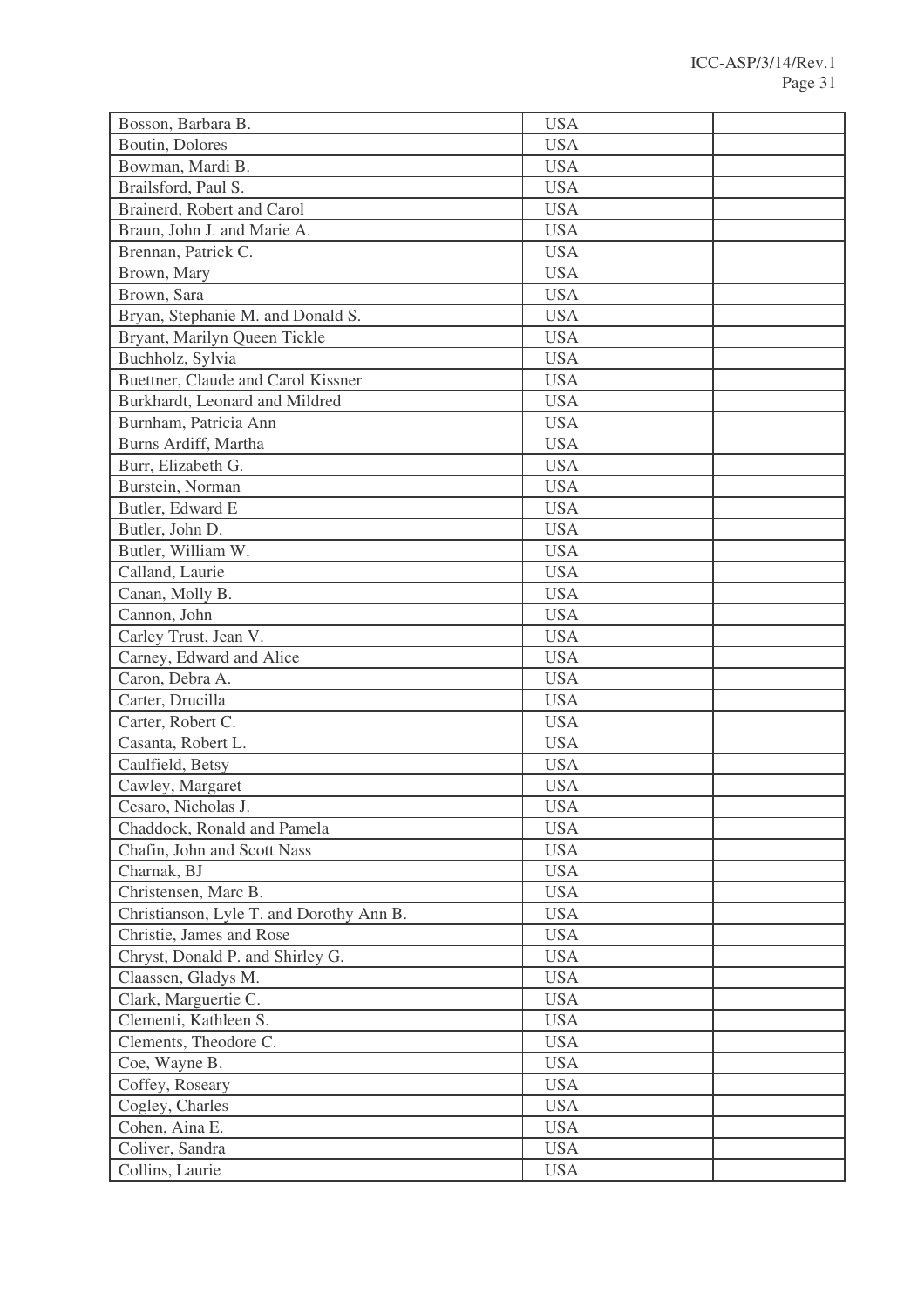| Conant, David S.                           | <b>USA</b> |  |
|--------------------------------------------|------------|--|
| Connaughton, Richard and Ruth              | <b>USA</b> |  |
| Cooley, Marian                             | <b>USA</b> |  |
| Coombs, Geraldine N                        | <b>USA</b> |  |
| Cooper, Rolin B. and Nancy H.              | <b>USA</b> |  |
| Coulson, Thomas and Barbara                | <b>USA</b> |  |
| Coyote, Peter and Stefanie Pleet           | <b>USA</b> |  |
| Cryer, Suzanne                             | <b>USA</b> |  |
| Cudaback, Linda V.                         | <b>USA</b> |  |
| Currow, Patricia and James                 | <b>USA</b> |  |
| Curtis, Gregg                              | <b>USA</b> |  |
| Curtis, Michael J. and Nancy A. Hall       | <b>USA</b> |  |
| Curtiss, Mary Anne                         | <b>USA</b> |  |
| Cushing, Donna L.                          | <b>USA</b> |  |
| Custer, Jeffrey A.                         | <b>USA</b> |  |
| Cutting, Patricia G.                       | <b>USA</b> |  |
| Cysewski, J. David                         | <b>USA</b> |  |
| Daehler, Dr. Winston H.                    | <b>USA</b> |  |
| Dahlquist, Gwendolyn F.                    | <b>USA</b> |  |
| Dahlstorm, Paul T. and Todd J.             | <b>USA</b> |  |
| Dale, Roberta L and Luther                 | <b>USA</b> |  |
| Daluge, Gwen                               | <b>USA</b> |  |
| David, Selene                              | <b>USA</b> |  |
| Davies, William A. and Ardyce M.           | <b>USA</b> |  |
| Davis, Lorraine                            | <b>USA</b> |  |
| Davison, Karen                             | <b>USA</b> |  |
| Davison, Nancy M.                          | <b>USA</b> |  |
| De Brue, Edith L.                          | <b>USA</b> |  |
| Deats, Mark                                | <b>USA</b> |  |
| Deehan, John Vincent and Henrietta Wilson  | <b>USA</b> |  |
| Deforest, John H                           | <b>USA</b> |  |
| Demand, Erhart and Nancy                   | <b>USA</b> |  |
| Deming, Roy and Mirabel                    | <b>USA</b> |  |
| Derig, Gene and Marilyn                    | <b>USA</b> |  |
| Dersham, Carol                             | <b>USA</b> |  |
| DiMambro, Louis and Jane                   | <b>USA</b> |  |
| Dimambro, Tracy M.                         | <b>USA</b> |  |
| Ditsler, Elaine                            | <b>USA</b> |  |
| Dobkin, Ronald J. and Francine             | <b>USA</b> |  |
| Dodd, Mark and Shannon                     | <b>USA</b> |  |
| Dodd, Tilman and Susan                     | <b>USA</b> |  |
| Dole, Arthur A. and Marjorie W.            | <b>USA</b> |  |
| <b>Dominican Sisters</b>                   | <b>USA</b> |  |
| Dooley, Thomas R.                          | <b>USA</b> |  |
| Doran, Patricia                            | <b>USA</b> |  |
| Doyle, Quinn Holden                        | <b>USA</b> |  |
| Dravis, Dolores and Louise A. Welch JT Ten | <b>USA</b> |  |
| Drennan, Katie E.                          | <b>USA</b> |  |
| Dressler, Pat M.S. W                       | <b>USA</b> |  |
| Dukkers, Skag and Anne McClain             | <b>USA</b> |  |
|                                            |            |  |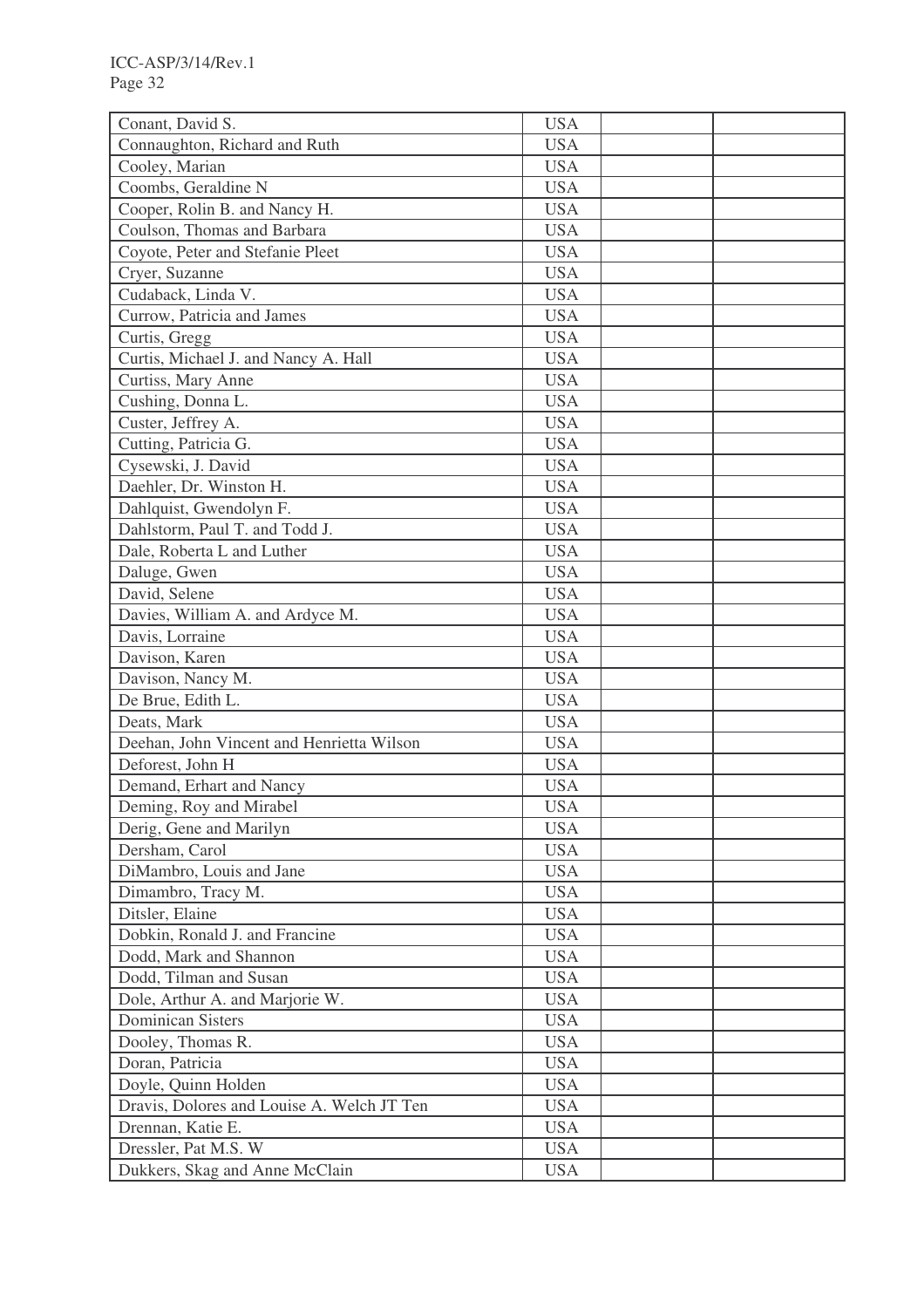| Dunham, Richard and Dianne                | <b>USA</b> |  |
|-------------------------------------------|------------|--|
| Dunlavy, Howard and Nancy                 | <b>USA</b> |  |
| Dunlop, Ruth S.                           | <b>USA</b> |  |
| Dunne, Thomas                             | <b>USA</b> |  |
| Dupuis, Joyce G.                          | <b>USA</b> |  |
| Durkee, Phillip and Evelyn M.             | <b>USA</b> |  |
| Durocher, Joseph and Rosemary             | <b>USA</b> |  |
| Duton, Dennis                             | <b>USA</b> |  |
| Dwight, Eleanor G.                        | <b>USA</b> |  |
| Dykers, Dorothy Anne                      | <b>USA</b> |  |
| Economon, Sally J.                        | <b>USA</b> |  |
| Eddy, William and Helen                   | <b>USA</b> |  |
| Eden, Gustav M.                           | <b>USA</b> |  |
| Edgecumbe, Phyllis and Craig              | <b>USA</b> |  |
| Egan, Patricia and Ed Asner               | <b>USA</b> |  |
| Egbert, Lawrence D. and Ellen E. Barfield | <b>USA</b> |  |
| Eid, Elizabeth A.                         | <b>USA</b> |  |
| Eill, Kenneth and Helen                   | <b>USA</b> |  |
| Ellertson, Garnet J. and Duane E.         | <b>USA</b> |  |
| Elling, Lynn M                            | <b>USA</b> |  |
| Ellison, Jessica Ann                      | <b>USA</b> |  |
| Ellison, Laurel                           | <b>USA</b> |  |
| Ellison, Mary and David                   | <b>USA</b> |  |
| Enz, Alice N.                             | <b>USA</b> |  |
| Epstein, J. Michael and Kelly             | <b>USA</b> |  |
| Erdhal, Lowell O and Carol J.             | <b>USA</b> |  |
| Esser, George and Mary                    | <b>USA</b> |  |
| Etessami, Soudabeh                        | <b>USA</b> |  |
| Evans, April                              | <b>USA</b> |  |
| Evans, Robert L and Elsie H.              | <b>USA</b> |  |
| Fadroski, Amanda S.                       | <b>USA</b> |  |
| Fadroski, Rudolph and Mary Ann            | <b>USA</b> |  |
| Falkoff, Susan G.                         | <b>USA</b> |  |
| Farland, Lewis and Sylvia MC              | <b>USA</b> |  |
| Farrell, Kelleen E                        | <b>USA</b> |  |
| Fefior, Everett                           | <b>USA</b> |  |
| Ferrier, Joan                             | <b>USA</b> |  |
| Filpek, Lorraine                          | <b>USA</b> |  |
| Fischer, Elmer J.                         | <b>USA</b> |  |
| Fisher, Charles D. and Lavon R.           | <b>USA</b> |  |
| Fisher, William and Anne                  | <b>USA</b> |  |
| Flair, Doris E.                           | <b>USA</b> |  |
| Flood, Muriel R. and Leslie               | <b>USA</b> |  |
| Folke, Gordon A. and Carolyn W.           | <b>USA</b> |  |
| Foltz, Charmaine                          | <b>USA</b> |  |
| Forbes, J. Malcolm and Ariadne            | <b>USA</b> |  |
| Forgie, James and Carma                   | <b>USA</b> |  |
| Fossum, Karl                              | <b>USA</b> |  |
| Foster, Steven and Gloria                 | <b>USA</b> |  |
| Fournier, Richard J. and Katharine R.     | <b>USA</b> |  |
|                                           |            |  |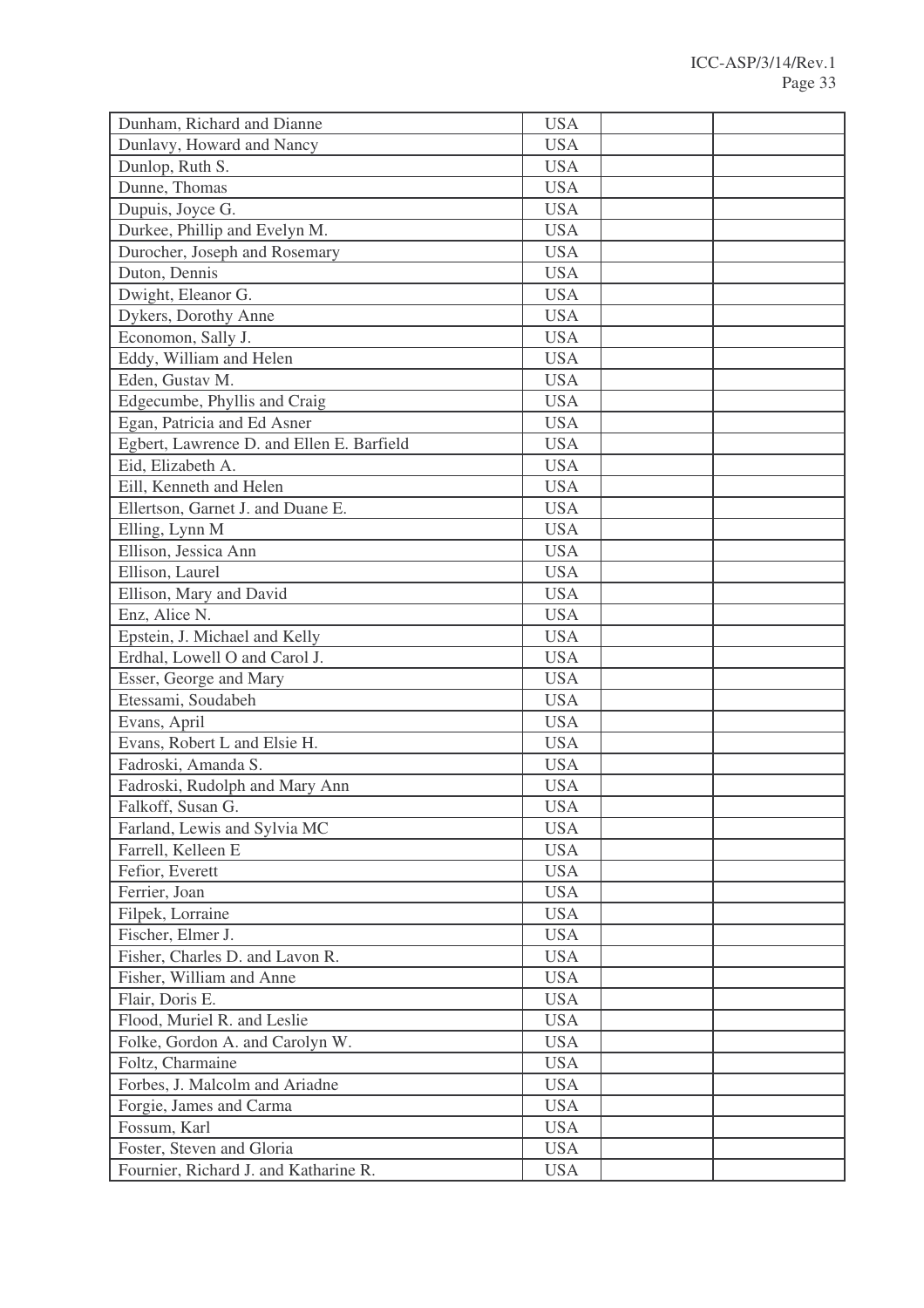| Fowler, Ronald and Janet                                             | <b>USA</b> |  |
|----------------------------------------------------------------------|------------|--|
| Fowlie, Inge                                                         | Canada     |  |
| Franciscan Sisters of Little Falls, MN-Mary K. Zirbes,<br><b>OSF</b> | <b>USA</b> |  |
| Frankenberger, Jane and James                                        | <b>USA</b> |  |
| Frasca, Kaitlin M.                                                   | <b>USA</b> |  |
| Freund, Evan and Nan                                                 | <b>USA</b> |  |
| Fulcher, William                                                     | <b>USA</b> |  |
|                                                                      | <b>USA</b> |  |
| Fuller, Margaret                                                     |            |  |
| Fuson Nelson & Marian                                                | <b>USA</b> |  |
| Fuss, Barry M.                                                       | <b>USA</b> |  |
| Futcher, Dr. Palmer H.                                               | <b>USA</b> |  |
| Gadberry, Sharon                                                     | <b>USA</b> |  |
| Gale, Thomas H., Jr.                                                 | <b>USA</b> |  |
| Gamson, Mary                                                         | <b>USA</b> |  |
| Gardner, Mary K.                                                     | <b>USA</b> |  |
| Garwick, Henry P and Dorothea                                        | <b>USA</b> |  |
| Gati, Eleanor R. Manire-                                             | <b>USA</b> |  |
| Gelbart, Larry                                                       | <b>USA</b> |  |
| Gerdts, Louise                                                       | <b>USA</b> |  |
| Gerritsen, Hendrik J.                                                | <b>USA</b> |  |
| Gesa Credit Union                                                    | <b>USA</b> |  |
| Getson, Ann                                                          | <b>USA</b> |  |
| Gibson, Barbara                                                      | <b>USA</b> |  |
| Gies, Mark M.                                                        | <b>USA</b> |  |
| Gilbert, Suzanne                                                     | <b>USA</b> |  |
| Gilman, Ed and Louise Barker                                         | <b>USA</b> |  |
| Gilmore Affonso, Jane                                                | <b>USA</b> |  |
| Glendon, Sarah                                                       | <b>USA</b> |  |
| <b>Global Education Associates</b>                                   | <b>USA</b> |  |
| Glossop, Ronald J.                                                   | <b>USA</b> |  |
| Go, Barbara and Natylie Baldwin                                      | <b>USA</b> |  |
| Goetz, Frederick and Mary                                            | <b>USA</b> |  |
| Goldman, Paul                                                        | <b>USA</b> |  |
| Goldstein, Lois R.                                                   | <b>USA</b> |  |
| Goodwin, Ariane                                                      | <b>USA</b> |  |
| Gould, Katherine and Robert Martin                                   | <b>USA</b> |  |
| Gould. James and Anne                                                | <b>USA</b> |  |
| Grace, Priscilla B.                                                  | <b>USA</b> |  |
| Green, Michael and Jane E. Powers                                    | <b>USA</b> |  |
| Greene, Pat Ryan                                                     | <b>USA</b> |  |
| Greenwald, Robert                                                    | <b>USA</b> |  |
| Greilich, William and Monique                                        | <b>USA</b> |  |
| Greseva, Anna                                                        | <b>USA</b> |  |
| Griffin, Martha and George                                           | <b>USA</b> |  |
| Griffin, Raymond Douglas                                             | <b>USA</b> |  |
| Griffs, Richard B and Anne H                                         | <b>USA</b> |  |
| Grosman, Ferne E.                                                    | <b>USA</b> |  |
| Gross, Bert M. and Susan H.                                          | <b>USA</b> |  |
| Gumbrell, Charlotte A.                                               | <b>USA</b> |  |
|                                                                      |            |  |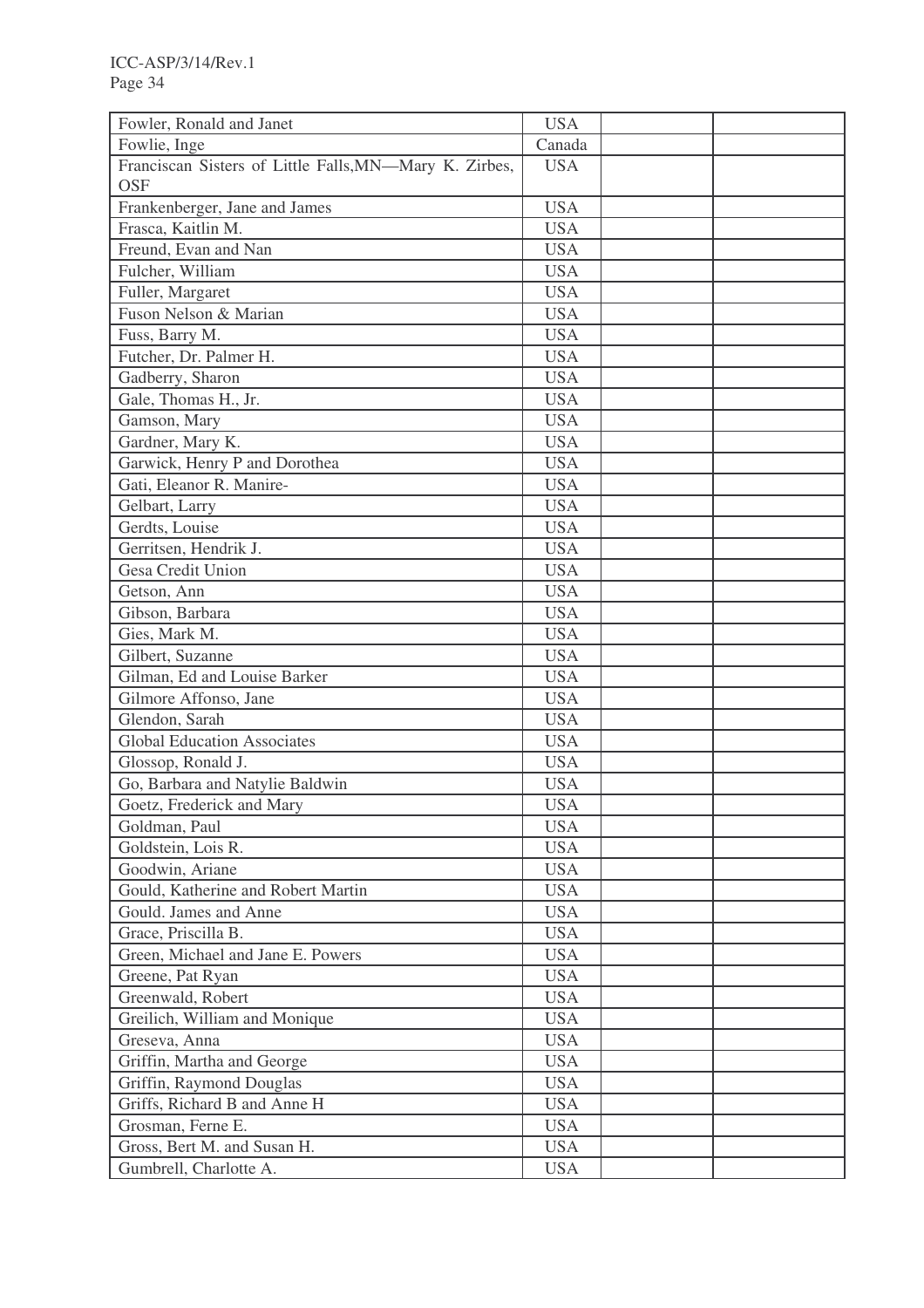|           | Guze, Joy C.                                  | <b>USA</b>               |  |
|-----------|-----------------------------------------------|--------------------------|--|
|           | Gwyn, Robert and Martha                       | <b>USA</b>               |  |
|           | Haggis, Paul and Deborah                      | <b>USA</b>               |  |
|           | Haines, Robert T. and Kathryn C.              | <b>USA</b>               |  |
|           | Halverstadt, William & Donna                  | <b>USA</b>               |  |
|           | Hamilton, Heather B. and Philip M. Fryers.    | <b>USA</b>               |  |
|           | Hanks, Laura                                  | <b>USA</b>               |  |
|           | Hanna-Davies, Tobi and Douglas Davies         | <b>USA</b>               |  |
|           | Hanold, Ruth E.                               | <b>USA</b>               |  |
|           | Hansen, Henry L. and Charlotte H.             | <b>USA</b>               |  |
|           | Hansen, R.O.                                  | <b>USA</b>               |  |
|           | Harper, Tess                                  | <b>USA</b>               |  |
|           | Harpinder, Athwa                              | <b>USA</b>               |  |
|           | Harrell, Lou                                  | <b>USA</b>               |  |
|           | Harris Lykins, Ruth and Judith H.             | <b>USA</b>               |  |
|           | Harris, David L. and Nancy S.                 | <b>USA</b>               |  |
|           | Harshi, Melvin R                              | <b>USA</b>               |  |
|           | Hart, William and Jayasri                     | <b>USA</b>               |  |
|           | Harte, Franklin and AJ Hoffenkamp             | <b>USA</b>               |  |
|           | Harter, Wendell and Madelyn                   | <b>USA</b>               |  |
|           | Harvey, Francis and Anna Piasecka-            | <b>USA</b>               |  |
|           | Haskell, Edwin and Mildred                    | <b>USA</b>               |  |
|           | Hawkinson, Jean M.                            | <b>USA</b>               |  |
|           | Hayes, Roger E. and Sylvia L.                 | <b>USA</b>               |  |
|           | Hecht , James and Amy                         | <b>USA</b>               |  |
|           | Heckelman, T. Jack                            | <b>USA</b>               |  |
|           | Hedges, J. Kristin                            | <b>USA</b>               |  |
|           | Heegaard, Roger William and Cheryl Ann Thomas | <b>USA</b>               |  |
|           | Helgen, Judith                                | <b>USA</b>               |  |
|           | Heller, Daniel J.                             | <b>USA</b>               |  |
|           | Hencke, Elaine                                | <b>USA</b>               |  |
|           | Henning, Robert A.                            |                          |  |
|           | Hildreth, Devon A.W.                          | <b>USA</b>               |  |
|           |                                               | <b>USA</b>               |  |
|           | Hill, Marquita K. and John C. Hassler         | <b>USA</b>               |  |
|           | Himell, Summer S.                             | <b>USA</b>               |  |
|           | Hively, Janet M.                              | <b>USA</b>               |  |
|           | Hoalk, Donald                                 | <b>USA</b>               |  |
|           | Hofslund, Terry                               | <b>USA</b>               |  |
|           | Hoiberg, Anne                                 | <b>USA</b>               |  |
|           | Hollingsworth, Ida E. and Gordon P.           | <b>USA</b>               |  |
|           | Hood, Carolyn O.                              | <b>USA</b>               |  |
|           | Hood, Fred                                    | <b>USA</b>               |  |
| Hood, Joy |                                               | <b>USA</b>               |  |
|           |                                               | <b>USA</b>               |  |
|           | Hoskins, Helen S.<br>Howard, Jane A.          |                          |  |
|           |                                               | <b>USA</b><br><b>USA</b> |  |
|           | Howat, John D.                                | <b>USA</b>               |  |
|           | Hudgens, Thomas and Moyna<br>Hughes, Barbara  | <b>USA</b>               |  |
|           |                                               | <b>USA</b>               |  |
|           | Hughes, Gail F.<br>Humphrey, Virginia R.      | <b>USA</b>               |  |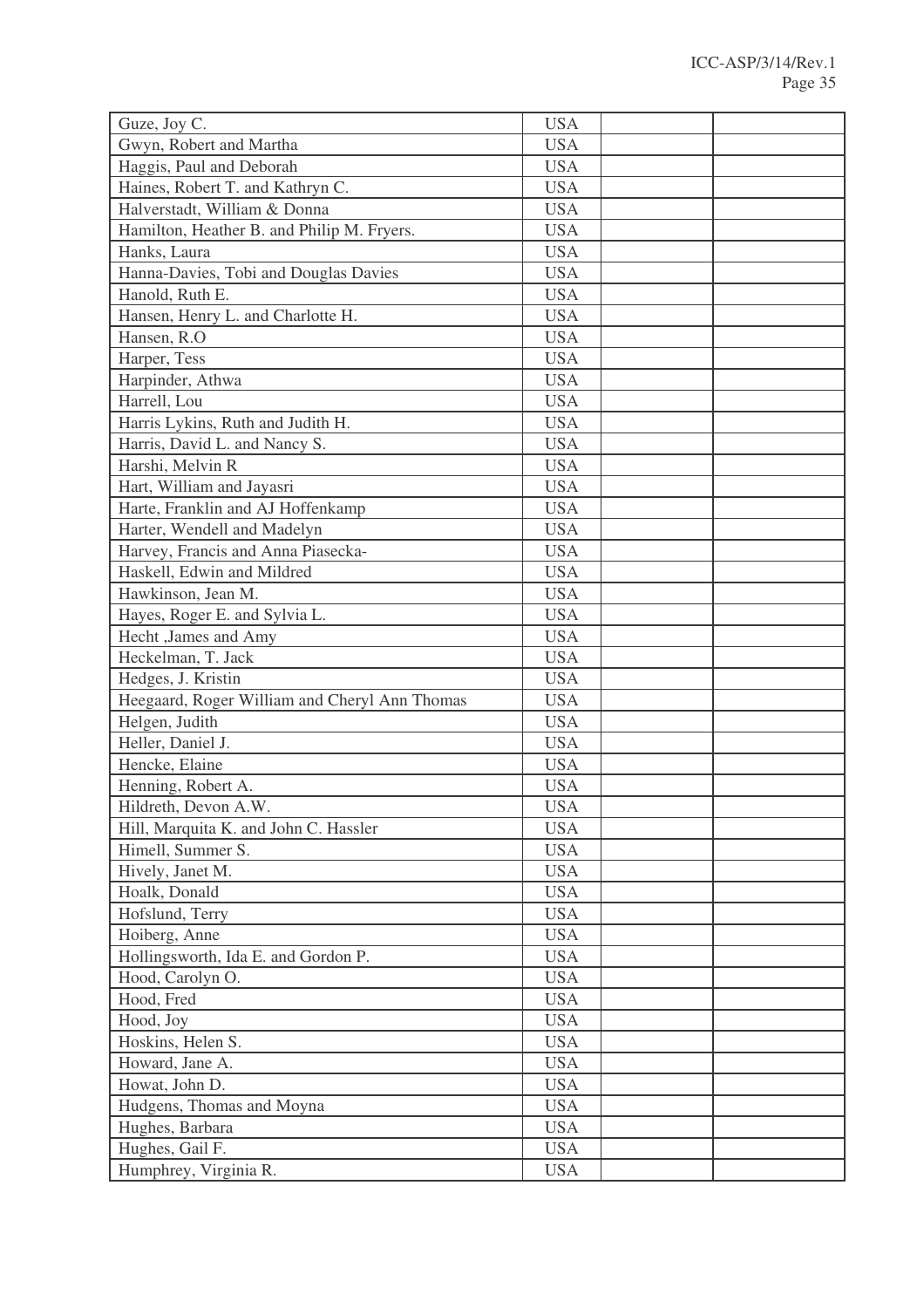| Hunston, Gregg and Cynthia                | <b>USA</b> |  |
|-------------------------------------------|------------|--|
| Hunt, George                              | <b>USA</b> |  |
| Hurwicz, Leonid and Evelyn                | <b>USA</b> |  |
| Hynes, Michelle and Patrick Lemmon        | <b>USA</b> |  |
| Idrobo, Carlos and Patricia               | <b>USA</b> |  |
| Irish, Donald P.                          | <b>USA</b> |  |
| Ito, Mari                                 | <b>USA</b> |  |
| Iwen, Jayson and Jovana Bouche            | <b>USA</b> |  |
| Jacobs, Julie                             | <b>USA</b> |  |
| Jacobson, JR.Charles E.                   | <b>USA</b> |  |
| Jensen, Geraldine                         | <b>USA</b> |  |
| Johnson, Carl and Ruth                    | <b>USA</b> |  |
| Johnson, Charles R. and Ava D.            | <b>USA</b> |  |
| Johnson, Karen and Christopher            | <b>USA</b> |  |
| Johnson, Lavone I.                        | <b>USA</b> |  |
| Johnson, Robert K. and Joycelyn A. JTWROS | <b>USA</b> |  |
| Johnson, Sara                             | <b>USA</b> |  |
| Jonas, Gilbert and Joyce                  | <b>USA</b> |  |
| Jurich, Joscelyn, Joseph and Marilyn      | <b>USA</b> |  |
| Juvelin, Loraine and C.Ray                | <b>USA</b> |  |
| Kalambokidis, Evangelos                   | <b>USA</b> |  |
| Kampa, Timothy J.                         | <b>USA</b> |  |
| Karchefski, Carol and Alice               | <b>USA</b> |  |
| Karpen, Leah R.                           | <b>USA</b> |  |
| Kauer, Harpinder                          | <b>USA</b> |  |
| Kaynor, Kenneth & Doris                   | <b>USA</b> |  |
| Kebreau, Vladimir and Irina               | <b>USA</b> |  |
| Kelemen, Anne                             | <b>USA</b> |  |
|                                           |            |  |
| Kellenberger, J. and Anne                 | <b>USA</b> |  |
| Kelley, Rita and Robert                   | <b>USA</b> |  |
| Kellman, Sibyl M.                         | <b>USA</b> |  |
| Kelly, Cedar                              | <b>USA</b> |  |
| Kenison, Susan                            | <b>USA</b> |  |
| Kidney, Joan D.                           | <b>USA</b> |  |
| Kim, Angela                               | <b>USA</b> |  |
| Kinsman, Judith                           | <b>USA</b> |  |
| Kirk, Michael J. and Kristina L.          | <b>USA</b> |  |
| Kirkwood, John and Phyllis                | <b>USA</b> |  |
| Kirwan, Anna                              | <b>USA</b> |  |
| Kissell, Jean and John                    | <b>USA</b> |  |
| Knight, Aaron, and Kimberley Adler        | <b>USA</b> |  |
| Knight, Charles                           | <b>USA</b> |  |
| Knudson, Clint and Barbara                | <b>USA</b> |  |
| Koch, James and Harriet                   | <b>USA</b> |  |
| Kochetkova, Stella and Oleg Androfagin    | <b>USA</b> |  |
| Kolbe, Alice                              | <b>USA</b> |  |
| Koller, Sue                               | <b>USA</b> |  |
| Kommel, Aziz and Camille Doucet           | <b>USA</b> |  |
| Korn, Louis                               | <b>USA</b> |  |
| Kosow, George and Elzbieta                | <b>USA</b> |  |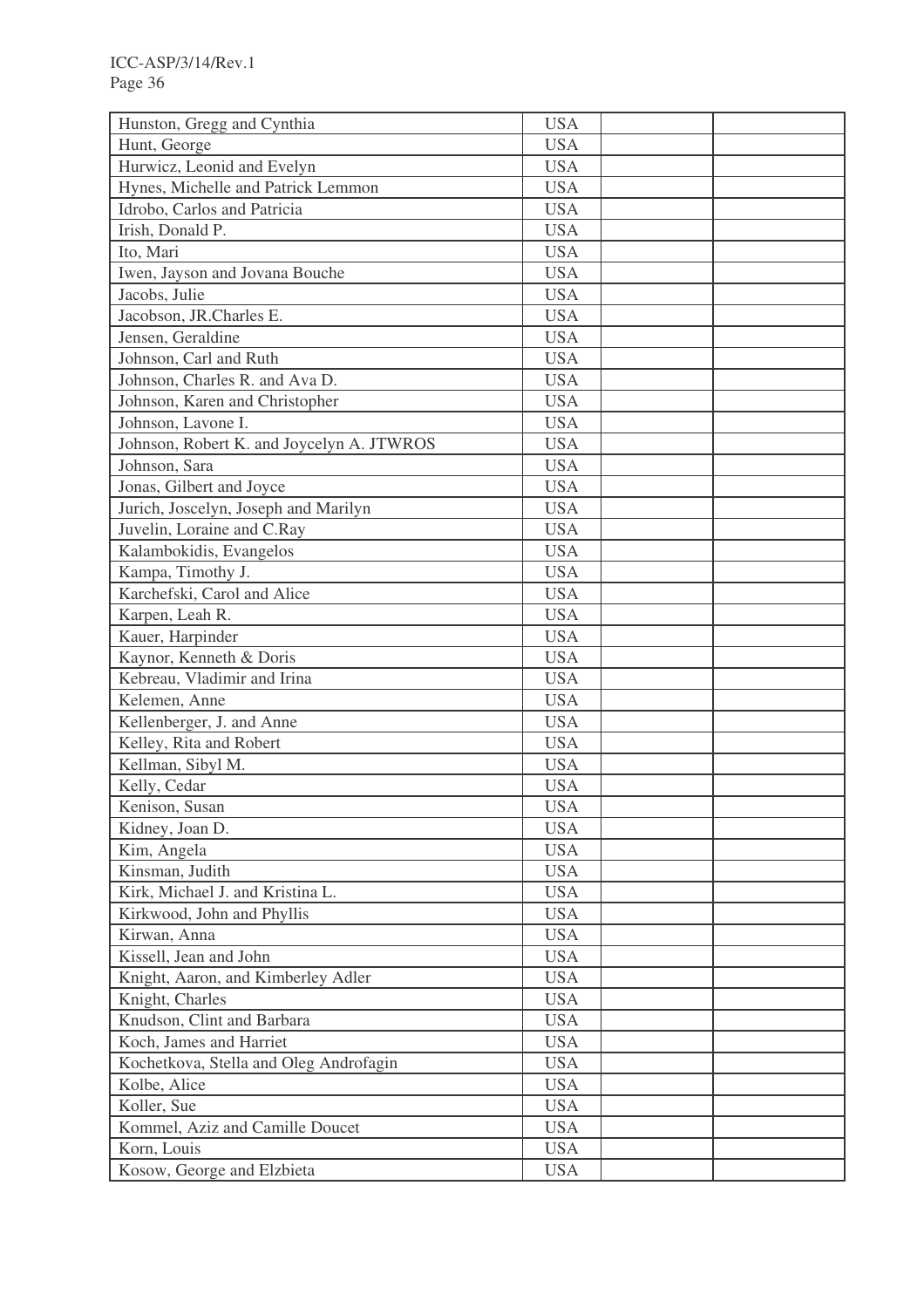| Kraus, Donald and Hope Warshaw             | <b>USA</b> |  |
|--------------------------------------------|------------|--|
| Kriesel, Robert H. and Carole B.           | <b>USA</b> |  |
| Kronisch, Myron and Sheila                 | <b>USA</b> |  |
| Kuhn, James C., III                        | <b>USA</b> |  |
| Labonte, David L.                          | <b>USA</b> |  |
| Lacy, Dr. Burritt, Jr.                     | <b>USA</b> |  |
| Laffoon, Rose M.                           | <b>USA</b> |  |
| LaMonica, Dana                             | <b>USA</b> |  |
| Lane, Kenneth                              | <b>USA</b> |  |
| Lang, Amanda and Thomas                    | <b>USA</b> |  |
| Langer, Leonard O, Jr. and Rollie H.       | <b>USA</b> |  |
| Langham, Amy A.                            | <b>USA</b> |  |
| Langham, Joan M.                           | <b>USA</b> |  |
| Lankowitz, Stan and Pat                    | <b>USA</b> |  |
| Lanning, Stephen H. and Marjorie M.        | <b>USA</b> |  |
| Laplante, Shelli L.                        | <b>USA</b> |  |
| Lavita, Carrie and Peter                   | <b>USA</b> |  |
| Lawrence, Harriet                          | <b>USA</b> |  |
| Lazzeretti, Linda                          | <b>USA</b> |  |
| Leack, Paul G. and Ruth M.                 | <b>USA</b> |  |
| Lebarton, Chave Krawetz-                   | <b>USA</b> |  |
| Ledgerwood, Levi and Alison Kaufmann       | <b>USA</b> |  |
| Ledwidge, Lisa                             | <b>USA</b> |  |
| Lefito, Gerald W. and Patricia M.          | <b>USA</b> |  |
| Legg, Cathy                                | <b>USA</b> |  |
| Leichtman, David and Irene                 | <b>USA</b> |  |
| Leigh, Mary Randolph                       | <b>USA</b> |  |
| Leinback Kreider, Jonathon and Greta       | <b>USA</b> |  |
| Lemkow, Anna                               | <b>USA</b> |  |
| Lenz, Andrew N.                            | <b>USA</b> |  |
| Lescher, George and Joanne                 | <b>USA</b> |  |
| Lester, Catharina D.                       | <b>USA</b> |  |
| Lester, Jane and James                     | <b>USA</b> |  |
| Leventhal, Fred and Jean                   | <b>USA</b> |  |
| Lilley, Linda                              | <b>USA</b> |  |
| Link, Edward and Dolores                   | <b>USA</b> |  |
| Little, Gordon or Vicki                    | <b>USA</b> |  |
| Logan, Yvonne E.                           | <b>USA</b> |  |
| Lomanto, Andrea                            | <b>USA</b> |  |
| Lombard, John                              | <b>USA</b> |  |
| London, Jean D.                            | <b>USA</b> |  |
| Long, Anne W.                              | <b>USA</b> |  |
| Lorick, Suchita & Darryl                   | <b>USA</b> |  |
| Lowrie, Norma A.                           | <b>USA</b> |  |
| Lukermann, Barbara L.                      | <b>USA</b> |  |
| Lund, Joseph J. and Mary K.                | <b>USA</b> |  |
| Lund, M.D.Nancy R.                         | <b>USA</b> |  |
| Lynn, John                                 | <b>USA</b> |  |
| Lynn, Rev. Edwin Charles and Marjorie Anne | <b>USA</b> |  |
| Mabbs, Robert D. and Alice                 | <b>USA</b> |  |
|                                            |            |  |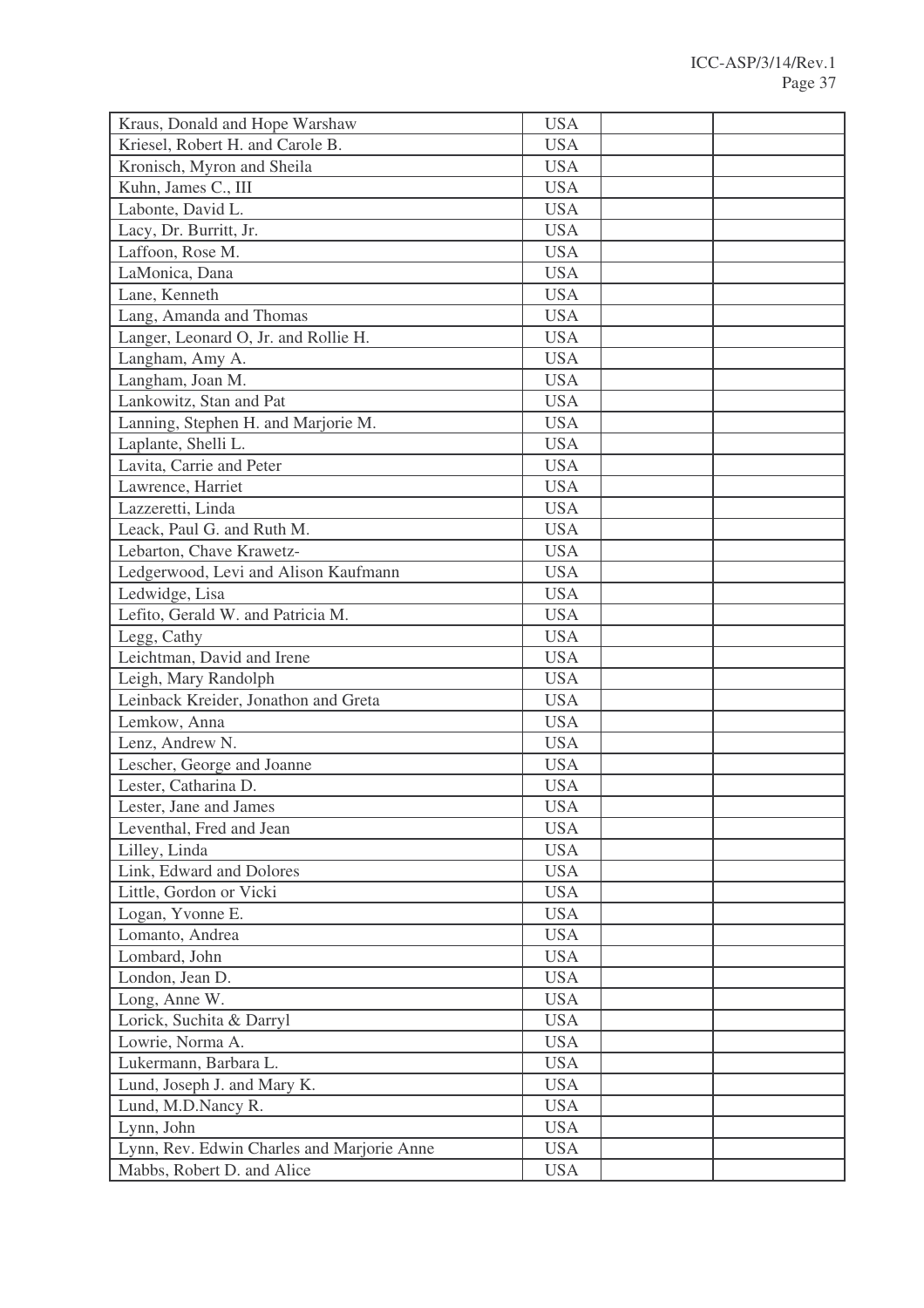| Mabry, George                                    | <b>USA</b> |  |
|--------------------------------------------------|------------|--|
| MacDougall, Sarah                                | <b>USA</b> |  |
| Majidi, Behrad and Shohreh J.-Majidi             | <b>USA</b> |  |
| Malick, Wendie Diane                             | <b>USA</b> |  |
| Malmberg, Paul and Geraldine                     | <b>USA</b> |  |
| Malmuth, Marvin and Sonja                        | <b>USA</b> |  |
| Maltz, James C. and Luettgen Ann M.              | <b>USA</b> |  |
| Manel, David                                     | <b>USA</b> |  |
| Maniscalco, Nina K. and Todd A.                  | <b>USA</b> |  |
| Mann, Polly                                      | <b>USA</b> |  |
| Maran, Rita                                      | <b>USA</b> |  |
| Marcuse, Peter                                   | <b>USA</b> |  |
| Marian, Bert                                     | <b>USA</b> |  |
| Martin, Donald F. and Mildred M.                 | <b>USA</b> |  |
| Martinka, Barbara F.                             | <b>USA</b> |  |
| Masche,-Millington Kathy                         | <b>USA</b> |  |
| Mason Taylor, "Butch"                            | <b>USA</b> |  |
| Masselink, Jessica L                             | <b>USA</b> |  |
| Mathevet-Femling, Jean and Marcel                | <b>USA</b> |  |
| Maufer, Thomas and Deborah                       | <b>USA</b> |  |
| Maus, John F. and Joann L.                       | <b>USA</b> |  |
| Mayerfeld, Jason                                 | <b>USA</b> |  |
| McAllister, Steven and Ursula                    | <b>USA</b> |  |
| McCarthy, Margaret and Derek                     | <b>USA</b> |  |
| McClelland, Jean N.                              | <b>USA</b> |  |
| McCloskey, Paul                                  | <b>USA</b> |  |
| McGrath, Peggy M.                                | <b>USA</b> |  |
| McHugh, Richard and Rosemary                     | <b>USA</b> |  |
| McLane-Bradley, Lilla                            | <b>USA</b> |  |
| McNabb, Geraldine S.                             | <b>USA</b> |  |
| McNaughton, David A. and Julie A.                | <b>USA</b> |  |
| McNeil, Daniel                                   | <b>USA</b> |  |
| McNeil, Robert D. and Sara                       | <b>USA</b> |  |
| McQuoid, Weir and Vivian                         | <b>USA</b> |  |
| Meador, Yvonne                                   | <b>USA</b> |  |
| Means, Elizabeth                                 | <b>USA</b> |  |
| Meierotto, Richard and Joan                      | <b>USA</b> |  |
| Mensen, Regina                                   | <b>USA</b> |  |
| Merrill, Carmel S.                               | <b>USA</b> |  |
| Messinger, Susan F.                              | <b>USA</b> |  |
| Metcalf, Mr and Mrs. R.E.                        | <b>USA</b> |  |
| Metke, Deborah E.                                | <b>USA</b> |  |
| Metsker Family Trust, Wayne and Johanna Metsker, | <b>USA</b> |  |
| <b>TTEE</b>                                      |            |  |
| Mickelson, Gordon A.                             | <b>USA</b> |  |
| Miller, Daniel                                   | <b>USA</b> |  |
| Mills, Jennifer                                  | <b>USA</b> |  |
| Milman, Alexandra                                | <b>USA</b> |  |
| Minehart, Beth E.                                | <b>USA</b> |  |
| Mitchell, Carol Lynn                             | <b>USA</b> |  |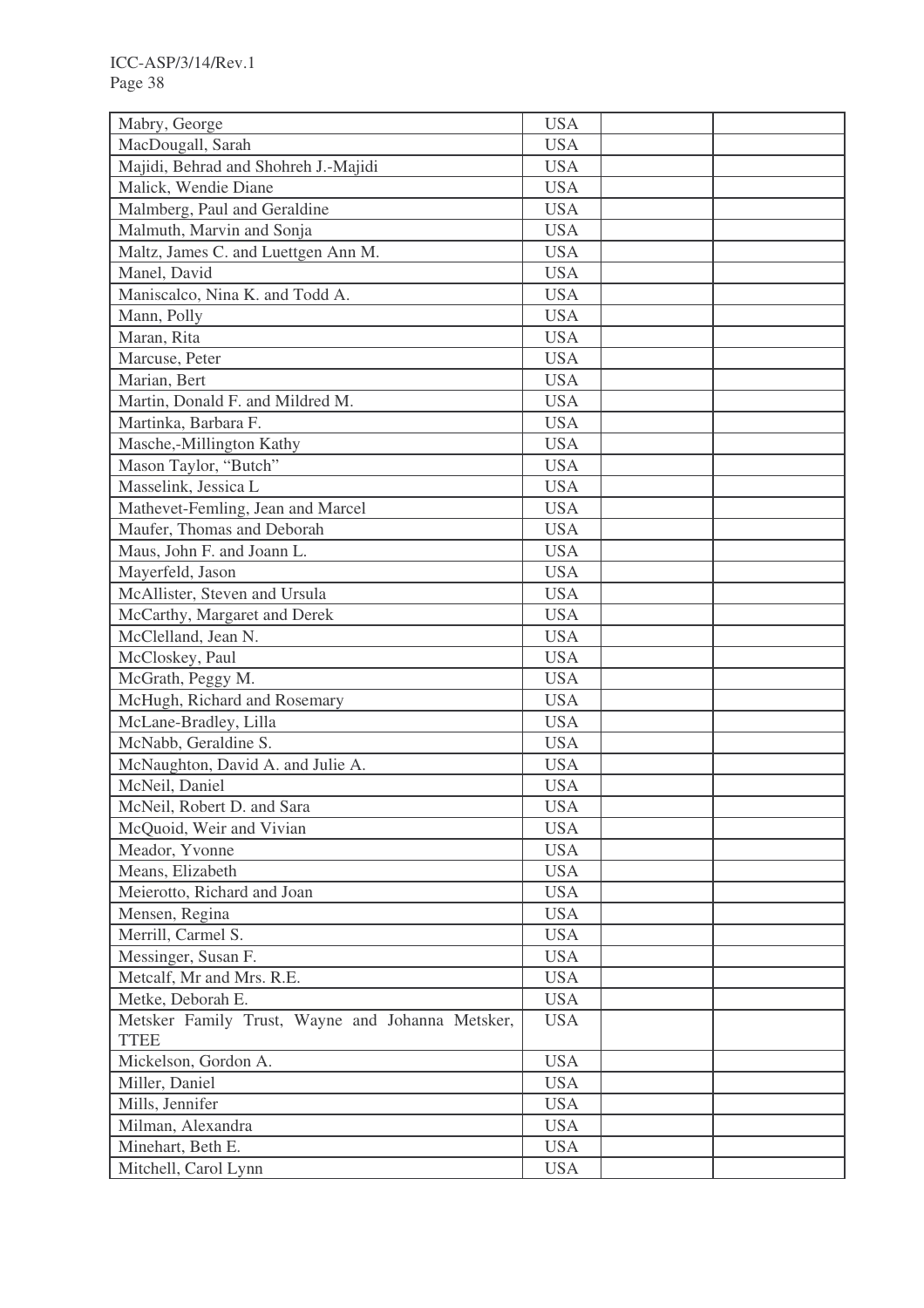| Morales, Eadith B                           | <b>USA</b> |  |
|---------------------------------------------|------------|--|
| Morey, Kathleen                             | <b>USA</b> |  |
| Moriarty, Laura E.                          | <b>USA</b> |  |
| Morrison, Archie and Hilary                 | <b>USA</b> |  |
| Morrison, Beverly and Archie, Jr.           | <b>USA</b> |  |
| Morse, Frances L. and Tamara Griffis        | <b>USA</b> |  |
| Murphy, Lorna D.                            | <b>USA</b> |  |
| Murphy, Sean P. and Melissa A. Santa Maria. | <b>USA</b> |  |
| Murphy, Stephen W.                          | <b>USA</b> |  |
| Murphy, Vincent and Alice                   | <b>USA</b> |  |
| Murrin, Evelyn L.                           | <b>USA</b> |  |
| Musgrave, Stanley D. and Katherine O.       | <b>USA</b> |  |
| Nadeau, Robin                               | <b>USA</b> |  |
| Negley, Maryanna                            | <b>USA</b> |  |
| Negretti, Flora and Anne Logue              | <b>USA</b> |  |
| Nelson, Frederic and Mary Lou               | <b>USA</b> |  |
| Nelson, James W. and Diane                  | <b>USA</b> |  |
| Nelson, Walter L. and Joann                 | <b>USA</b> |  |
| Newbury, Barbara Little and Ann Little      | <b>USA</b> |  |
| Newcomb, B.J. and Richard W.                | <b>USA</b> |  |
| Newlon, W. and Margaret Tauxe               | <b>USA</b> |  |
| Neyhart, Dirk                               | <b>USA</b> |  |
| Niccolls, S. Thomas and Elizabeth           | <b>USA</b> |  |
| Nickpay, Shahhriar and Behshid              | <b>USA</b> |  |
| O'Brien, Shannon                            | <b>USA</b> |  |
| O'Hara, James W. and Marjorie               | <b>USA</b> |  |
| Ofner, Peter and Nancy C. Amstutz.          | <b>USA</b> |  |
| Olson, O. Russell and Jean S.               | <b>USA</b> |  |
| Oltarzewski, Diane                          | <b>USA</b> |  |
| Orengo, Agustin                             | <b>USA</b> |  |
| Paesch, Marilyn                             | <b>USA</b> |  |
| Page, Theodore S.                           | <b>USA</b> |  |
| Pakko, Nancy L                              | <b>USA</b> |  |
| Palley, Meg                                 | <b>USA</b> |  |
| Palmeire, Darwin                            | <b>USA</b> |  |
| Papadopoulos, Nikoleta F.                   | <b>USA</b> |  |
| Parcells, Barbara                           | <b>USA</b> |  |
| Pardee, Louise M.                           | <b>USA</b> |  |
| Parks, Susan                                | <b>USA</b> |  |
| Parle, Catherine Walsh                      | <b>USA</b> |  |
| Parsons, John C., Jr. and Joan              | <b>USA</b> |  |
| Paspalis, Katherine A.                      | <b>USA</b> |  |
| Patel, Narendra                             | <b>USA</b> |  |
| Paul, Alexander                             | <b>USA</b> |  |
| Pauley, Bernice M.                          | <b>USA</b> |  |
| Pavlick, Anthony L. and Lenore J.           | <b>USA</b> |  |
| Pavlick, Lenore                             | <b>USA</b> |  |
| Payne, Patricia B.                          | <b>USA</b> |  |
| Payson Parra, Erica                         | <b>USA</b> |  |
| Peacethings                                 | <b>USA</b> |  |
|                                             |            |  |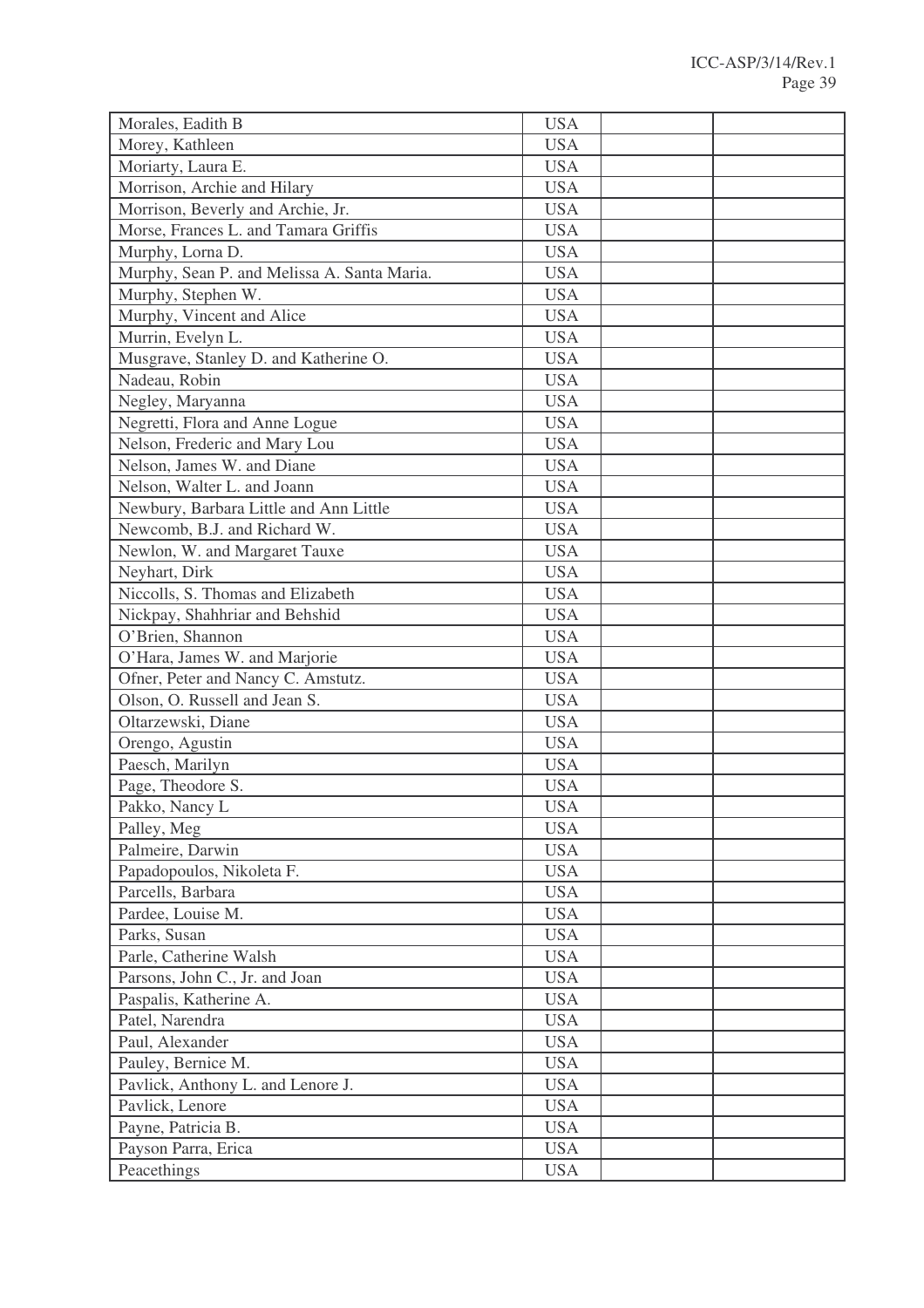| Pearce, Suzanne                                  | <b>USA</b>               |  |
|--------------------------------------------------|--------------------------|--|
| Peckinpaugh, E. Diane                            | <b>USA</b>               |  |
| Pellmyr, N. Olof and Elise J. Augenstein.        | <b>USA</b>               |  |
| Pender, S. Chris                                 | <b>USA</b>               |  |
| Pendergrast, Florence B.                         | <b>USA</b>               |  |
| Perricelli, Eugene M. and Claire S.              | <b>USA</b>               |  |
| Petersen, Stella                                 | <b>USA</b>               |  |
| Peterson, Arlo L.                                | <b>USA</b>               |  |
| Phelps, James D. and Lillian Sue                 | <b>USA</b>               |  |
| Pilcher, Donald M.                               | <b>USA</b>               |  |
| Pine, Edward F. and Ella                         | <b>USA</b>               |  |
| Pittman, Diane and Krantz Lawrence               | <b>USA</b>               |  |
| Plotkin, Robert                                  | <b>USA</b>               |  |
| Plum, Thomas and Lana Lee                        | <b>USA</b>               |  |
| Podorsek, Joseph and Mary Ann                    | <b>USA</b>               |  |
| Polansky, Joe                                    | <b>USA</b>               |  |
| Polivy, Ellen L                                  | <b>USA</b>               |  |
| Pope, Calvin P and Rowena                        | <b>USA</b>               |  |
| Poulson, Judi and Le Roy                         | <b>USA</b>               |  |
| Pound, Abgail                                    | <b>USA</b>               |  |
| Powell, Jane H.                                  | <b>USA</b>               |  |
| Purdy, Herbert G. and Virginia W.                | <b>USA</b>               |  |
| Purkaple, Ruth H.                                | <b>USA</b>               |  |
| Raboni, Lorelle Maria                            | <b>USA</b>               |  |
| Radamaker, Ted and Patricia                      | <b>USA</b>               |  |
| Raitt, Bonnie                                    | <b>USA</b>               |  |
| Rakay, M.M.                                      | <b>USA</b>               |  |
| Ramnaraine, Cecil C.                             | <b>USA</b>               |  |
| Ramp, Floyd and Marjorie                         | <b>USA</b>               |  |
| Raphael, Gervase                                 | <b>USA</b>               |  |
| Ratio, Corp.                                     | <b>USA</b>               |  |
| Ravelo, Anna                                     | <b>USA</b>               |  |
| Reckdahl, Segwald and Martha                     | <b>USA</b>               |  |
| Reddy, Elizabeth C.                              | <b>USA</b>               |  |
| Redemann, David H. and Caryn L.                  | <b>USA</b>               |  |
| Reeder, Barbara E.                               | <b>USA</b>               |  |
| Refior, Betty Phelps                             | <b>USA</b>               |  |
| Reind, l Leslie                                  | <b>USA</b>               |  |
| Reine, Ken and Sandra                            | <b>USA</b>               |  |
| Remington, M.                                    | <b>USA</b>               |  |
| Rhodes, J. M. and C.                             | <b>USA</b>               |  |
| Rich, Nathan and Anne                            | <b>USA</b>               |  |
|                                                  |                          |  |
| Richards, Brent A.<br>Richardson, Ann and Rodney | <b>USA</b><br><b>USA</b> |  |
|                                                  |                          |  |
| Richardson, David B.                             | <b>USA</b>               |  |
| Richardson, Ingemarie and Frederick              | <b>USA</b>               |  |
| Rieber, June                                     | <b>USA</b>               |  |
| Riege, John and Sali                             | <b>USA</b>               |  |
| Riley, Mark and Barbara                          | <b>USA</b>               |  |
| Ripp, Thomas R.                                  | <b>USA</b>               |  |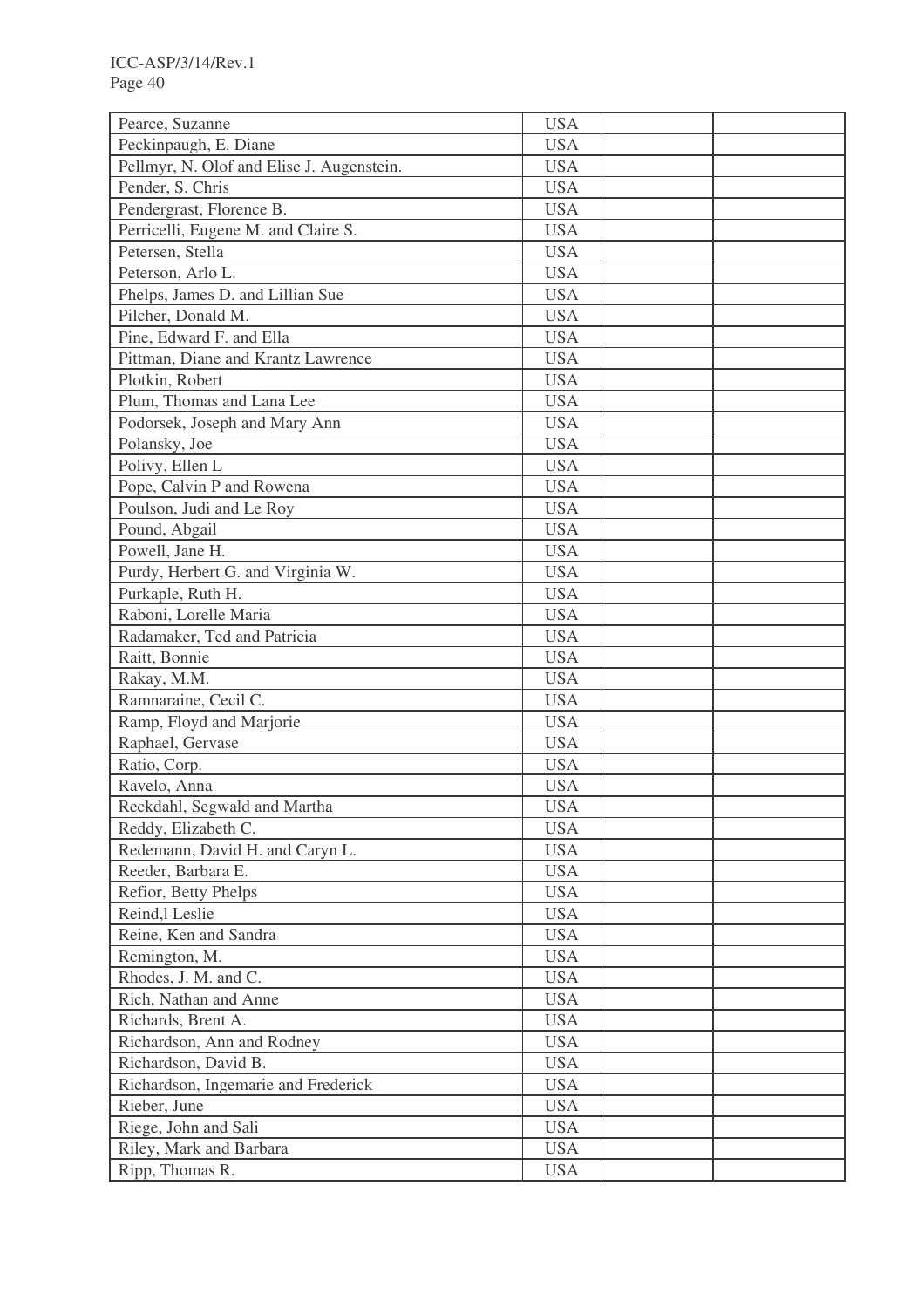| Ritscher, Meredith A.                       | <b>USA</b> |  |
|---------------------------------------------|------------|--|
| Robert, H. and He                           | <b>USA</b> |  |
| Robertson, Christopher T.                   | <b>USA</b> |  |
| Robinson, Richard R.                        | <b>USA</b> |  |
| Rockey, Charles and Frances                 | <b>USA</b> |  |
| Rodriguez, Betzaida                         | <b>USA</b> |  |
| Roger, J.                                   | <b>USA</b> |  |
| Roger, Nolette                              | <b>USA</b> |  |
| Rohan, William P.                           | <b>USA</b> |  |
| Rohde, Kermit J                             | <b>USA</b> |  |
| Rose, Sandra K.                             | <b>USA</b> |  |
| Rosinia, Richard and Pamela                 | <b>USA</b> |  |
| Rossiter, Hank and Marilyn                  | <b>USA</b> |  |
| Rossiter, Richard C. and Lynn R.            | <b>USA</b> |  |
| Rothfusz, Marvin and Judith                 | <b>USA</b> |  |
| Rounds, Mrs. D.D.                           | <b>USA</b> |  |
| Rowe, Norma                                 | <b>USA</b> |  |
| Rubin, Julia (Julia Ormond)                 | <b>USA</b> |  |
| Rugg, Kathryn                               | <b>USA</b> |  |
| Rydell, Edmund W. F.                        | <b>USA</b> |  |
| Salick, Michael and Janet                   | <b>USA</b> |  |
| Salick, Michael R. and Janet L.             | <b>USA</b> |  |
| Salpeter, E.E. and Lhamo Shouse             | <b>USA</b> |  |
| Salzwedel, Kenneth and Kathleen             | <b>USA</b> |  |
| Samuelson, Barbara A.                       | <b>USA</b> |  |
| Sanchez, Ramon and Toby                     | <b>USA</b> |  |
| Saunders, David B. and Emily                | <b>USA</b> |  |
| Saunders, Kathy and Harold                  | <b>USA</b> |  |
| Savage, Alfred and Lillian                  | <b>USA</b> |  |
| Save our World                              | <b>USA</b> |  |
| Savin, Skowhegan                            | <b>USA</b> |  |
| Saxon, John                                 | <b>USA</b> |  |
| Schauder, Bonita                            | <b>USA</b> |  |
| Schiesser, M. Cathryn                       | <b>USA</b> |  |
| Schmidt, Marian                             | <b>USA</b> |  |
| Schmit, Joseph L. and Marilyn T.            | <b>USA</b> |  |
| Schmitz, Robert L.                          | <b>USA</b> |  |
| Schoenberg, Andrew A.                       | <b>USA</b> |  |
| Schoonover, Betty H.                        | <b>USA</b> |  |
| Schrock, Valerie J.                         | <b>USA</b> |  |
| Schroeder, John and Charlotte               | <b>USA</b> |  |
| Schroeppel, Stephen                         | <b>USA</b> |  |
| Schryver, Stephen                           | <b>USA</b> |  |
| Schumacher, Beth Ann                        | <b>USA</b> |  |
| Schwarttzberg, Phillip and Elizabeth Nelson | <b>USA</b> |  |
| Schwartz, William                           | <b>USA</b> |  |
| Schwartzberg, Joseph E.                     | <b>USA</b> |  |
| Scott, Catherine A.                         | <b>USA</b> |  |
| Scott, Frances                              | <b>USA</b> |  |
| Seasholes, Bradbury and Frances             | <b>USA</b> |  |
|                                             |            |  |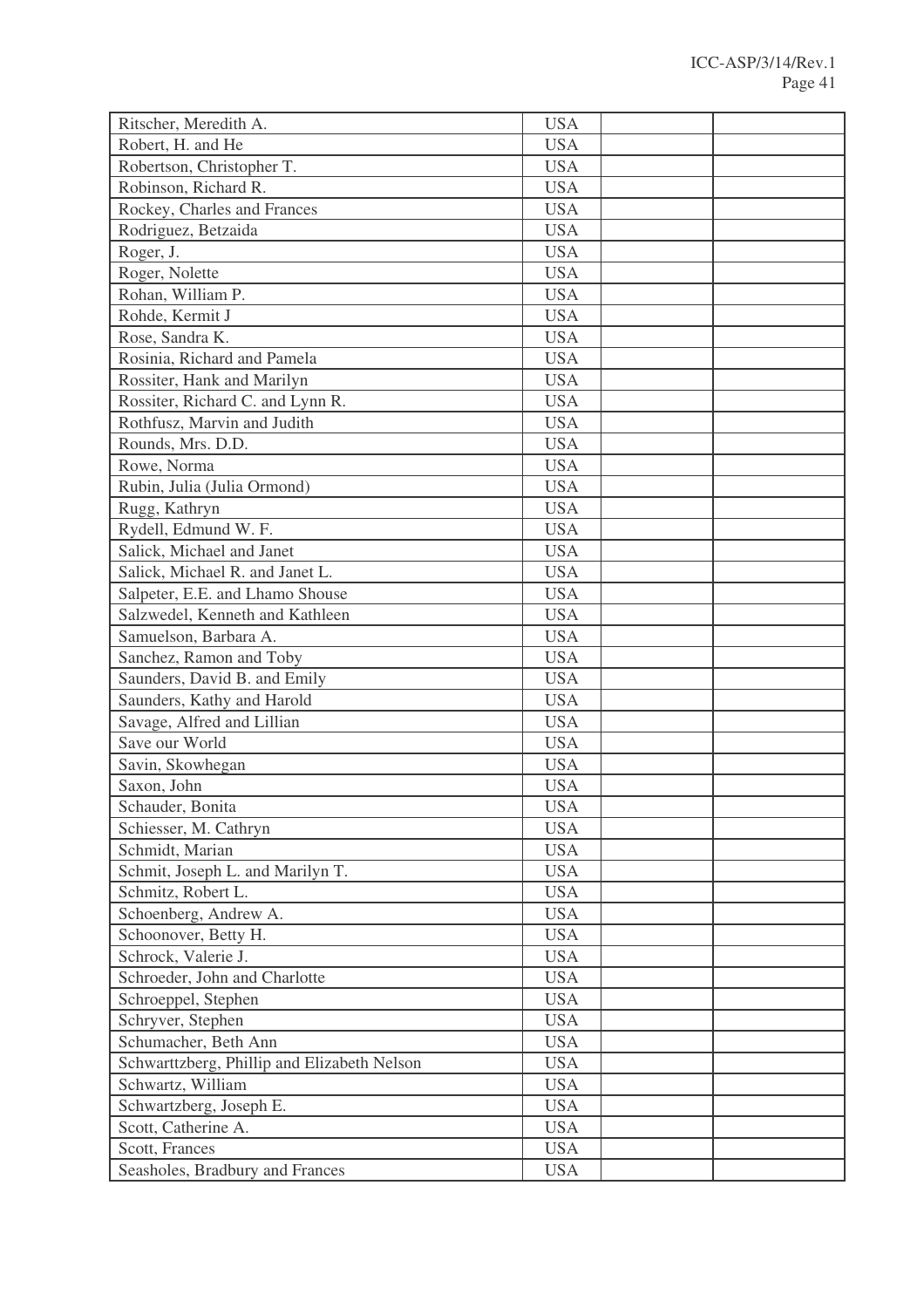| Seidl, Jean M.                            | <b>USA</b> |  |
|-------------------------------------------|------------|--|
| Seldon, Niles A.                          | <b>USA</b> |  |
| Sellers, Robert M.                        | <b>USA</b> |  |
| Seloheim, Sara E.                         | <b>USA</b> |  |
| Shahidi, M. Jay                           | <b>USA</b> |  |
| Shainline, Anne                           | <b>USA</b> |  |
| Shakhnovich, Basya                        | <b>USA</b> |  |
| Shapiro, Paula                            | <b>USA</b> |  |
| Shaw, John B. and Julia S.                | <b>USA</b> |  |
| Shaw, Virginia and David S. Green         | <b>USA</b> |  |
| Sheldon, Horace and Marilyn Flynn         | <b>USA</b> |  |
| Shepard, Jennifer                         | <b>USA</b> |  |
| Sheppard, E.S. and Helga Leitner          | <b>USA</b> |  |
| Shively, Daniel C. and Joanne T.          | <b>USA</b> |  |
| Shulman, Bonnie                           | <b>USA</b> |  |
| Shwartz, Howard                           | <b>USA</b> |  |
| Silverman, Ann Corley and Tin Porch Paper | <b>USA</b> |  |
| Sim, Lynne                                | <b>USA</b> |  |
| Simcox, David E.                          | <b>USA</b> |  |
| Simmons, David L. and Nora                | <b>USA</b> |  |
| Simon, Marianne and Tom Leamon            | <b>USA</b> |  |
| Simpson, James                            | <b>USA</b> |  |
| Siskind, Erica Monet                      | <b>USA</b> |  |
| Sisters of the Living World               | <b>USA</b> |  |
| Sites, Jean B                             | <b>USA</b> |  |
| Skolnick, Andrew A.                       | <b>USA</b> |  |
| Small, Neal                               | <b>USA</b> |  |
|                                           | <b>USA</b> |  |
| Smiley, Sandra                            |            |  |
| Smith, Harlan M and Margaret G.           | <b>USA</b> |  |
| Smith, Karen S.                           | <b>USA</b> |  |
| Smith, Verlyn O.                          | <b>USA</b> |  |
| Smith, Wheeler and Guyla A.               | <b>USA</b> |  |
| Snortum, Elizabeth                        | <b>USA</b> |  |
| Snyder, Doug                              | <b>USA</b> |  |
| Snyder, Wayne and Judith J.               | <b>USA</b> |  |
| Somma, Darin A.                           | <b>USA</b> |  |
| Sonnen, John S.                           | <b>USA</b> |  |
| Sovik, Edward A. and Anne                 | <b>USA</b> |  |
| Spark, Elizabeth C.                       | <b>USA</b> |  |
| Spaulding, James and Ruth                 | <b>USA</b> |  |
| Spauling, Seth J. and Stephanie G.        | <b>USA</b> |  |
| Spears, Marguerite                        | <b>USA</b> |  |
| Spenner, Joel M.                          | <b>USA</b> |  |
| Spitze, Glenys L.                         | <b>USA</b> |  |
| Spitzer, Richard C.                       | <b>USA</b> |  |
| Starks, Terril D.                         | <b>USA</b> |  |
| Starrett, Raymond                         | <b>USA</b> |  |
| Staus, Evelyn A.                          | <b>USA</b> |  |
| Stedman, Bruce                            | <b>USA</b> |  |
| Steger, Phillip J.                        | <b>USA</b> |  |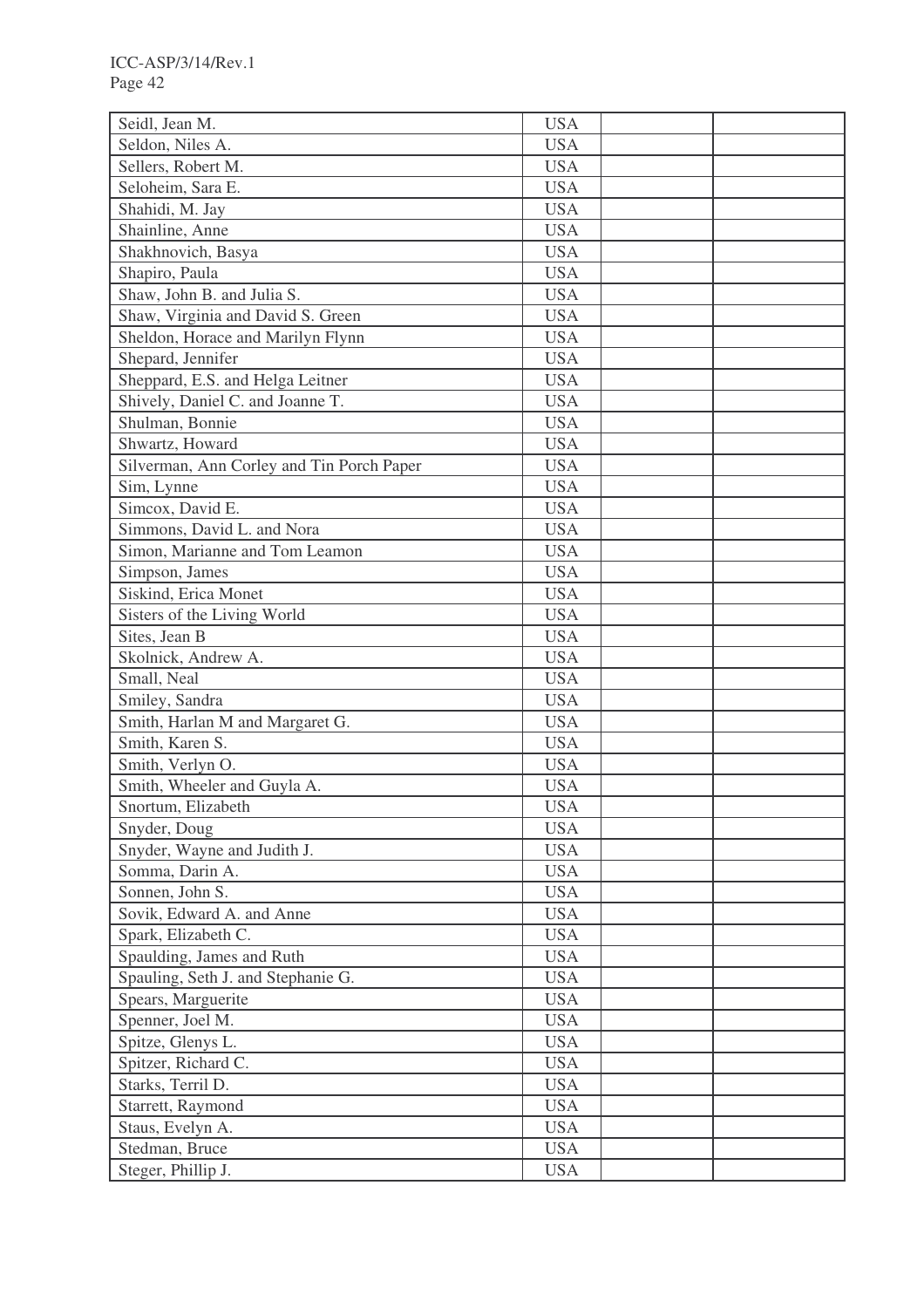| Steichen, Florence, CSJ                            | <b>USA</b> |  |
|----------------------------------------------------|------------|--|
| Steinbach, Eleanor and Joseph                      | <b>USA</b> |  |
| Stevenson, Robert and Virginia                     | <b>USA</b> |  |
| Stewart, Frances I.                                | <b>USA</b> |  |
| Stimpson, Wesley and Patricia                      | <b>USA</b> |  |
| Stone, Karen E.                                    | <b>USA</b> |  |
| Stone, Stephanie M.                                | <b>USA</b> |  |
| Storlie, Joanne L.                                 | <b>USA</b> |  |
| Story, Charles and Gladys                          | <b>USA</b> |  |
| Strater, Jeremy                                    | <b>USA</b> |  |
| Strickland, James and Olga                         | <b>USA</b> |  |
| Stuart, Bryan G.                                   | <b>USA</b> |  |
| Stuepfert, Dale L.                                 | <b>USA</b> |  |
| Sulerud, Grace K. and Ralph L.                     | <b>USA</b> |  |
| Sutton, David L.                                   | <b>USA</b> |  |
| Swit, Loretta                                      | <b>USA</b> |  |
| Symons, Stacy and Frank                            | <b>USA</b> |  |
| Tarler, Jay and Claudia Apfelbaum                  | <b>USA</b> |  |
| Taylor Family Revocable Living Trust, DTD. Richard |            |  |
| and Sadie Taylor, TTEE                             | <b>USA</b> |  |
| Taylor, Dennis                                     | <b>USA</b> |  |
| Taylor, Emily Elizabeth                            | <b>USA</b> |  |
| Teague, Sharry B.                                  | <b>USA</b> |  |
| Tedford, Amy K.                                    | <b>USA</b> |  |
| Terna, Frederick and Rebecca L. Shiffman           | <b>USA</b> |  |
| Thakur, Manavendra K. and Gail S.                  | <b>USA</b> |  |
| Thomas, Cheryl                                     | <b>USA</b> |  |
| Thomas, R. and Dorothy V. Myers                    | <b>USA</b> |  |
| Thompson, Donald and Jan Oen                       | <b>USA</b> |  |
| Thompson, Lewis J.                                 | <b>USA</b> |  |
| Thompson, Peter J                                  | <b>USA</b> |  |
| Thornton, Majorie E.                               | <b>USA</b> |  |
| Thorsen, Tore                                      | <b>USA</b> |  |
| Thygeson Ttee, Kristin                             | <b>USA</b> |  |
| Tillotson, J. Mark                                 | <b>USA</b> |  |
| Timoshenko, Nadezhda                               | <b>USA</b> |  |
| Trenholm, Richard and Christine                    | <b>USA</b> |  |
| Turnrose, Paul H.                                  | <b>USA</b> |  |
| Unterleitner, Fred                                 | <b>USA</b> |  |
| Utiger, Wayne and Dorothy                          | <b>USA</b> |  |
| Valois, Frederica and John                         | <b>USA</b> |  |
| Van Schaack, Beth M. and Brent Dennis Lang         | <b>USA</b> |  |
| Van Slambrouck, Paul and Sally J.                  | <b>USA</b> |  |
| Vande Bunt, Joyce                                  | <b>USA</b> |  |
| VanDeBogart, James and Mildred                     | <b>USA</b> |  |
| Vanderpool, Reba                                   | <b>USA</b> |  |
| Varney, Yoshi A.                                   | <b>USA</b> |  |
| Vaubel, Lawrence J. and Carol L.                   | <b>USA</b> |  |
| Vaughan, Linda and Robert                          | <b>USA</b> |  |
| Vialle, Marilyn                                    | <b>USA</b> |  |
|                                                    |            |  |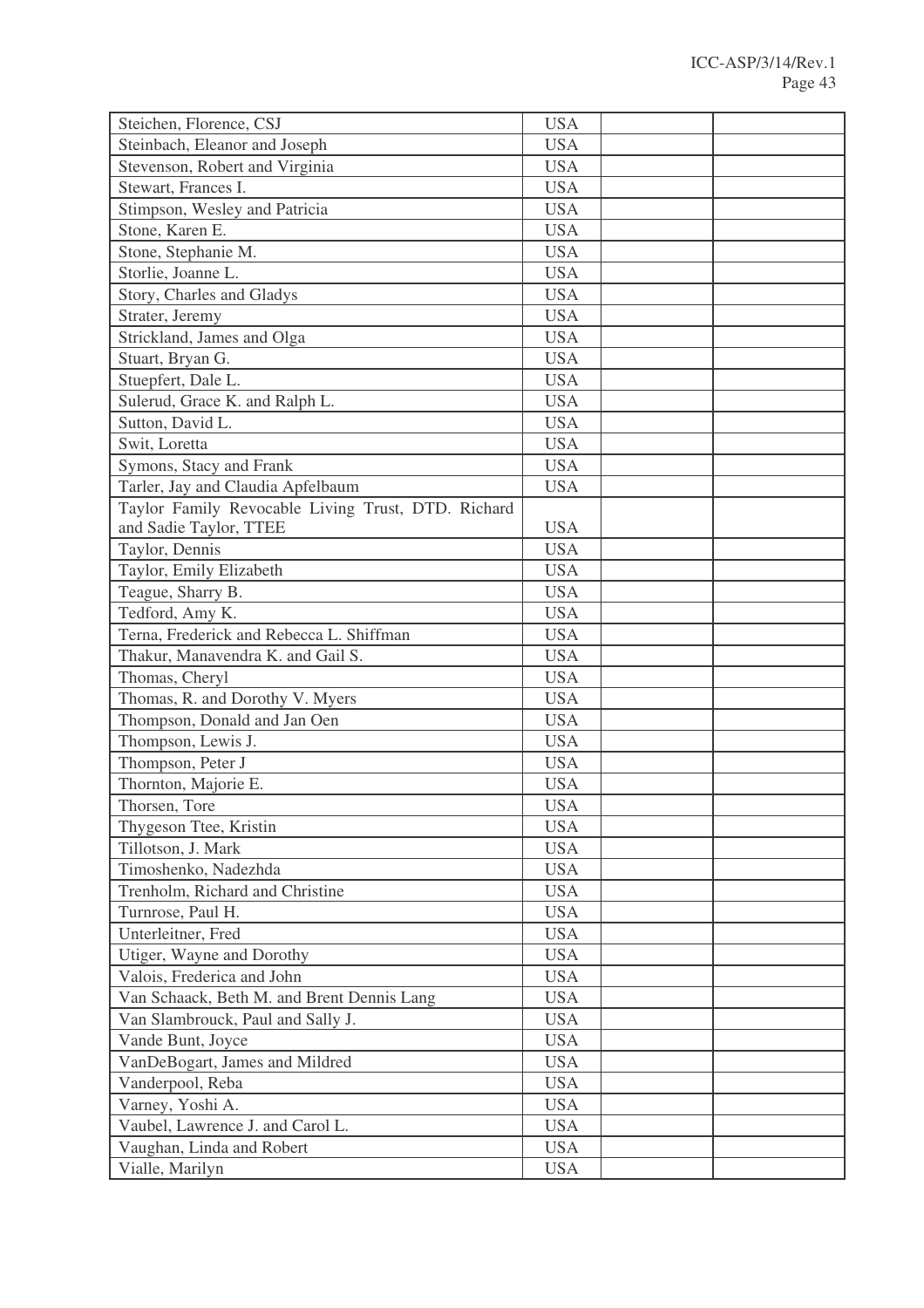| Vitto, Cynthia<br><b>USA</b><br>Vizedom, Monika B.<br><b>USA</b><br>Volk, Karl J.<br><b>USA</b><br>Vonwahlde, George and Mary<br><b>USA</b><br><b>USA</b><br>Waddell, William B and Shirley J.<br>Wagner, James B.<br><b>USA</b><br>Wagner, James D. and Virginia Marie<br><b>USA</b><br><b>USA</b><br>Wagner, R.C<br>Wagner, R.C. and Esther<br><b>USA</b><br>Wahl, Rosalie E.<br><b>USA</b><br>Walker, Michael S. and Julie S.<br><b>USA</b><br>Walker, Tatjana and Todd<br><b>USA</b><br>Wallace, Mary Jane<br><b>USA</b><br>Wallace, Wesley<br><b>USA</b><br>Walsh, Anne and D.A.<br><b>USA</b><br>Wangh, Anne<br><b>USA</b><br><b>USA</b><br>Washburn, Arthur and Pauline<br>Wasilik, Jeanne Marie<br><b>USA</b><br>Wasser, Dewey and Julie<br><b>USA</b><br>Watchman, Janet and Joel Weisberg<br><b>USA</b><br>Wazeka, Marjorie<br><b>USA</b><br><b>USA</b><br>Weaver, Dennis and Gerry<br>Weber, David and Ilona<br><b>USA</b><br><b>USA</b><br>Wedin, Carolyn<br>Weeks, Karen<br><b>USA</b><br>Weidemann, Elaine M.S.<br><b>USA</b><br>Weissman, IRA<br><b>USA</b><br>Wells, Patricia<br><b>USA</b><br><b>USA</b><br>Wentworth, Elizabeth R.<br>Wentworth, Nancy A.<br><b>USA</b><br>Wessbecher, Roy<br><b>USA</b><br><b>USA</b><br>Westergren, George A. and Marcy<br><b>USA</b><br>Weston Besse, Virginia<br>White, James G. and Mary S.<br><b>USA</b><br>Whiting, Janice<br><b>USA</b><br><b>USA</b><br>Whitman, Lois Q.<br>Wickes, Francine A.<br><b>USA</b><br>Wickstrom, Beverly and David<br><b>USA</b><br>Wike, Pamela<br><b>USA</b><br>Wilff, Martin R.<br><b>USA</b><br>Willard,, James, Jr.<br><b>USA</b><br>Williams, David Eugene and Aileen<br><b>USA</b><br>Wilson, Olive<br><b>USA</b><br>Winchell, Gordon and Enid<br><b>USA</b><br>Winter, Tanja<br><b>USA</b><br>Winters, Sandra and Edward<br><b>USA</b><br>Wittman, Wayne C.<br><b>USA</b><br>Woerner, Christopher R.<br><b>USA</b><br>Wolf, John H. and Jean K.<br><b>USA</b> | Viscusi, Margo | <b>USA</b> |  |
|-------------------------------------------------------------------------------------------------------------------------------------------------------------------------------------------------------------------------------------------------------------------------------------------------------------------------------------------------------------------------------------------------------------------------------------------------------------------------------------------------------------------------------------------------------------------------------------------------------------------------------------------------------------------------------------------------------------------------------------------------------------------------------------------------------------------------------------------------------------------------------------------------------------------------------------------------------------------------------------------------------------------------------------------------------------------------------------------------------------------------------------------------------------------------------------------------------------------------------------------------------------------------------------------------------------------------------------------------------------------------------------------------------------------------------------------------------------------------------------------------------------------------------------------------------------------------------------------------------------------------------------------------------------------------------------------------------------------------------------------------------------------------------------------------------------------------------------------------------------------------------------------------------------------------------------------------------------|----------------|------------|--|
|                                                                                                                                                                                                                                                                                                                                                                                                                                                                                                                                                                                                                                                                                                                                                                                                                                                                                                                                                                                                                                                                                                                                                                                                                                                                                                                                                                                                                                                                                                                                                                                                                                                                                                                                                                                                                                                                                                                                                             |                |            |  |
|                                                                                                                                                                                                                                                                                                                                                                                                                                                                                                                                                                                                                                                                                                                                                                                                                                                                                                                                                                                                                                                                                                                                                                                                                                                                                                                                                                                                                                                                                                                                                                                                                                                                                                                                                                                                                                                                                                                                                             |                |            |  |
|                                                                                                                                                                                                                                                                                                                                                                                                                                                                                                                                                                                                                                                                                                                                                                                                                                                                                                                                                                                                                                                                                                                                                                                                                                                                                                                                                                                                                                                                                                                                                                                                                                                                                                                                                                                                                                                                                                                                                             |                |            |  |
|                                                                                                                                                                                                                                                                                                                                                                                                                                                                                                                                                                                                                                                                                                                                                                                                                                                                                                                                                                                                                                                                                                                                                                                                                                                                                                                                                                                                                                                                                                                                                                                                                                                                                                                                                                                                                                                                                                                                                             |                |            |  |
|                                                                                                                                                                                                                                                                                                                                                                                                                                                                                                                                                                                                                                                                                                                                                                                                                                                                                                                                                                                                                                                                                                                                                                                                                                                                                                                                                                                                                                                                                                                                                                                                                                                                                                                                                                                                                                                                                                                                                             |                |            |  |
|                                                                                                                                                                                                                                                                                                                                                                                                                                                                                                                                                                                                                                                                                                                                                                                                                                                                                                                                                                                                                                                                                                                                                                                                                                                                                                                                                                                                                                                                                                                                                                                                                                                                                                                                                                                                                                                                                                                                                             |                |            |  |
|                                                                                                                                                                                                                                                                                                                                                                                                                                                                                                                                                                                                                                                                                                                                                                                                                                                                                                                                                                                                                                                                                                                                                                                                                                                                                                                                                                                                                                                                                                                                                                                                                                                                                                                                                                                                                                                                                                                                                             |                |            |  |
|                                                                                                                                                                                                                                                                                                                                                                                                                                                                                                                                                                                                                                                                                                                                                                                                                                                                                                                                                                                                                                                                                                                                                                                                                                                                                                                                                                                                                                                                                                                                                                                                                                                                                                                                                                                                                                                                                                                                                             |                |            |  |
|                                                                                                                                                                                                                                                                                                                                                                                                                                                                                                                                                                                                                                                                                                                                                                                                                                                                                                                                                                                                                                                                                                                                                                                                                                                                                                                                                                                                                                                                                                                                                                                                                                                                                                                                                                                                                                                                                                                                                             |                |            |  |
|                                                                                                                                                                                                                                                                                                                                                                                                                                                                                                                                                                                                                                                                                                                                                                                                                                                                                                                                                                                                                                                                                                                                                                                                                                                                                                                                                                                                                                                                                                                                                                                                                                                                                                                                                                                                                                                                                                                                                             |                |            |  |
|                                                                                                                                                                                                                                                                                                                                                                                                                                                                                                                                                                                                                                                                                                                                                                                                                                                                                                                                                                                                                                                                                                                                                                                                                                                                                                                                                                                                                                                                                                                                                                                                                                                                                                                                                                                                                                                                                                                                                             |                |            |  |
|                                                                                                                                                                                                                                                                                                                                                                                                                                                                                                                                                                                                                                                                                                                                                                                                                                                                                                                                                                                                                                                                                                                                                                                                                                                                                                                                                                                                                                                                                                                                                                                                                                                                                                                                                                                                                                                                                                                                                             |                |            |  |
|                                                                                                                                                                                                                                                                                                                                                                                                                                                                                                                                                                                                                                                                                                                                                                                                                                                                                                                                                                                                                                                                                                                                                                                                                                                                                                                                                                                                                                                                                                                                                                                                                                                                                                                                                                                                                                                                                                                                                             |                |            |  |
|                                                                                                                                                                                                                                                                                                                                                                                                                                                                                                                                                                                                                                                                                                                                                                                                                                                                                                                                                                                                                                                                                                                                                                                                                                                                                                                                                                                                                                                                                                                                                                                                                                                                                                                                                                                                                                                                                                                                                             |                |            |  |
|                                                                                                                                                                                                                                                                                                                                                                                                                                                                                                                                                                                                                                                                                                                                                                                                                                                                                                                                                                                                                                                                                                                                                                                                                                                                                                                                                                                                                                                                                                                                                                                                                                                                                                                                                                                                                                                                                                                                                             |                |            |  |
|                                                                                                                                                                                                                                                                                                                                                                                                                                                                                                                                                                                                                                                                                                                                                                                                                                                                                                                                                                                                                                                                                                                                                                                                                                                                                                                                                                                                                                                                                                                                                                                                                                                                                                                                                                                                                                                                                                                                                             |                |            |  |
|                                                                                                                                                                                                                                                                                                                                                                                                                                                                                                                                                                                                                                                                                                                                                                                                                                                                                                                                                                                                                                                                                                                                                                                                                                                                                                                                                                                                                                                                                                                                                                                                                                                                                                                                                                                                                                                                                                                                                             |                |            |  |
|                                                                                                                                                                                                                                                                                                                                                                                                                                                                                                                                                                                                                                                                                                                                                                                                                                                                                                                                                                                                                                                                                                                                                                                                                                                                                                                                                                                                                                                                                                                                                                                                                                                                                                                                                                                                                                                                                                                                                             |                |            |  |
|                                                                                                                                                                                                                                                                                                                                                                                                                                                                                                                                                                                                                                                                                                                                                                                                                                                                                                                                                                                                                                                                                                                                                                                                                                                                                                                                                                                                                                                                                                                                                                                                                                                                                                                                                                                                                                                                                                                                                             |                |            |  |
|                                                                                                                                                                                                                                                                                                                                                                                                                                                                                                                                                                                                                                                                                                                                                                                                                                                                                                                                                                                                                                                                                                                                                                                                                                                                                                                                                                                                                                                                                                                                                                                                                                                                                                                                                                                                                                                                                                                                                             |                |            |  |
|                                                                                                                                                                                                                                                                                                                                                                                                                                                                                                                                                                                                                                                                                                                                                                                                                                                                                                                                                                                                                                                                                                                                                                                                                                                                                                                                                                                                                                                                                                                                                                                                                                                                                                                                                                                                                                                                                                                                                             |                |            |  |
|                                                                                                                                                                                                                                                                                                                                                                                                                                                                                                                                                                                                                                                                                                                                                                                                                                                                                                                                                                                                                                                                                                                                                                                                                                                                                                                                                                                                                                                                                                                                                                                                                                                                                                                                                                                                                                                                                                                                                             |                |            |  |
|                                                                                                                                                                                                                                                                                                                                                                                                                                                                                                                                                                                                                                                                                                                                                                                                                                                                                                                                                                                                                                                                                                                                                                                                                                                                                                                                                                                                                                                                                                                                                                                                                                                                                                                                                                                                                                                                                                                                                             |                |            |  |
|                                                                                                                                                                                                                                                                                                                                                                                                                                                                                                                                                                                                                                                                                                                                                                                                                                                                                                                                                                                                                                                                                                                                                                                                                                                                                                                                                                                                                                                                                                                                                                                                                                                                                                                                                                                                                                                                                                                                                             |                |            |  |
|                                                                                                                                                                                                                                                                                                                                                                                                                                                                                                                                                                                                                                                                                                                                                                                                                                                                                                                                                                                                                                                                                                                                                                                                                                                                                                                                                                                                                                                                                                                                                                                                                                                                                                                                                                                                                                                                                                                                                             |                |            |  |
|                                                                                                                                                                                                                                                                                                                                                                                                                                                                                                                                                                                                                                                                                                                                                                                                                                                                                                                                                                                                                                                                                                                                                                                                                                                                                                                                                                                                                                                                                                                                                                                                                                                                                                                                                                                                                                                                                                                                                             |                |            |  |
|                                                                                                                                                                                                                                                                                                                                                                                                                                                                                                                                                                                                                                                                                                                                                                                                                                                                                                                                                                                                                                                                                                                                                                                                                                                                                                                                                                                                                                                                                                                                                                                                                                                                                                                                                                                                                                                                                                                                                             |                |            |  |
|                                                                                                                                                                                                                                                                                                                                                                                                                                                                                                                                                                                                                                                                                                                                                                                                                                                                                                                                                                                                                                                                                                                                                                                                                                                                                                                                                                                                                                                                                                                                                                                                                                                                                                                                                                                                                                                                                                                                                             |                |            |  |
|                                                                                                                                                                                                                                                                                                                                                                                                                                                                                                                                                                                                                                                                                                                                                                                                                                                                                                                                                                                                                                                                                                                                                                                                                                                                                                                                                                                                                                                                                                                                                                                                                                                                                                                                                                                                                                                                                                                                                             |                |            |  |
|                                                                                                                                                                                                                                                                                                                                                                                                                                                                                                                                                                                                                                                                                                                                                                                                                                                                                                                                                                                                                                                                                                                                                                                                                                                                                                                                                                                                                                                                                                                                                                                                                                                                                                                                                                                                                                                                                                                                                             |                |            |  |
|                                                                                                                                                                                                                                                                                                                                                                                                                                                                                                                                                                                                                                                                                                                                                                                                                                                                                                                                                                                                                                                                                                                                                                                                                                                                                                                                                                                                                                                                                                                                                                                                                                                                                                                                                                                                                                                                                                                                                             |                |            |  |
|                                                                                                                                                                                                                                                                                                                                                                                                                                                                                                                                                                                                                                                                                                                                                                                                                                                                                                                                                                                                                                                                                                                                                                                                                                                                                                                                                                                                                                                                                                                                                                                                                                                                                                                                                                                                                                                                                                                                                             |                |            |  |
|                                                                                                                                                                                                                                                                                                                                                                                                                                                                                                                                                                                                                                                                                                                                                                                                                                                                                                                                                                                                                                                                                                                                                                                                                                                                                                                                                                                                                                                                                                                                                                                                                                                                                                                                                                                                                                                                                                                                                             |                |            |  |
|                                                                                                                                                                                                                                                                                                                                                                                                                                                                                                                                                                                                                                                                                                                                                                                                                                                                                                                                                                                                                                                                                                                                                                                                                                                                                                                                                                                                                                                                                                                                                                                                                                                                                                                                                                                                                                                                                                                                                             |                |            |  |
|                                                                                                                                                                                                                                                                                                                                                                                                                                                                                                                                                                                                                                                                                                                                                                                                                                                                                                                                                                                                                                                                                                                                                                                                                                                                                                                                                                                                                                                                                                                                                                                                                                                                                                                                                                                                                                                                                                                                                             |                |            |  |
|                                                                                                                                                                                                                                                                                                                                                                                                                                                                                                                                                                                                                                                                                                                                                                                                                                                                                                                                                                                                                                                                                                                                                                                                                                                                                                                                                                                                                                                                                                                                                                                                                                                                                                                                                                                                                                                                                                                                                             |                |            |  |
|                                                                                                                                                                                                                                                                                                                                                                                                                                                                                                                                                                                                                                                                                                                                                                                                                                                                                                                                                                                                                                                                                                                                                                                                                                                                                                                                                                                                                                                                                                                                                                                                                                                                                                                                                                                                                                                                                                                                                             |                |            |  |
|                                                                                                                                                                                                                                                                                                                                                                                                                                                                                                                                                                                                                                                                                                                                                                                                                                                                                                                                                                                                                                                                                                                                                                                                                                                                                                                                                                                                                                                                                                                                                                                                                                                                                                                                                                                                                                                                                                                                                             |                |            |  |
|                                                                                                                                                                                                                                                                                                                                                                                                                                                                                                                                                                                                                                                                                                                                                                                                                                                                                                                                                                                                                                                                                                                                                                                                                                                                                                                                                                                                                                                                                                                                                                                                                                                                                                                                                                                                                                                                                                                                                             |                |            |  |
|                                                                                                                                                                                                                                                                                                                                                                                                                                                                                                                                                                                                                                                                                                                                                                                                                                                                                                                                                                                                                                                                                                                                                                                                                                                                                                                                                                                                                                                                                                                                                                                                                                                                                                                                                                                                                                                                                                                                                             |                |            |  |
|                                                                                                                                                                                                                                                                                                                                                                                                                                                                                                                                                                                                                                                                                                                                                                                                                                                                                                                                                                                                                                                                                                                                                                                                                                                                                                                                                                                                                                                                                                                                                                                                                                                                                                                                                                                                                                                                                                                                                             |                |            |  |
|                                                                                                                                                                                                                                                                                                                                                                                                                                                                                                                                                                                                                                                                                                                                                                                                                                                                                                                                                                                                                                                                                                                                                                                                                                                                                                                                                                                                                                                                                                                                                                                                                                                                                                                                                                                                                                                                                                                                                             |                |            |  |
|                                                                                                                                                                                                                                                                                                                                                                                                                                                                                                                                                                                                                                                                                                                                                                                                                                                                                                                                                                                                                                                                                                                                                                                                                                                                                                                                                                                                                                                                                                                                                                                                                                                                                                                                                                                                                                                                                                                                                             |                |            |  |
|                                                                                                                                                                                                                                                                                                                                                                                                                                                                                                                                                                                                                                                                                                                                                                                                                                                                                                                                                                                                                                                                                                                                                                                                                                                                                                                                                                                                                                                                                                                                                                                                                                                                                                                                                                                                                                                                                                                                                             |                |            |  |
|                                                                                                                                                                                                                                                                                                                                                                                                                                                                                                                                                                                                                                                                                                                                                                                                                                                                                                                                                                                                                                                                                                                                                                                                                                                                                                                                                                                                                                                                                                                                                                                                                                                                                                                                                                                                                                                                                                                                                             |                |            |  |
|                                                                                                                                                                                                                                                                                                                                                                                                                                                                                                                                                                                                                                                                                                                                                                                                                                                                                                                                                                                                                                                                                                                                                                                                                                                                                                                                                                                                                                                                                                                                                                                                                                                                                                                                                                                                                                                                                                                                                             |                |            |  |
|                                                                                                                                                                                                                                                                                                                                                                                                                                                                                                                                                                                                                                                                                                                                                                                                                                                                                                                                                                                                                                                                                                                                                                                                                                                                                                                                                                                                                                                                                                                                                                                                                                                                                                                                                                                                                                                                                                                                                             |                |            |  |
|                                                                                                                                                                                                                                                                                                                                                                                                                                                                                                                                                                                                                                                                                                                                                                                                                                                                                                                                                                                                                                                                                                                                                                                                                                                                                                                                                                                                                                                                                                                                                                                                                                                                                                                                                                                                                                                                                                                                                             |                |            |  |
|                                                                                                                                                                                                                                                                                                                                                                                                                                                                                                                                                                                                                                                                                                                                                                                                                                                                                                                                                                                                                                                                                                                                                                                                                                                                                                                                                                                                                                                                                                                                                                                                                                                                                                                                                                                                                                                                                                                                                             |                |            |  |